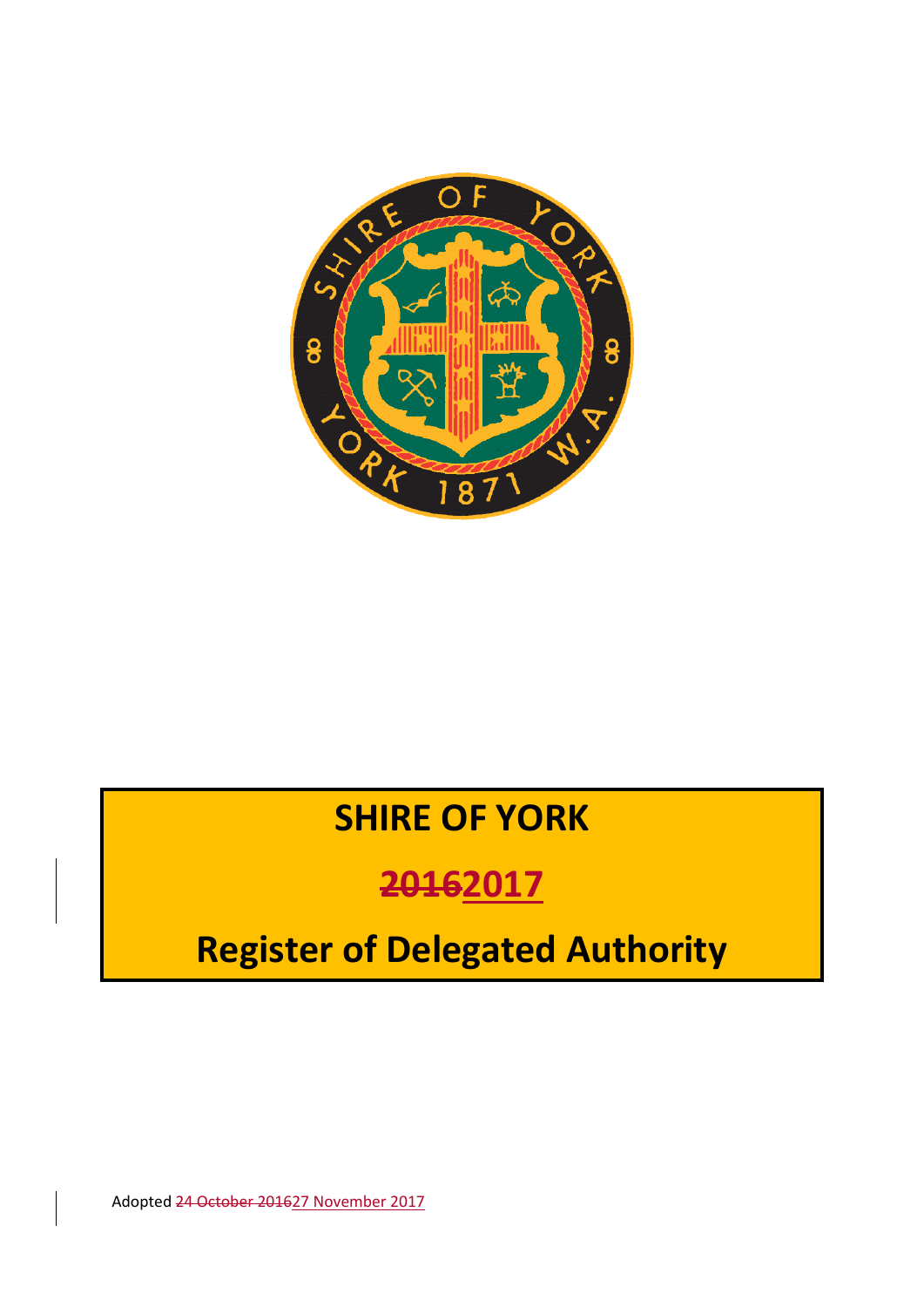### Table of Contents

| <b>DE1-1</b>  |                                                                                     |  |  |
|---------------|-------------------------------------------------------------------------------------|--|--|
| <b>DE1-2</b>  | Closing Certain Thoroughfares to vehicles (Not Exceeding 4 Weeks) for Any           |  |  |
| <b>DE1-3</b>  |                                                                                     |  |  |
| <b>DE1-4</b>  | Partial Closure of Thoroughfare for Repairs and Maintenance  1344                   |  |  |
| <b>DE1-5</b>  |                                                                                     |  |  |
| <b>DE1-6</b>  | Public Thoroughfares - Fixing or Altering Levels or Alignments or Drainage onto     |  |  |
| <b>DE1-7</b>  | Development Application and Building Application on Land Owned by, or Crown         |  |  |
| <b>DE1-8</b>  |                                                                                     |  |  |
| <b>DE1-9</b>  |                                                                                     |  |  |
| <b>DE1-10</b> |                                                                                     |  |  |
| <b>DE1-11</b> |                                                                                     |  |  |
| <b>DE1-12</b> |                                                                                     |  |  |
| <b>DE1-13</b> |                                                                                     |  |  |
| <b>DE1-14</b> |                                                                                     |  |  |
| <b>DE1-15</b> |                                                                                     |  |  |
| <b>DE1-16</b> |                                                                                     |  |  |
| <b>DE1-17</b> |                                                                                     |  |  |
| <b>DE1-18</b> |                                                                                     |  |  |
|               |                                                                                     |  |  |
|               |                                                                                     |  |  |
| <b>DE2-1</b>  | Appointment of Acting Chief Executive Officer (For Periods of 10 Days or Less) 3034 |  |  |
| <b>DE2-2</b>  | Delegation of Powers and Duties of the Local Government Act 1995 to the Chief       |  |  |
| <b>DE2-3</b>  |                                                                                     |  |  |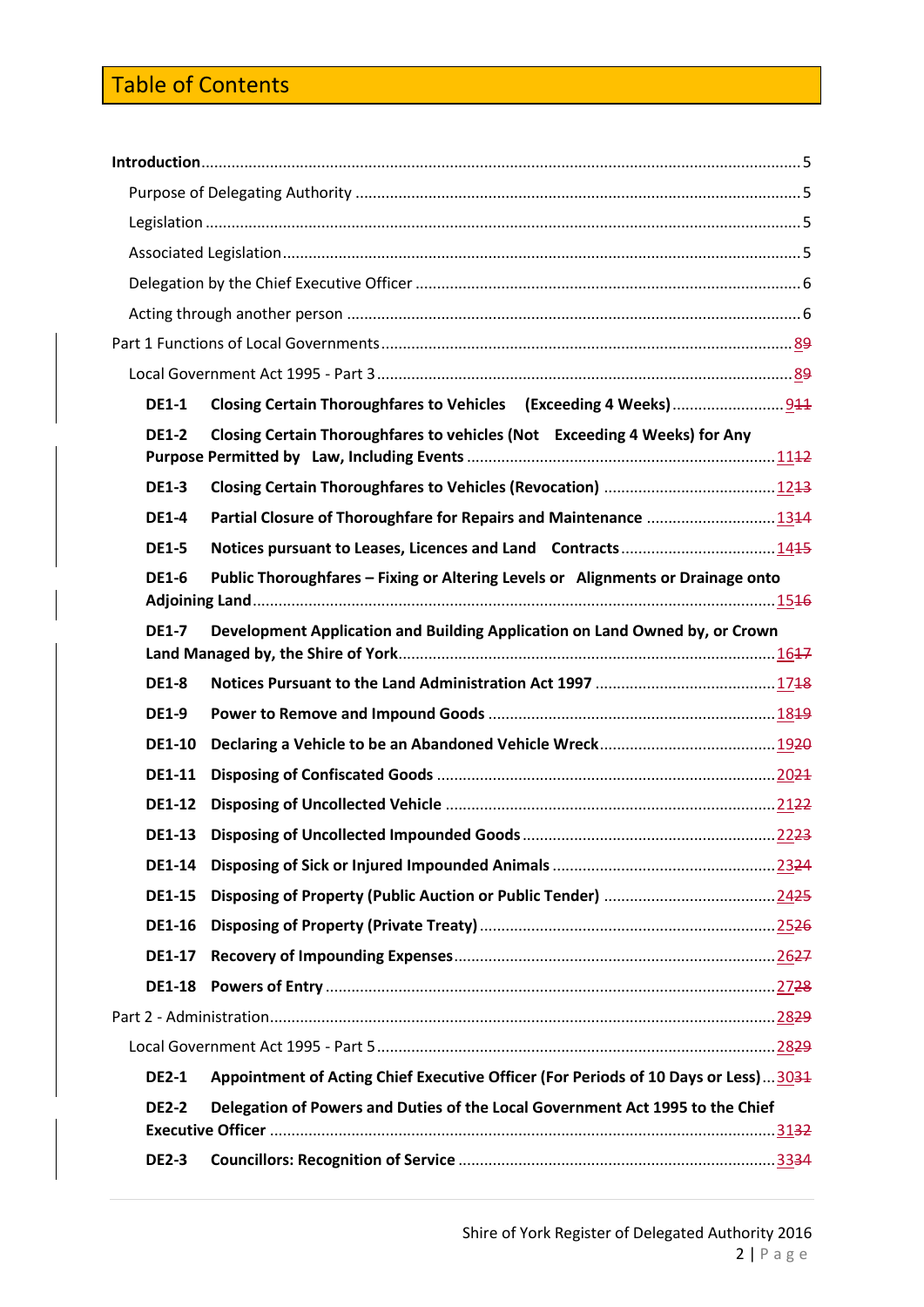| <b>DE2-4</b>                  |                                                                                  |  |
|-------------------------------|----------------------------------------------------------------------------------|--|
| <b>DE2-5</b>                  |                                                                                  |  |
| <b>DE2-6</b>                  | Appointment of Authorised Persons to Execute Documents on Behalf of Council 3637 |  |
| <b>DE2-7</b>                  | Appointment of Authorised Persons under the Local Government Act 1995  3738      |  |
| <b>DE2-8</b>                  |                                                                                  |  |
| <b>DE2-9</b>                  |                                                                                  |  |
| <b>DE2-10</b>                 |                                                                                  |  |
|                               |                                                                                  |  |
|                               |                                                                                  |  |
|                               |                                                                                  |  |
| <b>DE3-1</b>                  | Authority to make Payments from Trust and Municipal Funds  4445                  |  |
| <b>DE3-2</b>                  |                                                                                  |  |
| <b>DE3-3</b>                  |                                                                                  |  |
| <b>DE3-4</b>                  |                                                                                  |  |
| <b>DE3-5</b>                  |                                                                                  |  |
| <b>DE3-6</b>                  |                                                                                  |  |
| <b>DE3-7</b>                  |                                                                                  |  |
| <b>DE3-8</b>                  |                                                                                  |  |
| <b>DE3-9</b>                  | Require Lessee to Pay Rent in Satisfaction of rates and Service Charge 5354      |  |
| <b>DE3-10</b>                 |                                                                                  |  |
|                               | Part 4 - LOCAL GOVERNMENT (UNIFORM LOCAL PROVISION REGULATIONS) 19965657         |  |
| <b>DE4-1</b>                  |                                                                                  |  |
| <b>DE4-2</b>                  |                                                                                  |  |
|                               | Part 5 - LOCAL GOVERNMENT (FUNCTIONS AND GENERAL) REGULATIONS 1996 5961          |  |
| <b>DE5-1</b><br>Services 6163 | Determining that Tenders Do Not Have to be invited for the Supply of Goods and   |  |
| <b>DE5-2</b>                  |                                                                                  |  |
| <b>DE5-3</b>                  |                                                                                  |  |
| <b>DE5-4</b>                  |                                                                                  |  |
| <b>DE5-5</b>                  |                                                                                  |  |
|                               |                                                                                  |  |
| <b>DE6-1</b>                  |                                                                                  |  |
| <b>DE6-2</b>                  |                                                                                  |  |
| <b>DE6-3</b>                  |                                                                                  |  |
| <b>DE6-4</b>                  |                                                                                  |  |
| <b>DE6-5</b>                  |                                                                                  |  |
| <b>DE6-6</b>                  |                                                                                  |  |
| <b>DE6-7</b>                  |                                                                                  |  |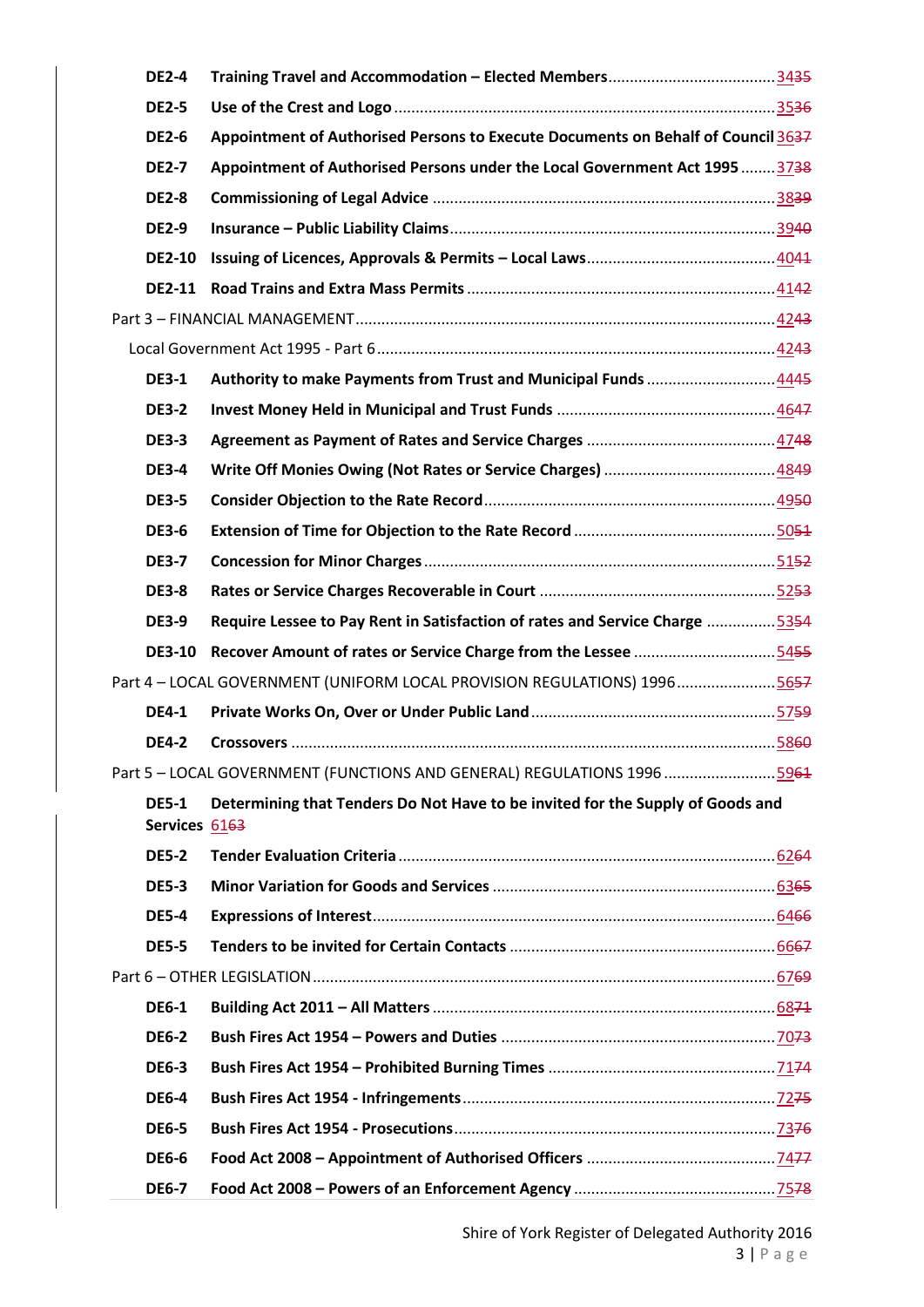| <b>DE6-8</b> |                                                                                  |  |
|--------------|----------------------------------------------------------------------------------|--|
| <b>DE6-9</b> |                                                                                  |  |
|              |                                                                                  |  |
|              |                                                                                  |  |
|              |                                                                                  |  |
|              |                                                                                  |  |
|              | DE6-14 Health Act 1911 - Appointment and Authorisation of Deputy 8386            |  |
|              |                                                                                  |  |
|              | DE6-16 Approval of Camping Other than at a Caravan Park or Camping Ground 8588   |  |
|              | DE6-17 Strata Titles Act 1985 - Approval of Strata Applications/Certificates8689 |  |
|              |                                                                                  |  |
|              |                                                                                  |  |
|              |                                                                                  |  |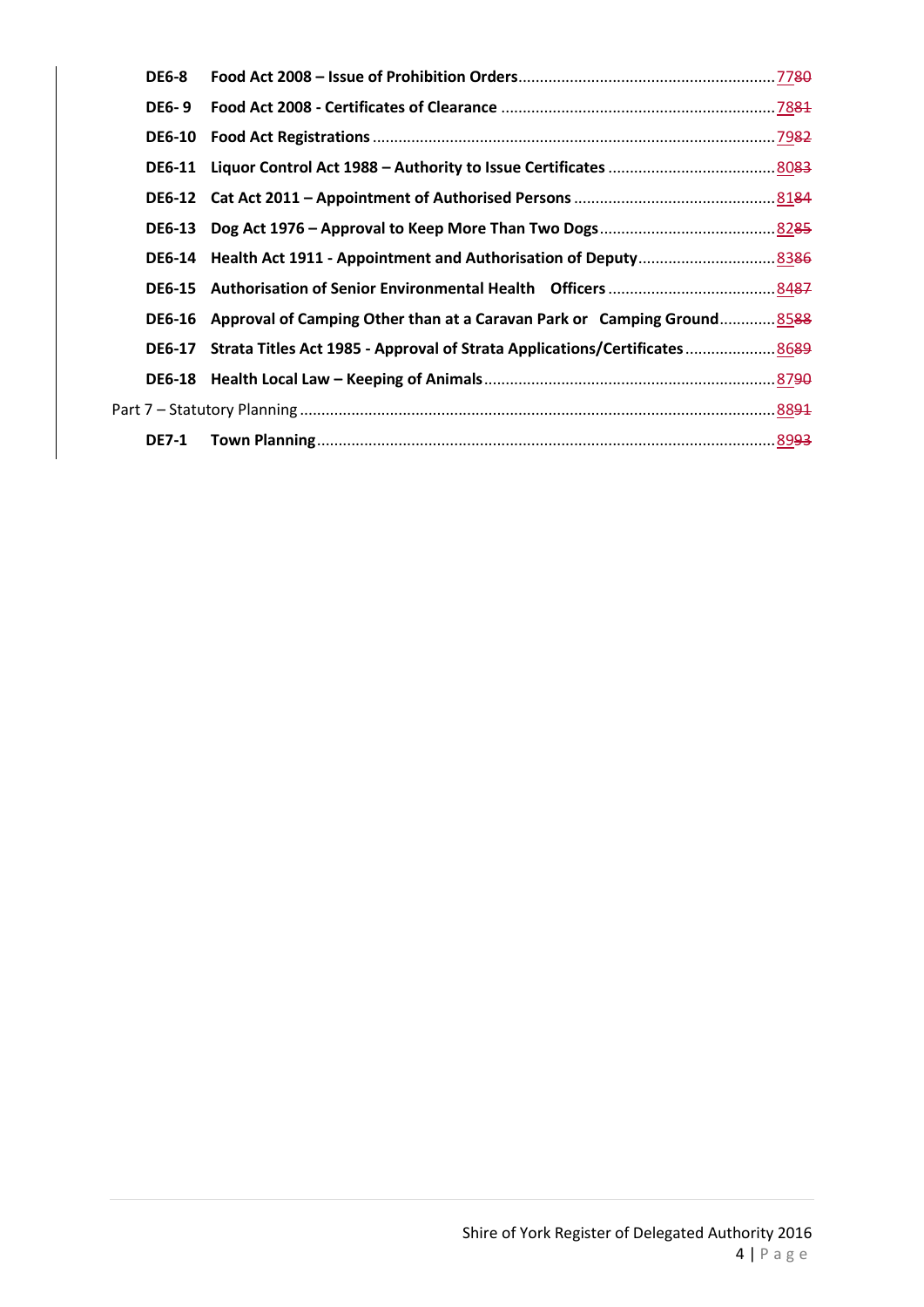# <span id="page-4-0"></span>**Introduction**

#### <span id="page-4-1"></span>Purpose of Delegating Authority

The key purpose of delegating authority is to assist with improving the time taken to make decisions within the constraints allowed by the relevant legislation. This is consistent with and supports our commitment to a strong customer service ethos. The register details the related document(s) from which the powerto delegate is derived, including legislation and policies of the Council. This supports ease of cross-referencing. This delegated authority register will be reviewed in accordance with the *Local Government Act 1995* (the Act) on an annual basis. The co-ordination of the review will be performed through the Office of the CEO.

#### <span id="page-4-2"></span>Legislation

The Local Government Act 1995 (the Act) allows for a local government to delegate to the Chief Executive Officer (CEO) the exercise of any of its powers or the discharge of any of its duties under the Act except those listed in Section 5.43. The Council must make all delegations by absolute majority decision. {  $555.42$  (1)}.

#### <span id="page-4-3"></span>Associated Legislation

Legislation other than the Local Government Act 1995, its regulations and the local government's local laws created under the Act where delegations or authorisations may occur are as follows:-

- *Planning and Development Act 2005* including regulations, and adopted policies;
- *Dog Act 1976* and regulations;
- *Cat Act 2011* and regulations;
- *Bush Fires Act 1954,* regulations and local laws created under that Act;
- *Health Act 1911 (as amended),* regulations and local law created under that Act;
- *Freedom of Information Act 1992;*
- *Land Administration Act 1997,* as amended and regulations;
- *Litter Act 1979* and regulations;
- *Local Government (Miscellaneous Provisions) Act 1960 as amended;*
- *Caravan Parks and Camping Grounds Act 1995;*
- *Control of Vehicles (Off-Road Areas) Act 1978* and regulations;
- *Strata Titles Act 1985;*
- *Food Act 2008;*
- *Environmental Protection Act 2005;*
- *Building Act 2011* and Building Regulations 2012

Some legislation provides for authorisation of Local Government officers to have powers as are necessary in order for them to perform their required duties as a specific function of the local government. These duties are carried out as "acting through" functions under s.5.45(2) of the Local Government Act 1995.

The Planning and Development Act 2005 provides the WA Planning Commission with the powers to delegate under section 16(1) and (3)(e) *"any function of the Commission under this Act or any other written law, except this power of delegation, a local government, a committee established under the Local Government Act 1995, or an employee of a local government."*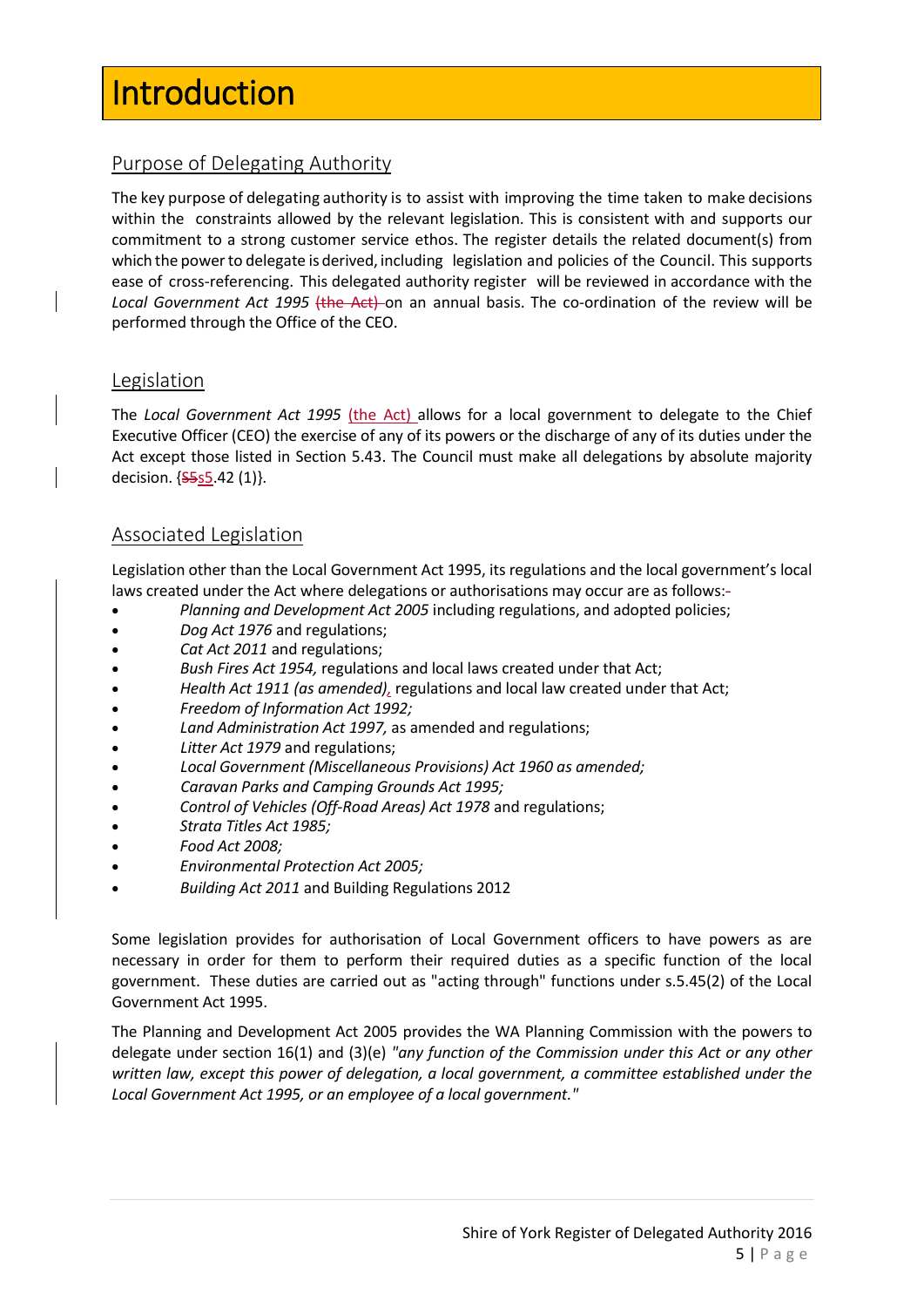Section 14(a)(iii) "Functions" of the *Planning and Development Act 2005* recognises the functions of the Commission to advise the Minister on legislation and delegations associated with local planning schemes. This includes Council's Town Planning Scheme No 2.

#### <span id="page-5-0"></span>Delegation by the Chief Executive Officer

The Act provides for the Chief Executive Officer to delegate any of the powers to another Employee {S5s5.44 (1)}. This must be done in writing. {S5s5.44 (2)}. The Act allows for the Chief Executive Officer to place conditions on any delegations that he or she delegates.  $\{S-S.44 \}$ 

A register of delegations relevant to the Chief Executive Officer and other employees is to be kept and reviewed at least once every financial year.  $\{S_5.5.46(1)$  and (2)}. If a person is exercising a power or duty that they have been delegated, the Act requires that records be kept whenever the delegated authority is used.  $\{5 - s5.46 (3)\}$ 

The record is to contain the following information:

- how the person exercised the power or discharged the duty;
- when the person exercised the power or discharged the duty; and
- the persons or classes of persons, other than council or committee members or employees of the local government, directly affected by the exercise of the power or the discharge of the duty. {Local Government (Administration) Regulations 1996 Regulation 19.}

Officers and/or sections of the organisation responsible for a work process are to ensure that data is captured and records managed in accordance with all legislation, as well as preparing reports to Council where required under a specific delegation. This includes recording of delegated authority of the Chief Executive Officer where applicable, once approved through a signed authority by the Chief Executive Officer.

A -person- to- whomm a -power- is -delegated -under -the -Act -is -considered -to -be -a - 'designated employee' -under -\$-55.74(b) -of-thee-Act- and -is -required-to -complete -a primary and annual return each year.

There is no power for a person other than the Chief Executive Officer to delegate a power.  $\{S\text{-}s5.44 \}(1)\}$ .

#### <span id="page-5-1"></span>Acting through another person

Local Government Act 1995 – Section 5.45 (2)

Nothing in this Division (Division 4 - Local Government Employees) is to be read as preventing –

- a) a local government from performing any of its functions by acting through a person other than the CEO; or
- b) a CEO from performing any of his or her functions by acting through another person.

The key difference between a delegation and "acting through" is that a delegate exercises the delegated decision--making function in his or her own right.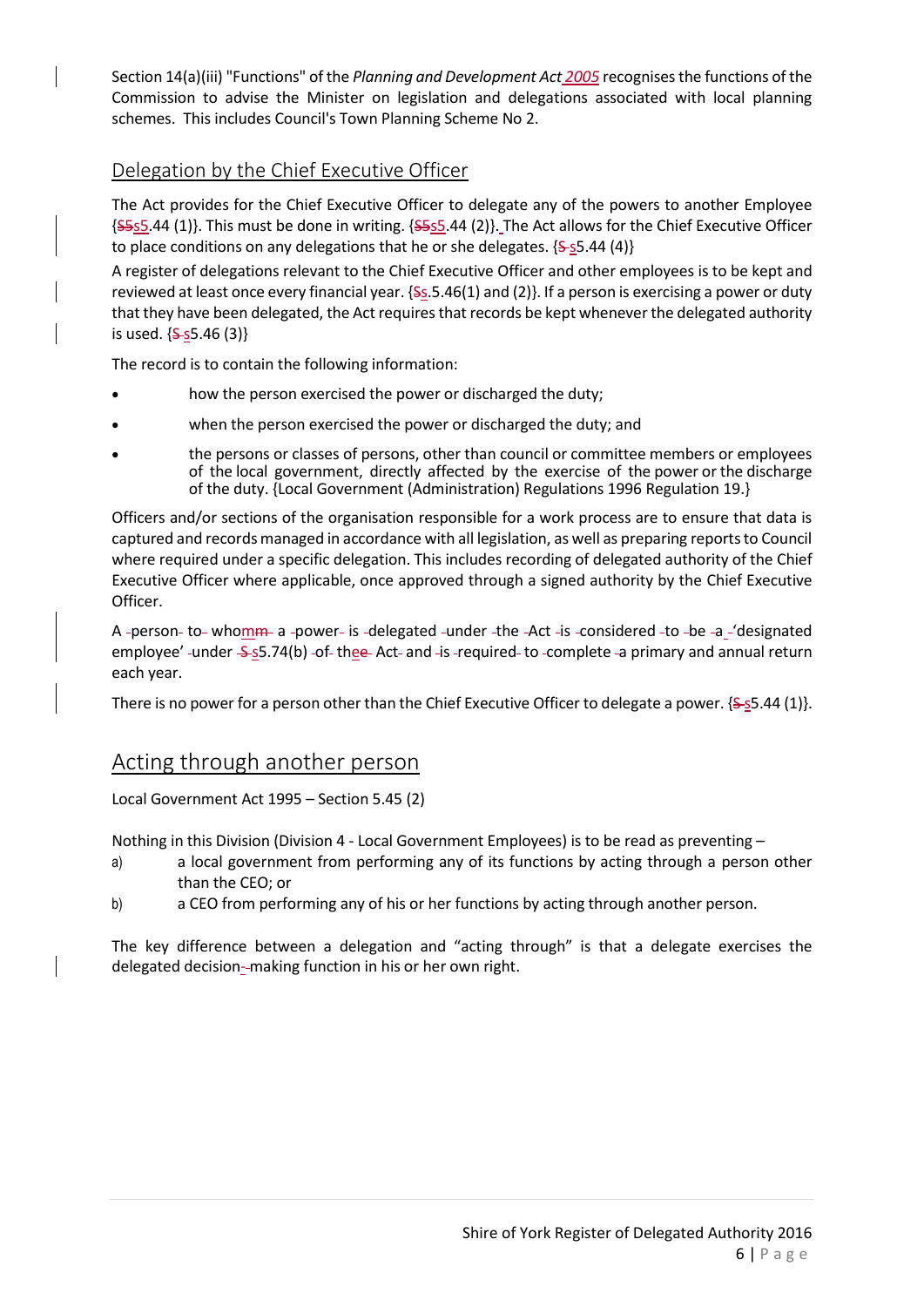The principal issue is that where a person has no discretion in carrying out a function, then that function may be undertaken through the principle of "acting through". Alternatively, where the decision allows for discretion on the part of the decision maker, then that function needs to be delegated for another person to have that authority.

The difference between a delegated authority to exercise a discretion on behalf of the Shire and acting through another person to undertake a function on behalf of the Shire where no discretion exists is reinforced by Section 56 of the Interpretation Act 1984 which states –

#### *56. "May" imports a discretion, "shall" is imperative*

- *(1) Where in a written law the word "may" is used in conferring a power, such word shall be interpreted to imply that the power so conferred may be exercised or not, at discretion.*
- *(2) Where in a written law the word "shall" is used in conferring a function, such word shall be interpreted to mean that the function so conferred must be performed.*

#### Note:

Decisions that are made under delegation are required to be recorded. This may take place in two ways. Many decisions under delegation are simply required to be recorded on the relevant file. In some cases a condition of the delegation is that decisions are reported to the Council. Where that is the case, the requirement is recorded in the delegation document.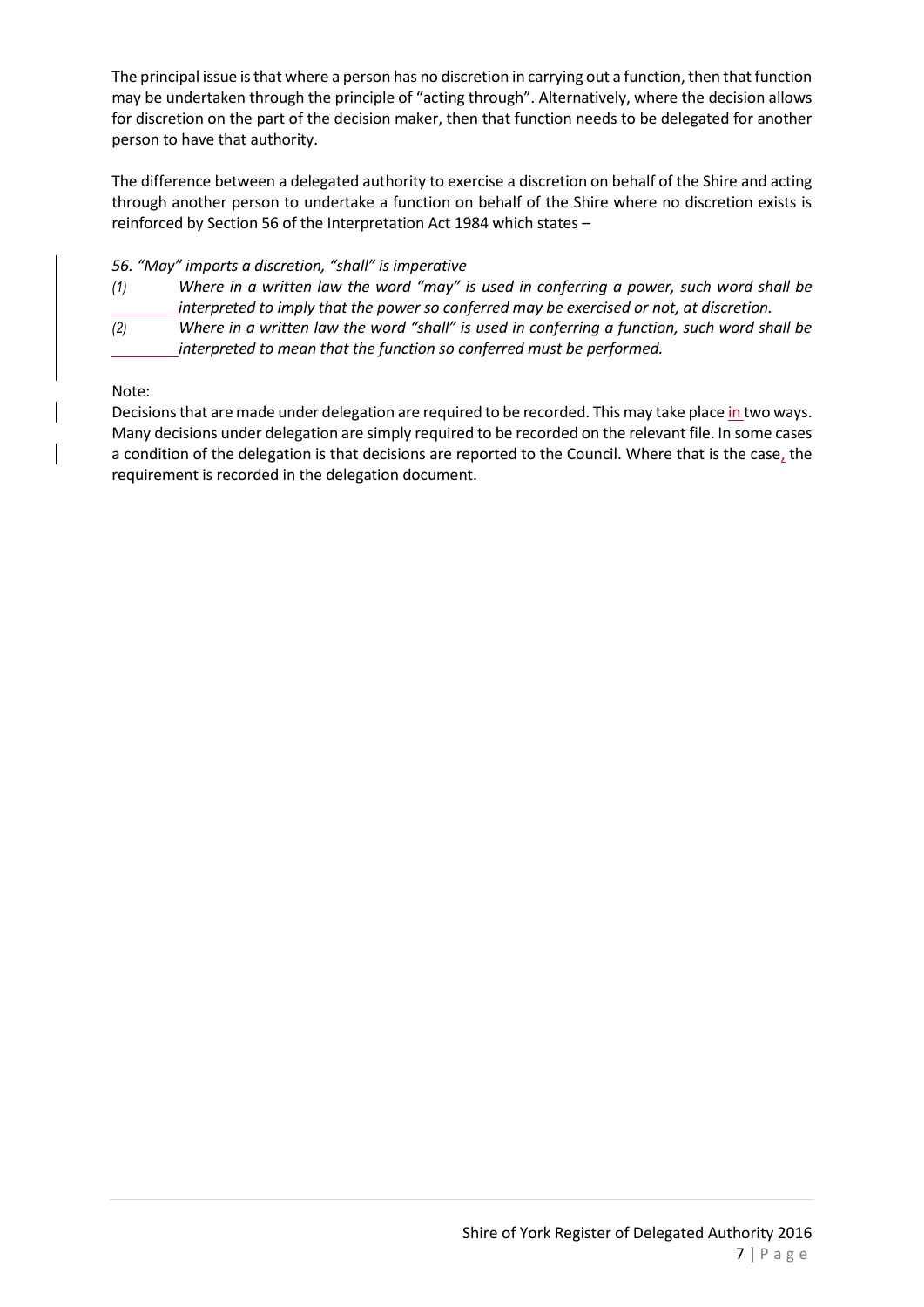# <span id="page-7-0"></span>Part 1 Functions of Local Governments

<span id="page-7-1"></span>Local Government Act 1995 - Part 3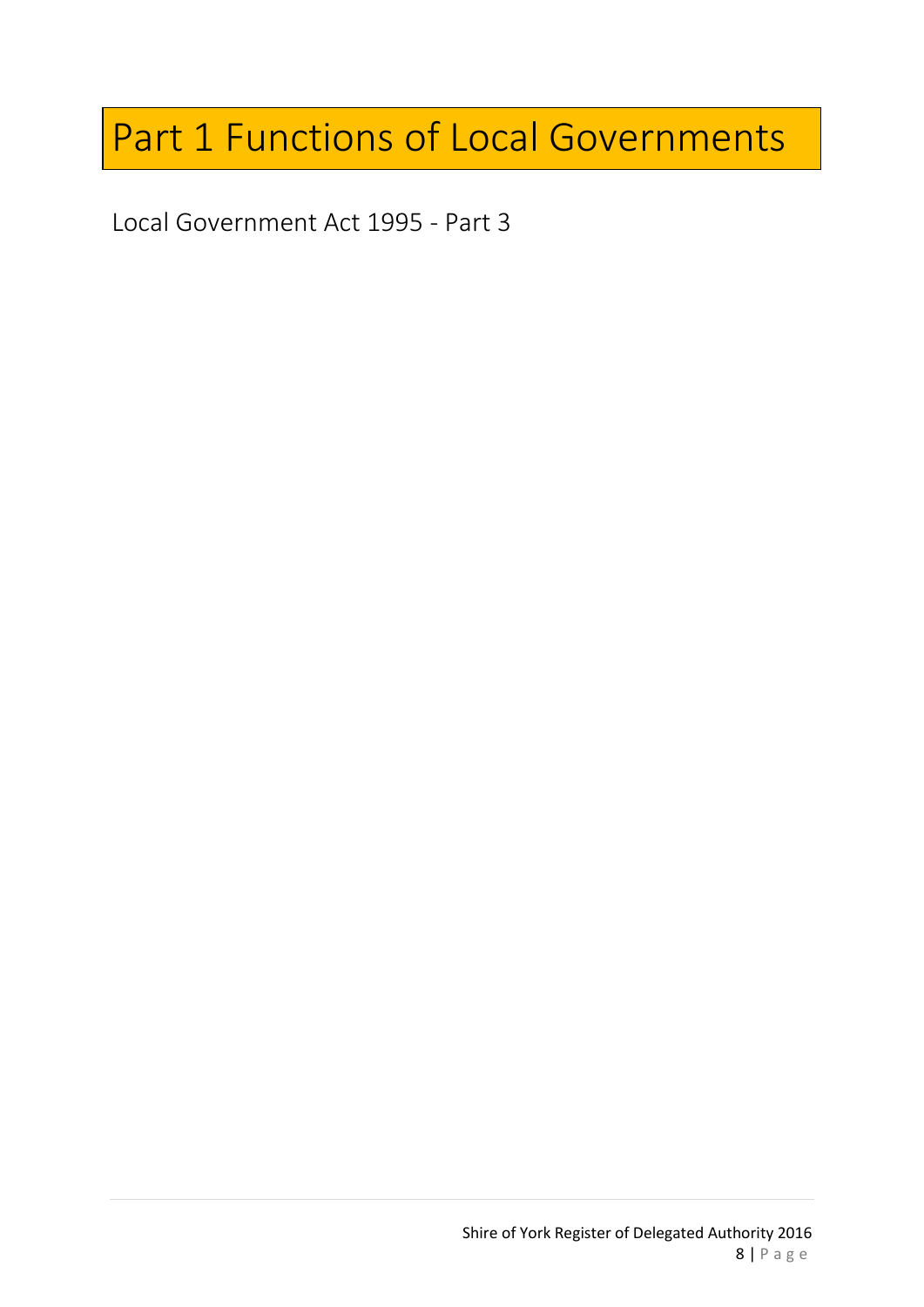# <span id="page-8-0"></span>DE1-1 Closing Certain Thoroughfares to Vehicles (Exceeding 4 Weeks)

#### **Function to be performed:**

A local government may, after providing public notice of its intentions and reasons, inviting submissions and then considering submissions, order a thoroughfare to be wholly or partially closed to vehicles for a period exceeding 4 weeks.

#### **Legislative Power or Duty delegated:**

Section 3.50(1a) and 3.50(4) *Local Government Act 1995*

**Policy:**

N/A

#### **Delegation to:**

Chief Executive Officer

#### **Delegation:**

The CEO is delegated the power to close a thoroughfare, wholly or partially, for a period exceeding 4 weeks and to issue all necessary notices, subject to Section 3.50 of the *Local Government Act 1995*.

#### **Conditions and Exceptions:**

The closure of any thoroughfare under this delegation is not to exceed 3 months. The permanent closure of thoroughfares is to be referred to Council for determination.

#### **Chief Executive Officer Delegates to:**

Executive Manager: Infrastructure and Development Services

#### **Power or Duty delegated by Chief Executive Officer:**

The CEO delegates to the above Officer the exercise of this delegated power. The exercise of the delegated power does not include the power of delegation.

#### **Reporting Requirements:**

Action taken to close thoroughfares must be recorded in the appropriate file to meet legislative requirements and Councillors informed via reporting in the Delegations Register to be included the next Council Information Bulletinat the next ordinary meeting of Council.

#### *Financial Interest Return Required: Yes*

**Details of Review:** Reviewed & Adopted – 18 April 2016 – Replaced DE 24 in part Amended – 24 October 2016 Amended - 27 November 2017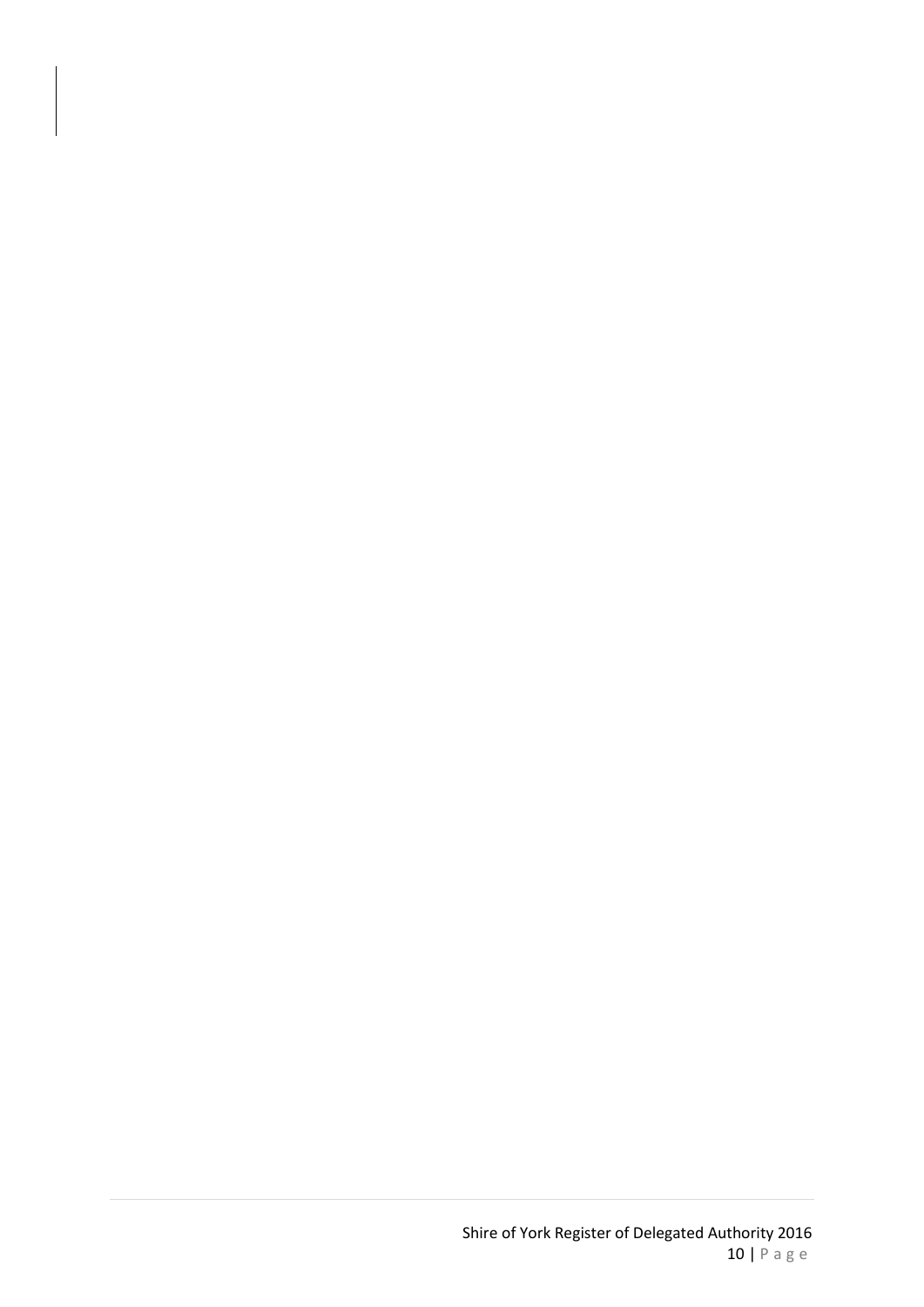# <span id="page-10-0"></span>DE1-2 Closing Certain Thoroughfares to vehicles (Not Exceeding 4 Weeks) for Any Purpose Permitted by Law, Including Events

#### **Function to be performed:**

A local government may close a thoroughfare to vehicles wholly or partially, for a period not exceeding 4 weeks, including for, but not limited to, events on roads.

#### **Legislative Power or Duty delegated:**

Section 3.50(1) *Local Government Act 1995*

Road Traffic (Events on Roads) Regulations 1991

**Policy:**

N/A

#### **Delegation to:**

Chief Executive Officer

#### **Delegation:**

The CEO is delegated the power to close a thoroughfare, wholly or partially, for a period not exceeding 4 weeks, subject to Section 3.50(1) of the *Local Government Act 1995*.

The delegation includes the authority to determine applications for the temporary closure of thoroughfares for the purpose of conducting events.

#### **Conditions and Exceptions:**

In considering the short\_-term closure of thoroughfares the CEO will also have regard to the Shire's local law.

#### **Chief Executive Officer Delegates to:**

Executive Manager: Infrastructure and Development Services.

#### **Power or Duty delegated by Chief Executive Officer:**

The CEO delegates the exercise of this delegated power to the above Officer. The exercise of the delegated power does not include the power of further delegation.

#### **Reporting Requirements:**

Temporary road closures are to be noted in the monthly Council Information Bulletin. Executive Manager: Infrastructure and Development Services monthly report to the Council.

#### *Financial Interest Return Required:* Yes

**Details of Review:** Reviewed - 24 October 2016 – Replaces DE 24 in part and DE25 Amended – 27 November 2017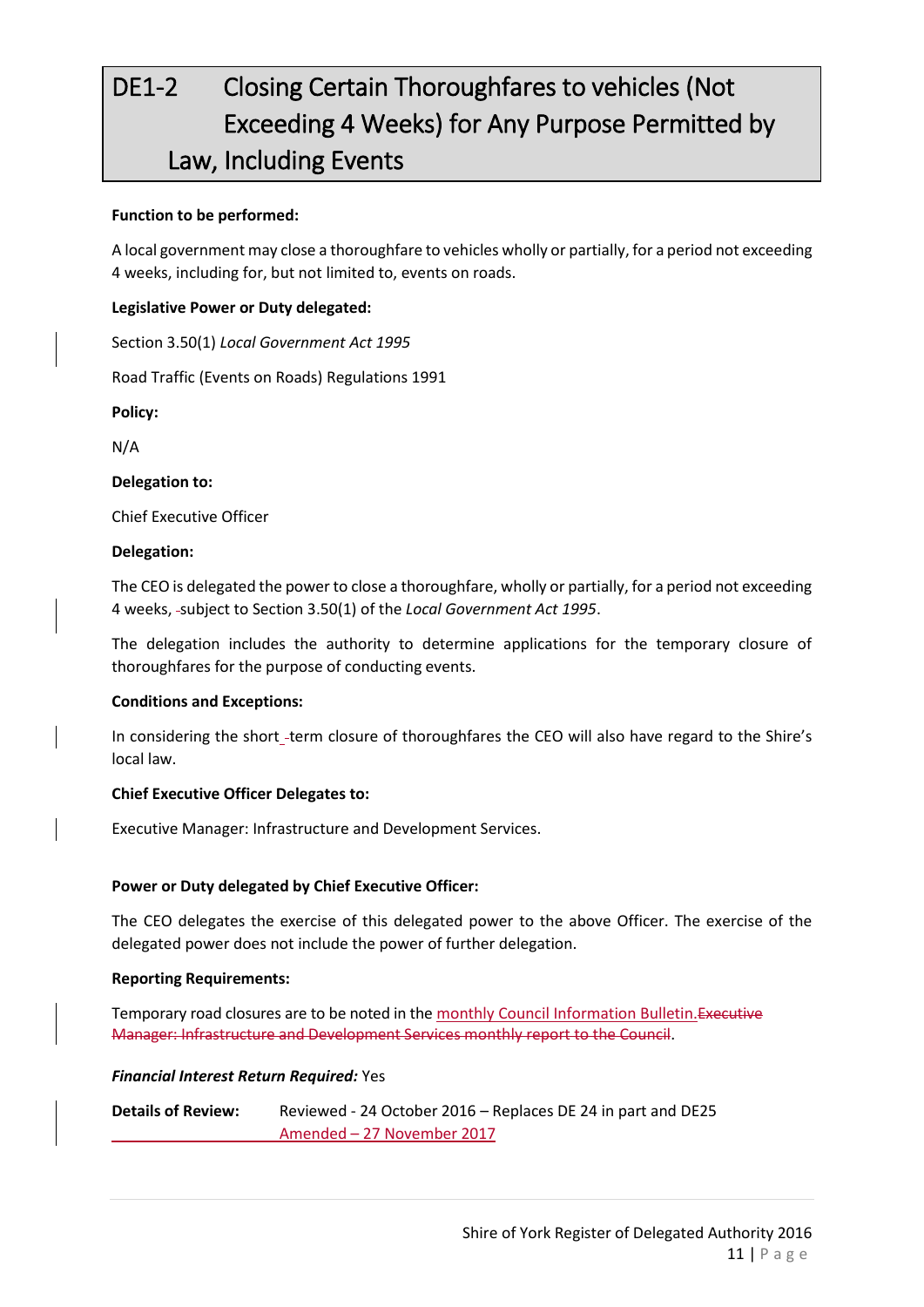### <span id="page-11-0"></span>DE1-3 Closing Certain Thoroughfares to Vehicles (Revocation)

#### **Function to be performed:**

An order to close a thoroughfare may be revoked by the local government.

#### **Legislative Power or Duty delegated:**

Section 3.50(6) of the *Local Government Act 1995*.

#### **Policy:**

N/A

#### **Delegation to:**

Chief Executive Officer

#### **Delegation:**

The CEO is delegated the power to revoke an order to close a thoroughfare pursuant to Section 3.50(6) of the *Local Government Act 1995*.

#### **Conditions and Exceptions:**

Nil

#### **Chief Executive Officer Delegates to:**

Executive Manager: Infrastructure and Development Services.

#### **Power or Duty delegated by Chief Executive Officer:**

The CEO delegates the exercise of this delegated power to the above Officer. The exercise of the delegated power does not include the power of further delegation.

#### **Reporting Requirements:**

Road closure revocations are to be noted in the monthly Council Information Bulletin. Executive Manager: Infrastructure and Development Services monthly report to the Council.

#### *Financial Interest Return Required:* Yes

**Details of Review:** Reviewed - 24 October 2016 – Replaces DE24 in part Amended – 27 November 2017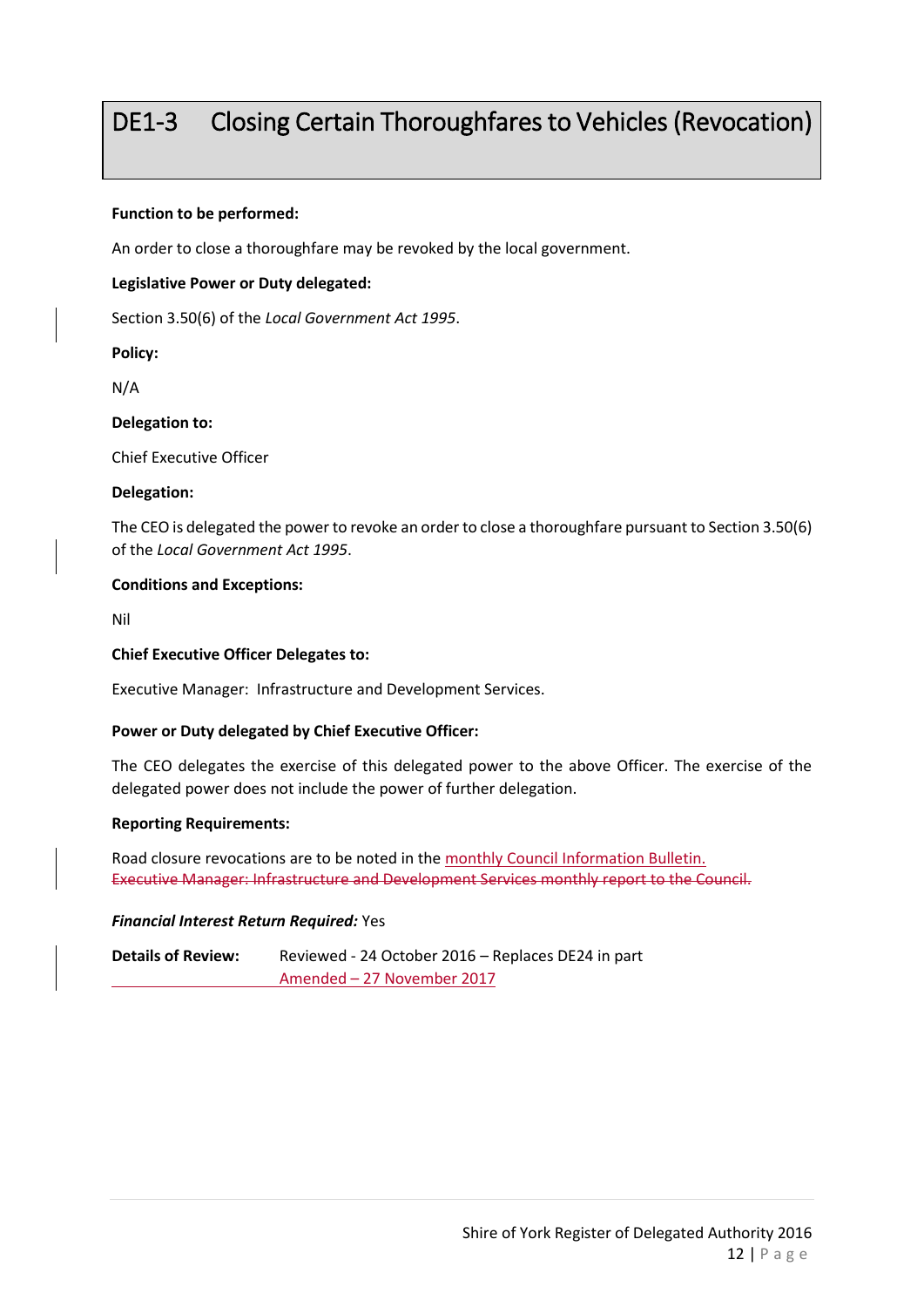# <span id="page-12-0"></span>DE1-4 Partial Closure of Thoroughfare for Repairs and Maintenance

#### **Function to be performed:**

A local government may partially and temporarily close a thoroughfare, without giving local public notice, if the closure is for the purpose of carrying out repairs or maintenance and is unlikely to have a significant adverse effect on users of the thoroughfare.

#### **Legislative Power or Duty delegated:**

Section 3.50A of the *Local Government Act 1995*

**Policy:**

N/A

#### **Delegation to:**

Chief Executive Officer

#### **Delegation:**

The CEO is delegated the power to partially and temporarily close a thoroughfare, without giving local public notice, if the closure is for the purpose of carrying out repairs or maintenance and is unlikely to have a significant adverse effect on users of the thoroughfare pursuant to Section 3.50A of the *Local Government Act 1995*.

#### **Conditions and Exceptions:**

Nil

#### **Chief Executive Officer Delegates to:**

Executive Manager: Infrastructure and Development Services.

#### **Power or Duty delegated by Chief Executive Officer:**

The CEO delegates the exercise of this delegated power to the above Officer. The exercise of the delegated power does not include the power of further delegation.

#### **Reporting Requirements:**

Nil

#### *Financial Interest Return Required:* No

**Details of Review:** Reviewed - 24 October 2016 – Replaces DE24 in part Reviewed – 27 November 2017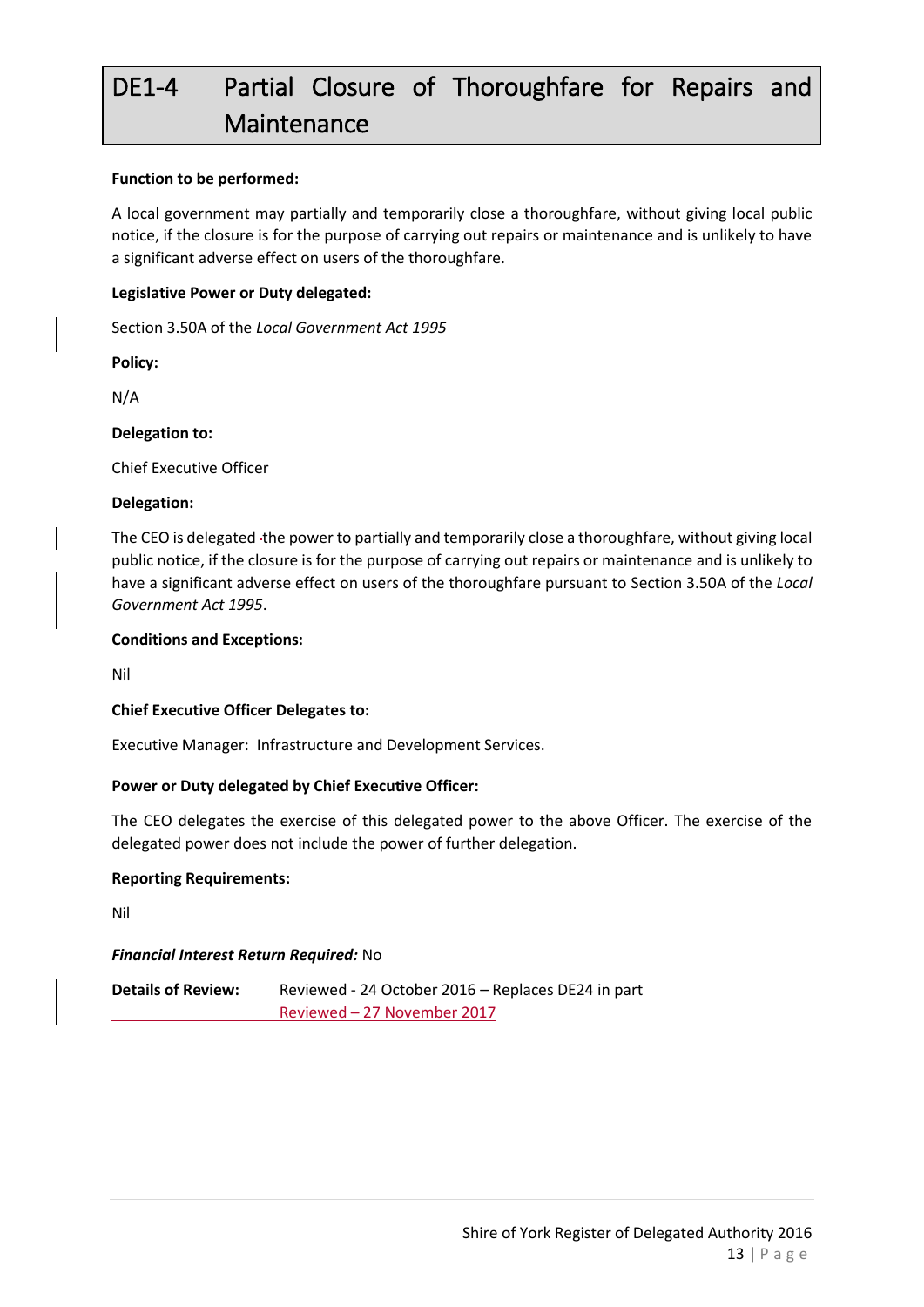# <span id="page-13-0"></span>DE1-5 Notices pursuant to Leases, Licences and Land **Contracts**

#### **Function to be performed:**

The exercise and enforcement of rights under, and to issue notices pursuant to, the following documents:

1. Lease or licence of:

- (a) Freehold land owned by the local government; or
- (b) Crown land managed by the local government; and
- 2. Contract for the sale or purchase of land by the local government.

#### **Legislative Power or Duty delegated:**

Section 3.18 of the *Local Government Act 1995*

**Policy:**

N/A

#### **Delegation to:**

Chief Executive Officer

#### **Delegation:**

The CEO is delegated the power to the exercise and enforcement of rights-, and to the issue of notices, under the provisions of leases or licences of Shire of York freehold land or Crown Land managed by the Shire; and of any contract for the sale or purchase of land by the Shire.

#### **Conditions and Exceptions:**

Nil

#### **Chief Executive Officer Delegates to:**

Nil

#### **Reporting Requirements:**

Actions under this delegation are to be reported to the Council at the first opportunity.

#### **Financial Interest Return Required***: Yes*

**Details of Review:** NEW - 24 October 2016 Reviewed – 27 November 2017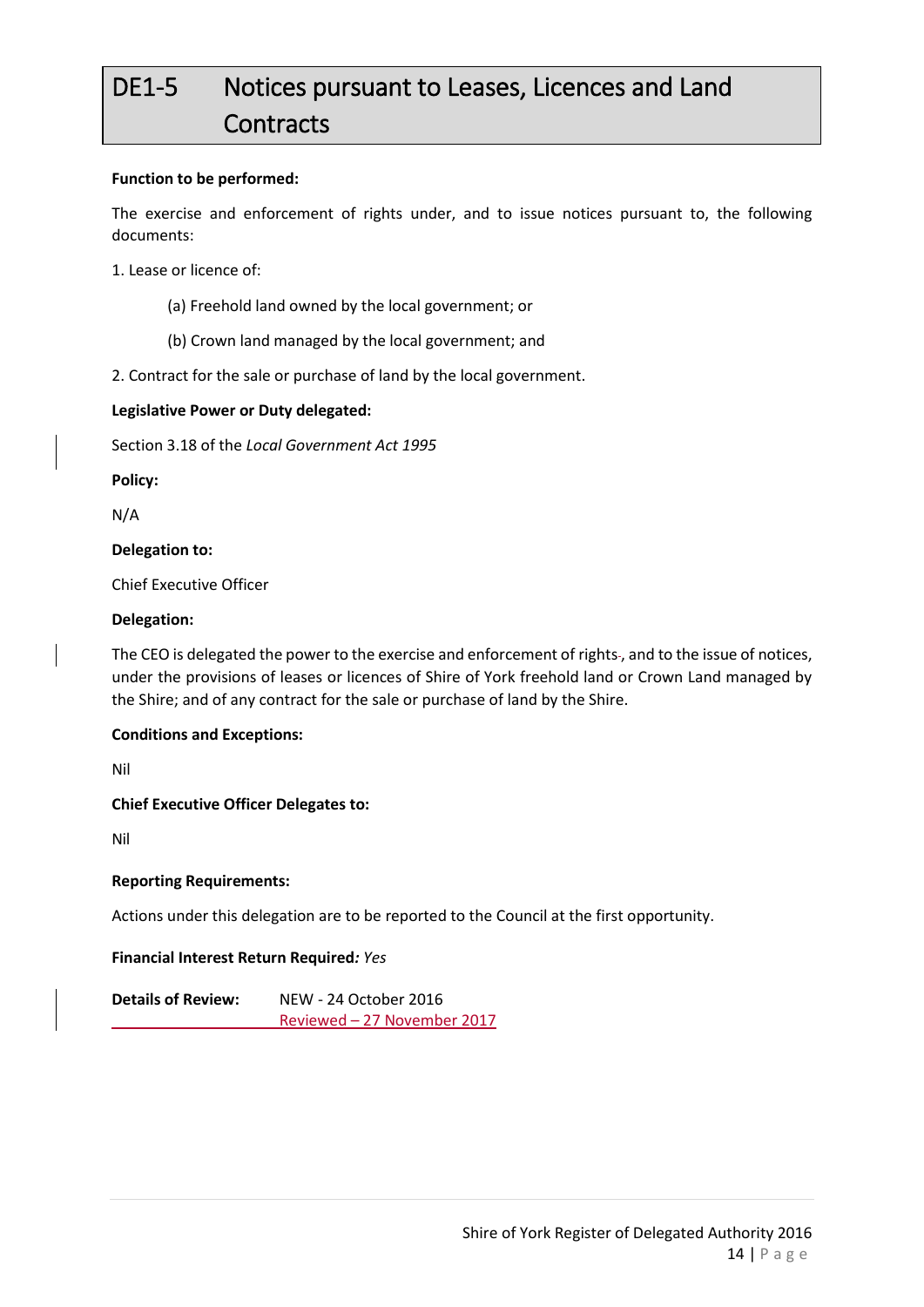## <span id="page-14-0"></span>DE1-6 Public Thoroughfares – Fixing or Altering Levels or Alignments or Drainage onto Adjoining Land

#### **Function to be performed:**

To give notice before fixing or altering the level of, or the alignment of a public thoroughfare and before draining water from a public thoroughfare or other public place onto adjoining land, and to receive and consider submissions regarding a proposal.

#### **Legislative Power or Duty delegated:**

Section 3.51(3) and (4) of the *Local Government Act 1995*

**Policy:**

N/A

**Delegation to:**

Chief Executive Officer

#### **Delegation:**

The CEO is delegated the authority to give notice before fixing or altering the level of, or the alignment of a public thoroughfare and before draining water from a public thoroughfare or other public place onto adjoining land, and to receive and consider submissions regarding a proposal. The CEO is authorised to approve a proposal if no objection is received.

#### **Conditions and Exceptions:**

Nil

#### **Chief Executive Officer Delegates to:**

Nil

Reporting Requirements: Actions under this delegation are to be reported to the Council at the first opportunity.

#### *Financial Interest Return Required: Yes*

Details of Review: Reviewed - 24 October 2016 – Replaces DE27 Reviewed – 27 November 2017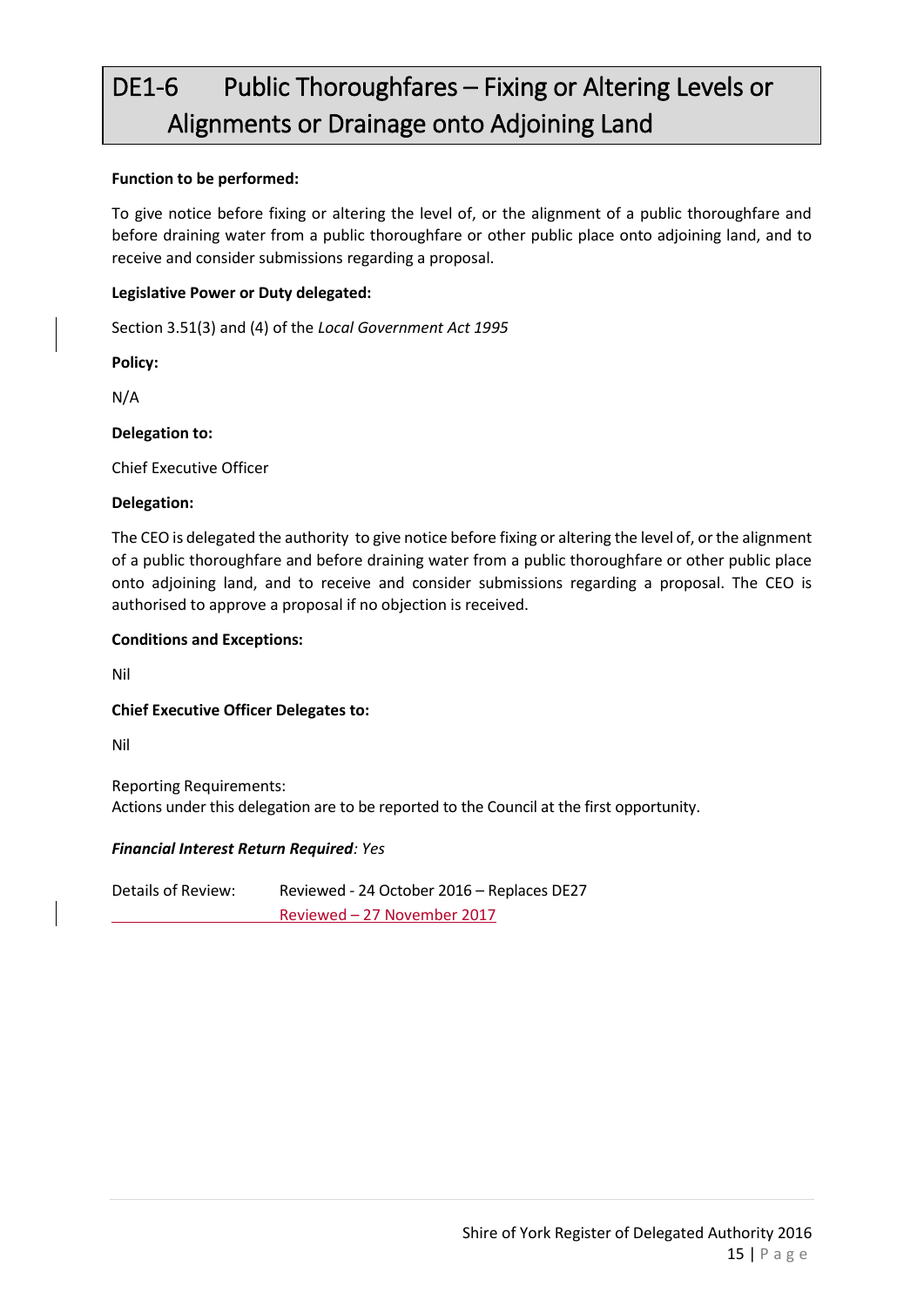# <span id="page-15-0"></span>DE1-7 Development Application and Building Application on Land Owned by, or Crown Land Managed by, the Shire of York

#### **Function to be performed:**

To sign as 'Landowner' for the submission of Development and/or Building Applications for consideration by planning and building staff. This function to be performed with respect to Shire of York owned land and Crown land under the control of the Shire on land where the Minister of Land's delegation (DETAILS) applies.

#### **Legislative Power or Duty delegated:**

Section 3.18 of the *Local Government Act 1995*

**Policy:**

N/A

#### **Delegation to:**

Chief Executive Officer

#### **Delegation:**

The CEO is delegated the authority to sign as 'Landowner' Development Applications and Building Applications with respect to land owned by the Shire of York, or Crown land under the control of the Shire of York pursuant to Section 3.18 of the *Local Government Act 1995*.

#### **Conditions and Exceptions:**

- 1. Applications are consistent with the terms of any relevant lease, management plan and current uses;
- 2. With respect to Crown Land, the application is consistent with the Minister of Land's delegation to Chief Executive Officers.

#### **Chief Executive Officer Delegates to:**

#### Nil

#### **Power or Duty delegated by Chief Executive Officer:**

N/A

#### **Reporting Requirements:**

The CEO will inform the Council when this delegation is exercised preferably before an application is signed, or if this is not practicable then as soon as possible after the application is signed.

#### *Financial Interest Return Required: Yes*

**Details of Review:** New - 24 October 2016 Reviewed – 27 November 2017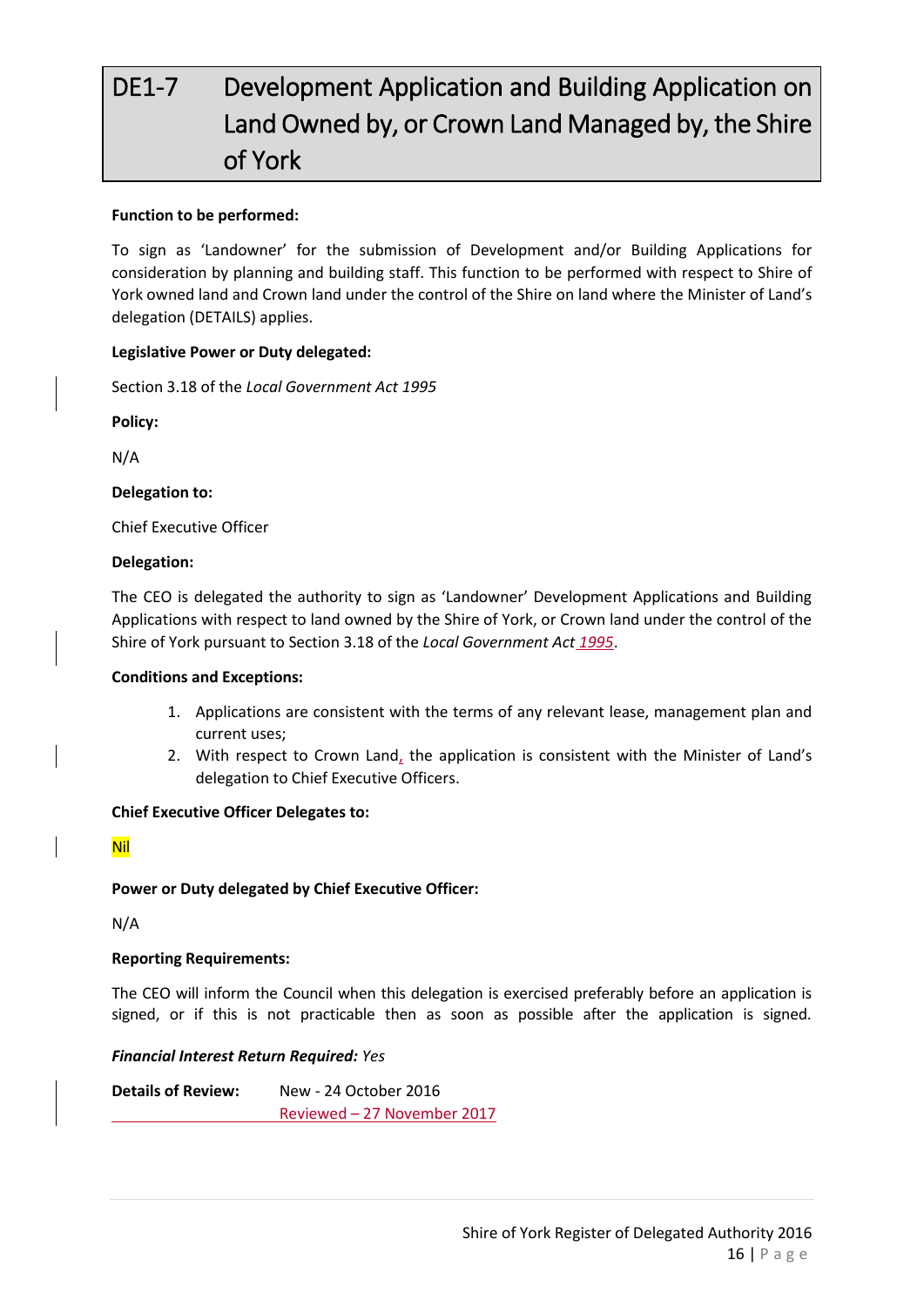### <span id="page-16-0"></span>DE1-8 Notices Pursuant to the Land Administration Act 1997

#### **Function to be performed:**

The issue of notices and infringements pursuant to the provisions of the *Land Administration Act 1997.*

#### **Legislative Power or Duty delegated:**

Section 3.18 of the *Local Government Act 1995*

**Policy:**

N/A

#### **Delegation to:**

Chief Executive Officer

#### **Delegation:**

The CEO is delegated the authority to issue notices and infringements pursuant to the provisions of the *Land Administration Act 1997*

#### **Conditions and Exceptions:**

Nil

#### **Chief Executive Officer Delegates to:**

Nil

#### **Power or Duty delegated by Chief Executive Officer:**

Nil

#### **Reporting Requirements:**

Notices and infringements issued under the Land Administration Act are required to be reported to the Council in the monthly Council Information Bulletin.-

#### *Financial Interest Return Required: Yes*

**Details of Review:** New - 24 October 2016 Amended – 27 November 2017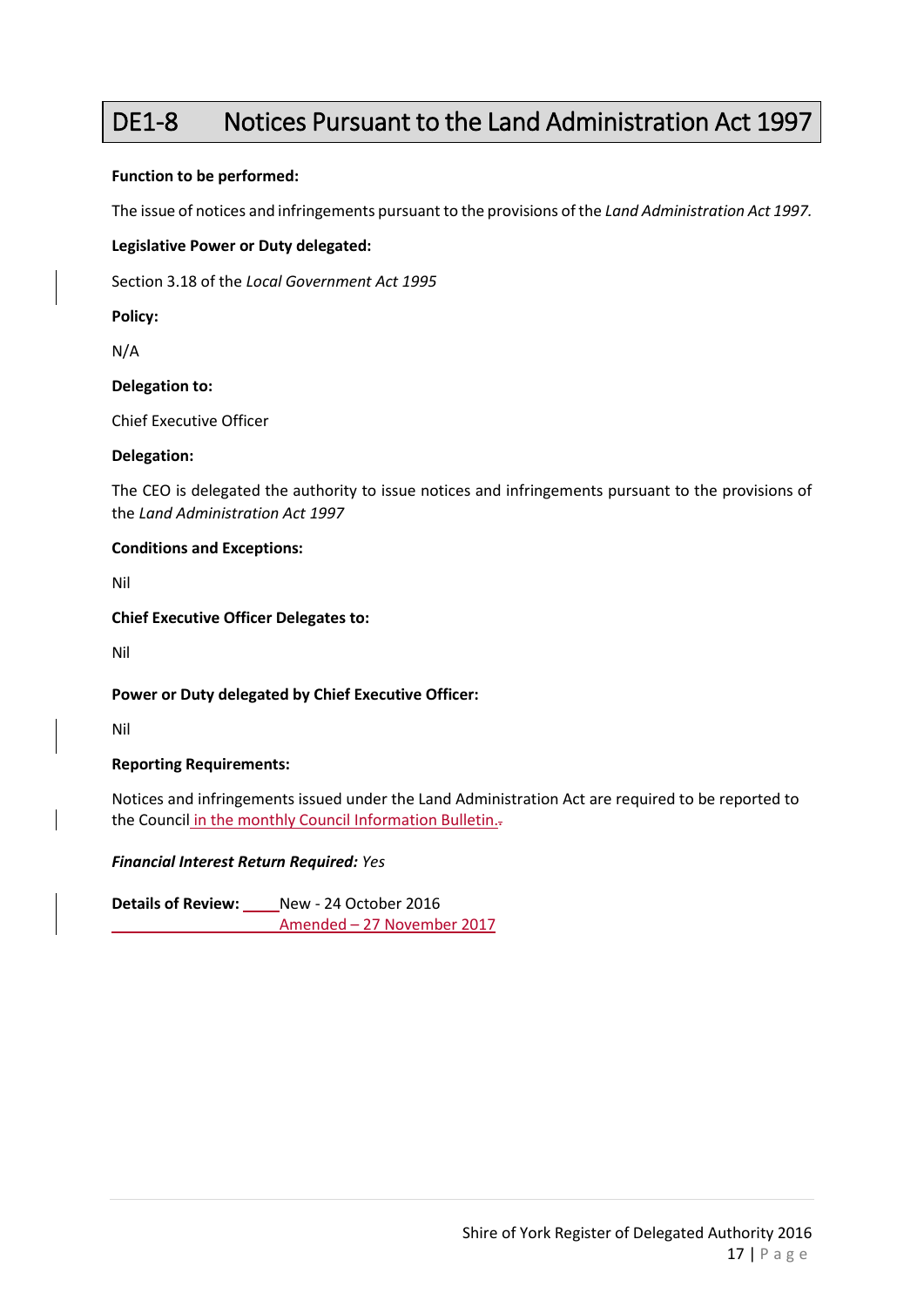### <span id="page-17-0"></span>DE1-9 Power to Remove and Impound Goods

#### **Function to be performed:**

Power to remove and impound.

#### **Legislative Power or Duty delegated:**

Section 3.39, 3.42, 3.44, 3.46 and 3.48 of the *Local Government Act 1995*

#### **Policy:**

N/A

#### **Delegation to:**

Chief Executive Officer

#### **Delegation:**

The CEO is delegated to:

- Authorise an employee in accordance with Section 3.39 to remove and impound any goods that are involved in a contravention that can lead to impounding
- Take appropriate action in respect to impounded non-perishable goods in accordance with Section 3.42
- Give notice in accordance with Section 3.44 to collect goods
- Refuse to allow goods to be collected until all costs have been paid in accordance with Section 3.46
- Take action to recover expenses in accordance with Section 3.48

#### **Conditions and Exceptions:**

Nil

#### **Chief Executive Officer Delegates to:**

The CEO may sub-delegate this function to the Shire Ranger Shire Ranger

#### **Power or Duty delegated by Chief Executive Officer:**

The CEO delegates the exercise of this delegated power to the above Officer. The exercise of the delegated power does not include the power of further delegation.

#### N/A

#### **Reporting Requirements:**

In aggregate only as part of a statistical report on Ranger activities to be included in monthly Information Bulletin

#### *Financial Interest Return Required:* No

Details of Review: Reviewed – 24 October 2016 – Replaces DE19 in part Amended – 27 November 2017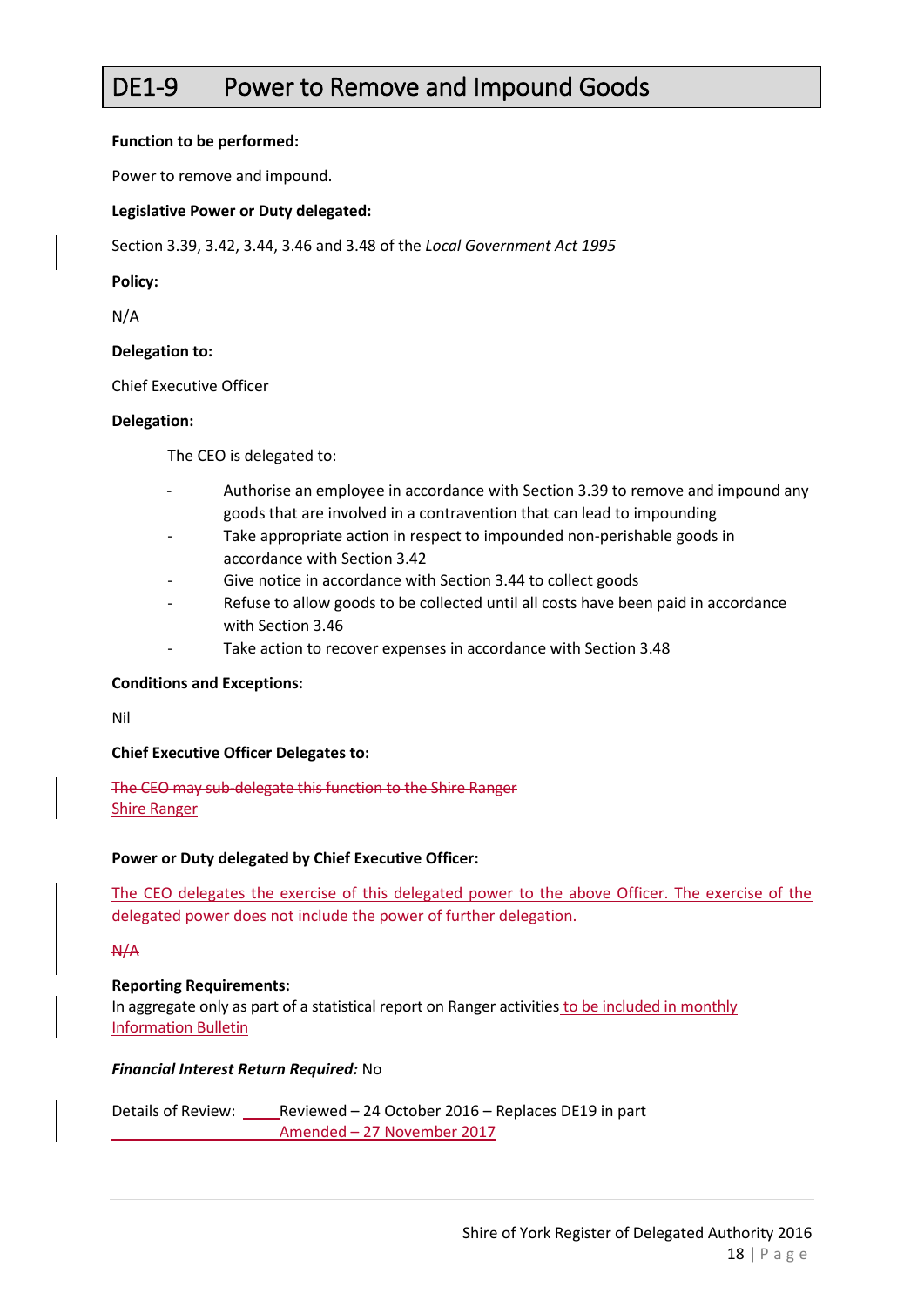### <span id="page-18-0"></span>DE1-10 Declaring a Vehicle to be an Abandoned Vehicle **Wreck**

#### **Function to be performed:**

Declaration that a vehicle is an abandoned wreck so that it can be removed and disposed of.

#### **Legislative Power or Duty delegated:**

Section 3.40A(4) of the *Local Government Act 1995*

**Policy:**

N/A

**Delegation to:**

Chief Executive Officer

#### **Delegation:**

The CEO is delegated the authority to remove an abandoned vehicle and subject to the process set out in the Act declare it an "abandoned vehicle wreck".

#### **Conditions and Exceptions:**

Section 3.40A(4) (a) & (b) of the *Local Government Act 1995* provides the process steps to be followed in order to declare an "abandoned vehicle wreck".

#### **Chief Executive Officer Delegates to:**

Senior Shire Ranger

#### **Power or Duty delegated by Chief Executive Officer:**

The CEO delegates the exercise of this delegated power to the above Officer. The exercise of the delegated power does not include the power of further delegation.

#### **Reporting Requirements:**

In aggregate only as part of a statistical report on Ranger activities included in the monthly Information Bulletin.

#### *Financial Interest Return Required:* No

Details of Review: NEW – 24 October 2016 – Replaces DE20 in part Amended – 27 November 2017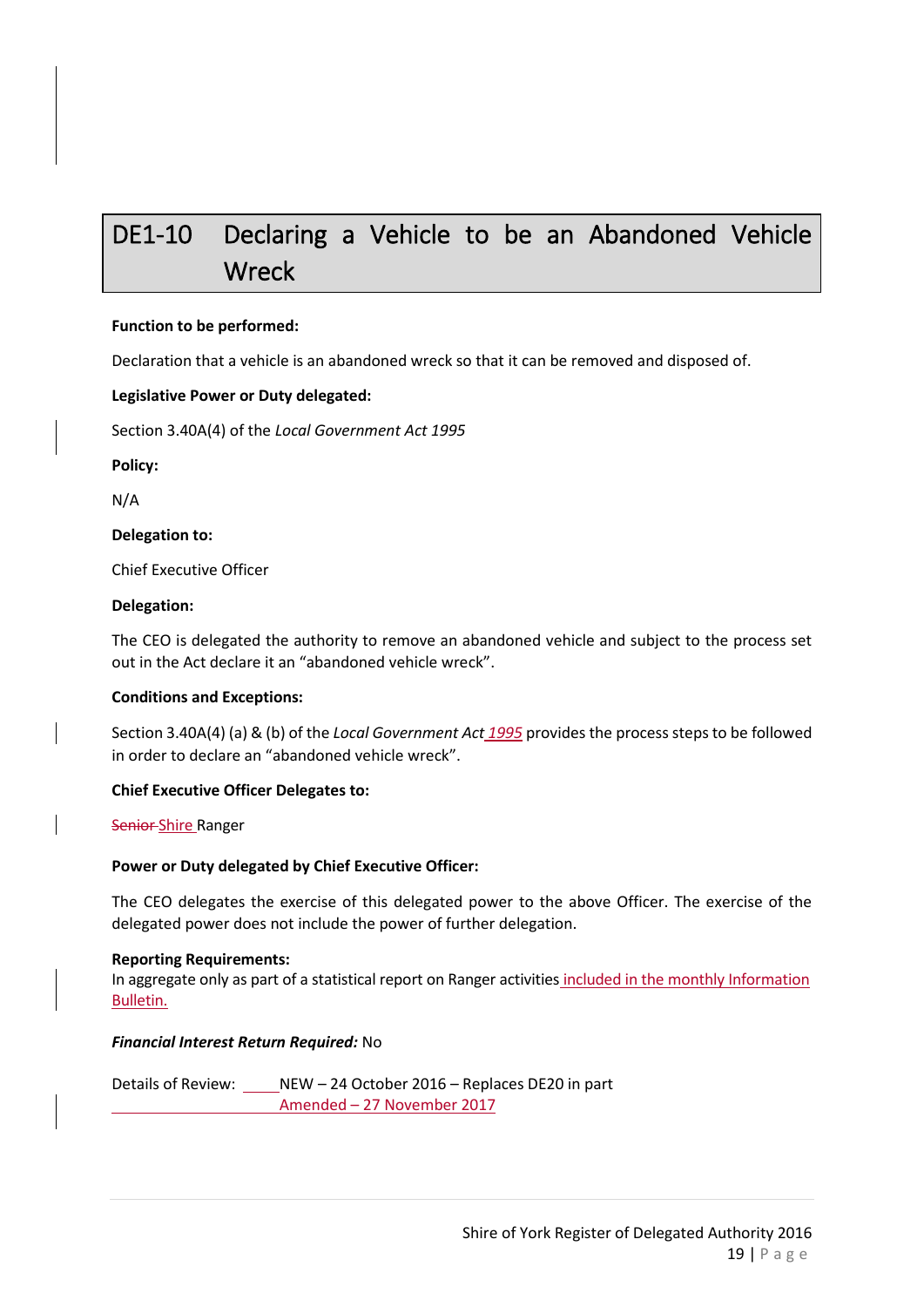### <span id="page-19-0"></span>DE1-11 Disposing of Confiscated Goods

#### **Function to be performed:**

The local government may sell or otherwise dispose of any goods that have been ordered to be confiscated under section 3.43 of the *Local Government Act 1995*.

#### **Legislative Power or Duty delegated:**

Section 3.47(1) of the *Local Government Act 1995*

**Policy:**

Nil

#### **Delegation to:**

Chief Executive Officer

#### **Delegation:**

The CEO is authorised to sell or otherwise dispose of, pursuant to Section 3.47(1) of the *Local Government Act 1995*, any goods that have been ordered to be confiscated under section 3.43 of the Act.

#### **Conditions and Exceptions:**

Nil

#### **Chief Executive Officer Delegates to:**

NilExecutive Manager: Infrastructure and Development Services

#### **Power or Duty delegated by Chief Executive Officer:**

The CEO delegates the exercise of this delegated power to the above Officer. The exercise of the delegated power does not include the power of further delegation.

#### **Reporting Requirements:**

To be reported to the Council in the Executive Manager's monthly report the monthly Information Bulletin.

#### *Financial Interest Return Required:* Yes

**Details of Review:** New - 24 October 2016 – Replaces DE20 in part Amended – 27 November 2017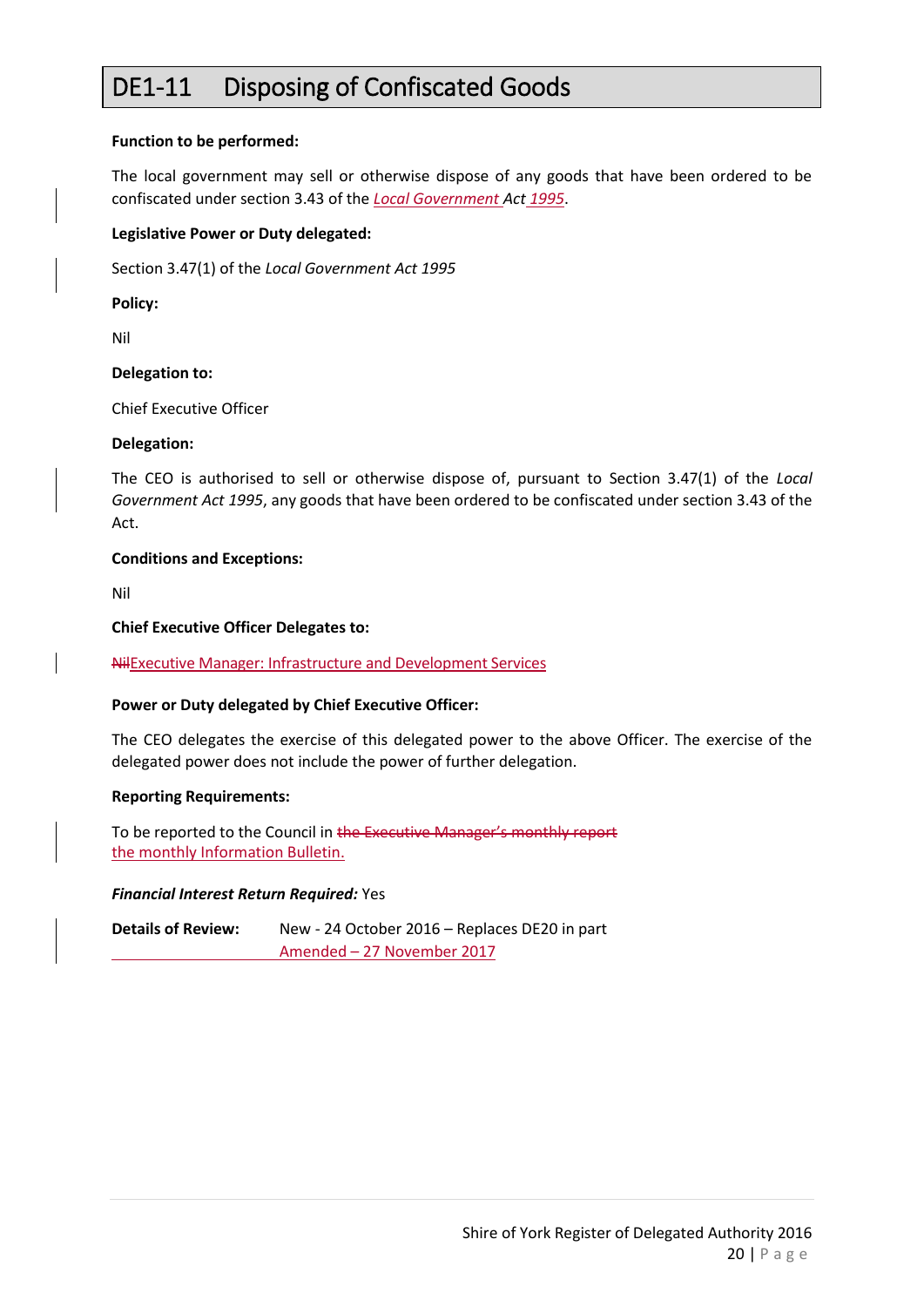### <span id="page-20-0"></span>DE1-12 Disposing of Uncollected Vehicle

#### **Function to be performed:**

The local government may sell or otherwise dispose of any vehicle that has not been collected within 2 months of a notice having been given under section 3.40(3) *of the Local Government Act 1995* or 7 days of a declaration being made that a vehicle is an abandoned vehicle wreck.

#### **Legislative Power or Duty delegated:**

Section 3.42(2) of the *Local Government Act 1995*

**Policy:**

Nil

#### **Delegation to:**

Chief Executive Officer

#### **Delegation:**

The CEO is delegated the authority to sell or otherwise dispose of, in accordance with Section 3.47(2) of the *Local Government Act 1995*, any vehicle that has not been collected within 2 months of a notice having been given under section 3.40(3) or 7 days of a declaration being made that a vehicle is an abandoned vehicle wreck.

#### **Conditions and Exceptions:**

NilThe CEO is to undertake a public process inviting tenders for the disposal of uncollected vehicles.

**Chief Executive Officer Delegates to:**

Nil

#### **Power or Duty delegated by Chief Executive Officer:**

The CEO delegates the exercise of this delegated power to the above Officer. The exercise of the delegated power does not include the power of further delegation.N/A

#### **Reporting Requirements:**

To be reported to the Council in statistical format in the monthly Information Bulletin.

#### *Financial Interest Return Required:* Yes

**Details of Review:** New - 24 October 2016 – Replaces DE20 in part Amended – 27 November 2017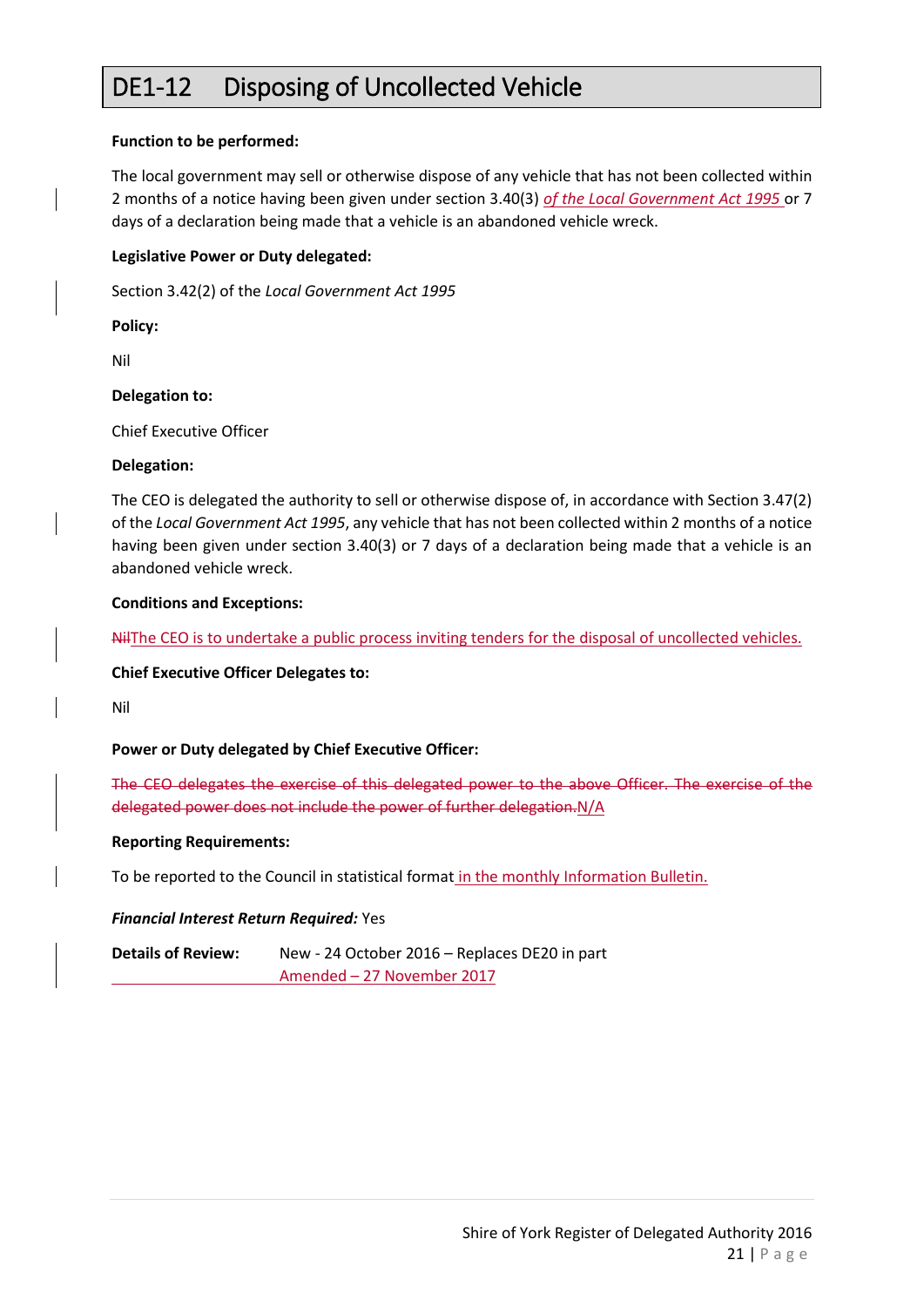### <span id="page-21-0"></span>DE1-13 Disposing of Uncollected Impounded Goods

#### **Function to be performed:**

The local government may sell or otherwise dispose of impounded goods that have not been collected within the period specified in section 3.47(2b) of the date a notice is given under sections 3.42(1)(b) or 3.44 of the *Local Government Act 1995*.

#### **Legislative Power or Duty delegated:**

Section 3.47(2a) *Local Government Act 1995*.

**Policy:**

Nil

#### **Delegation to:**

Chief Executive Officer

#### **Delegation:**

The Chief Executive Officer is delegated the authority to sell or otherwise dispose of, pursuant to Section 3.47(2a) of the *Local Government Act 1995*, impounded goods that have not been collected within the period specified in section 3.47(2b) of the date a notice is given under sections 3.42(1)(b) or 3.44 of the *Local Government Act 1995*.

#### **Conditions and Exceptions:**

Nil

**Chief Executive Officer Delegates to:**

Nil

#### **Power or Duty delegated by Chief Executive Officer:**

N/AThe CEO delegates the exercise of this delegated power to the above Officer. The exercise of the delegated power does not include the power of further delegation.

#### **Reporting Requirements:**

To be reported to the Council in the Executive Manager's monthly reportmonthly Information Bulletin.

#### *Financial Interest Return Required: Yes*

**Details of Review:** New 24 October 2016 – Replaces DE20 in part Amended – 27 November 2017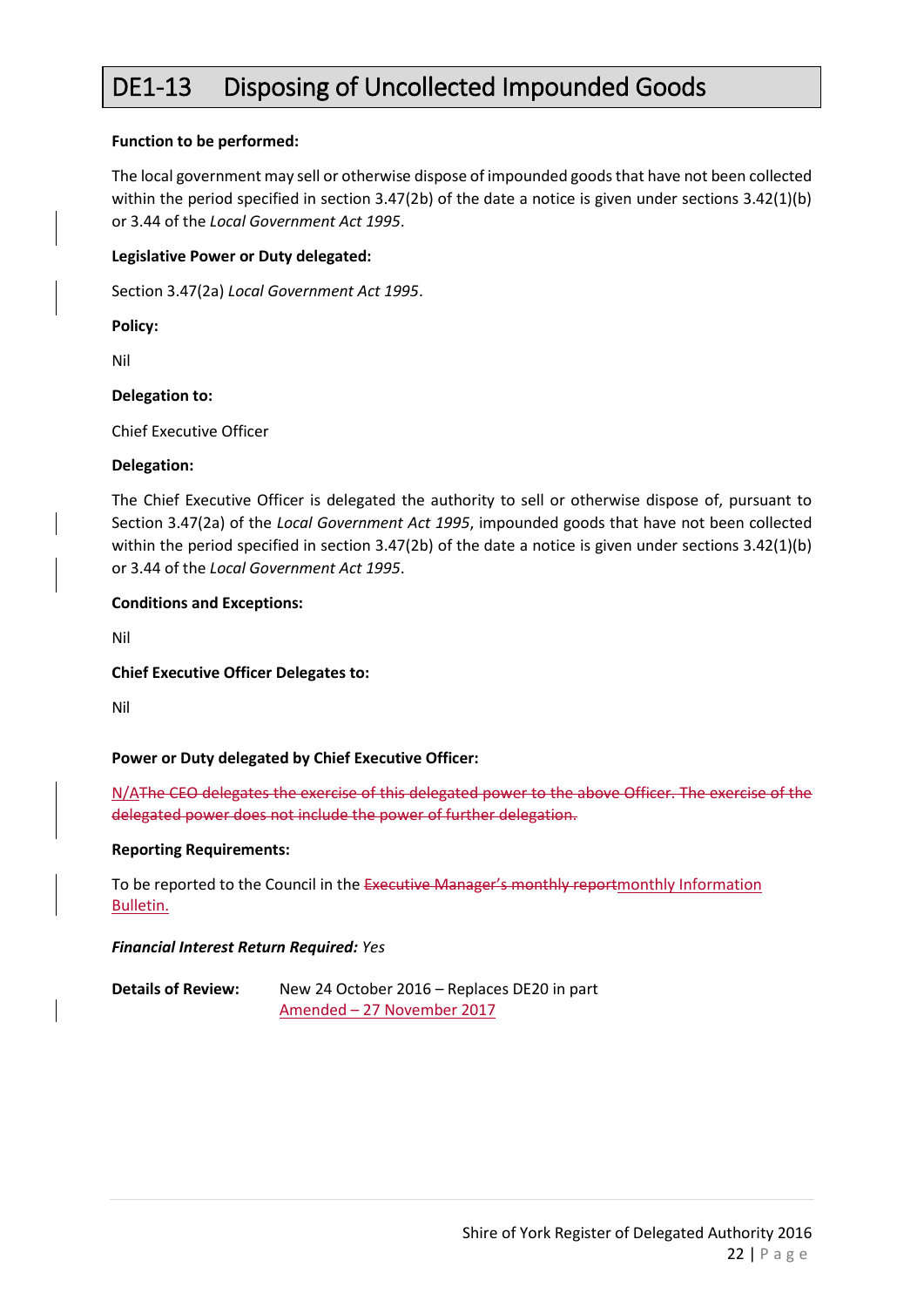### <span id="page-22-0"></span>DE1-14 Disposing of Sick or Injured Impounded Animals

#### **Function to be performed:**

If an impounded animal is ill or injured to such an extent that treating it is not practicable, the local government may humanely destroy the animal and dispose of the carcass.

#### **Legislative Power or Duty delegated:**

Section 3.47A(1) of the *Local Government Act 1995*

**Policy:**

Nil

#### **Delegation to:**

Chief Executive Officer

#### **Delegation:**

The Chief Executive Officer is delegated the authority to, pursuant to Section 3.47A(1) of the *Local Government Act 1995*, humanely destroy an impounded animal that is ill or injured to such an extent that treating it is not practicable, and to dispose of the carcass.

#### **Conditions and Exceptions:**

Nil

#### **Chief Executive Officer Delegates to:**

Senior-Shire Ranger

#### **Power or Duty delegated by Chief Executive Officer:**

The CEO delegates the exercise of this delegated power to the above Officer. The exercise of the delegated power does not include the power of further delegation.

#### **Reporting Requirements:**

To be reported in aggregate in the Ranger's monthly report to the Council monthly Information Bulletin.

#### *Financial Interest Return Required: Yes*

| <b>Details of Review:</b> | New - 24 October 2016      |
|---------------------------|----------------------------|
|                           | Amended - 27 November 2017 |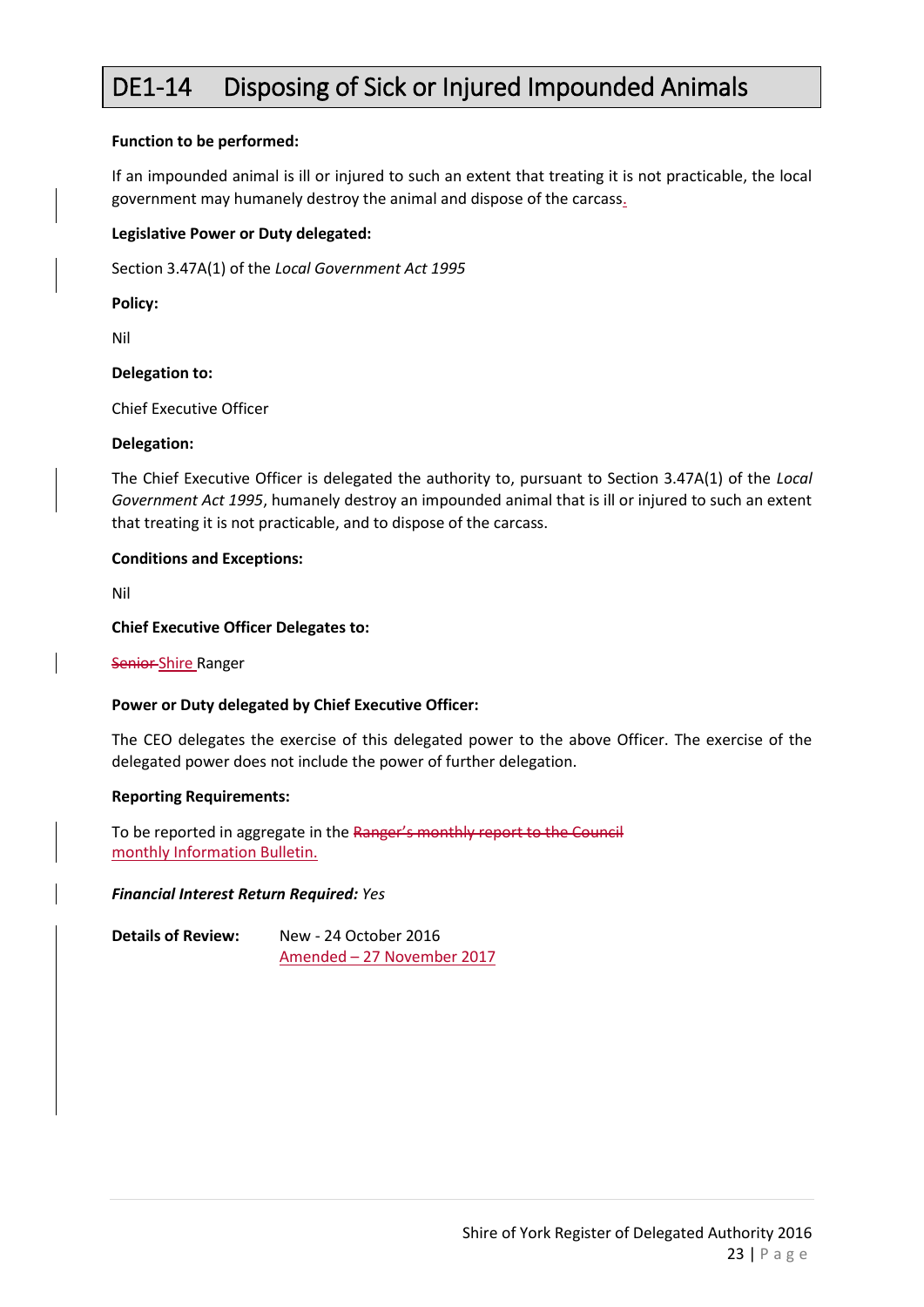# <span id="page-23-0"></span>DE1-15 Disposing of Property (Public Auction or Public Tender)

#### **Function to be performed:**

Dispose of property to the highest bidder at public auction or the most acceptable public tender.

#### **Legislative Power or Duty delegated:**

Section 3.58(2) *Local Government Act 1995*

**Policy:**

Nil

#### **Delegation to:**

Chief Executive Officer

#### **Delegation:**

The Chief Executive Officer is delegated the authority to dispose of property in accordance with Section 3.58(2) of the *Local Government Act 1995* to the highest bidder at public auction or the most acceptable public tender.

#### **Conditions and Exceptions:**

Subject to the disposal being identified in the Shire's Annual Budget and the value of the property is less than \$50,000.

#### **Chief Executive Officer Delegates to:**

Nil

#### **Power or Duty delegated by Chief Executive Officer:**

Nil

#### **Reporting Requirements:**

To be reported to the Council at the next CEO briefingCouncil Concept Forum.

#### *Financial Interest Return Required: Yes*

**Details of Review:** New - 24 October 2016 Amended - 27 November 2017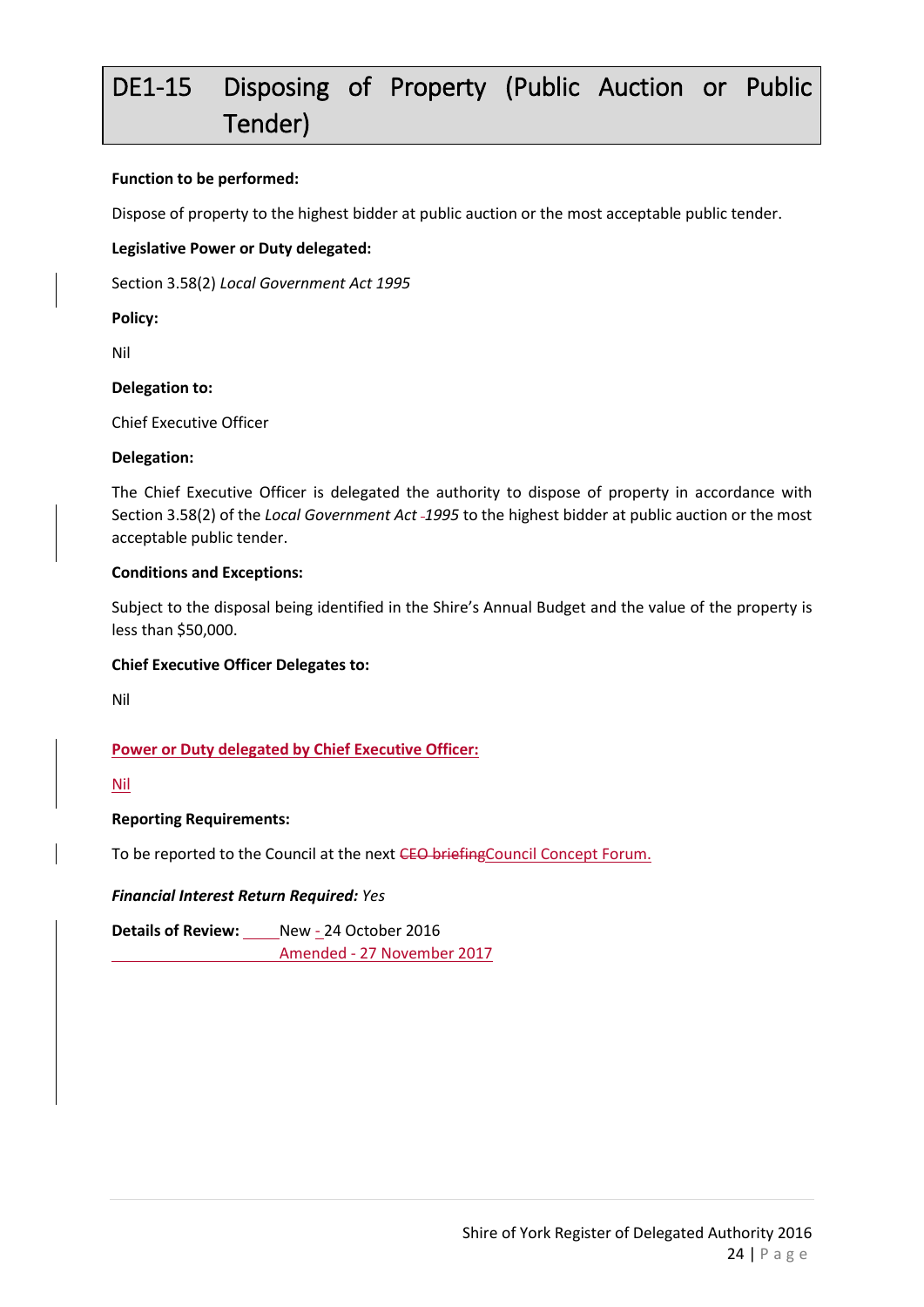### <span id="page-24-0"></span>DE1-16 Disposing of Property (Private Treaty)

#### **Function to be performed:**

Dispose of property by private treaty where this is considered the most advantageous method.

#### **Legislative Power or Duty delegated:**

Section 3.58(3) *Local Government Act 1995*

**Policy:**

Nil

#### **Delegation to:**

Chief Executive Officer

#### **Delegation:**

The Chief Executive Officer is delegated the authority to dispose of property in accordance with Section 3.58(3) of *the Local Government Act 1995*.

#### **Conditions and Exceptions:**

Subject to the disposal being identified in the Shire's Annual Budget.

Delegation applies to:

- a) \_\_\_\_\_\_\_ All transactions to a maximum value of \$50,000 where no public submissions are received in response to public advertising as required by Section 3.58(3)(a).
- b) Any other transactions to a maximum value of \$50,000

#### **Chief Executive Officer Delegates to:**

Nil

#### **Reporting Requirements:**

To be reported to the Council at the next Chief Executive Officer briefing Council Concept Forum.

#### *Financial Interest Return Required: Yes*

**Details of Review:** New - 24 October 2016 Amended – 27 November 2017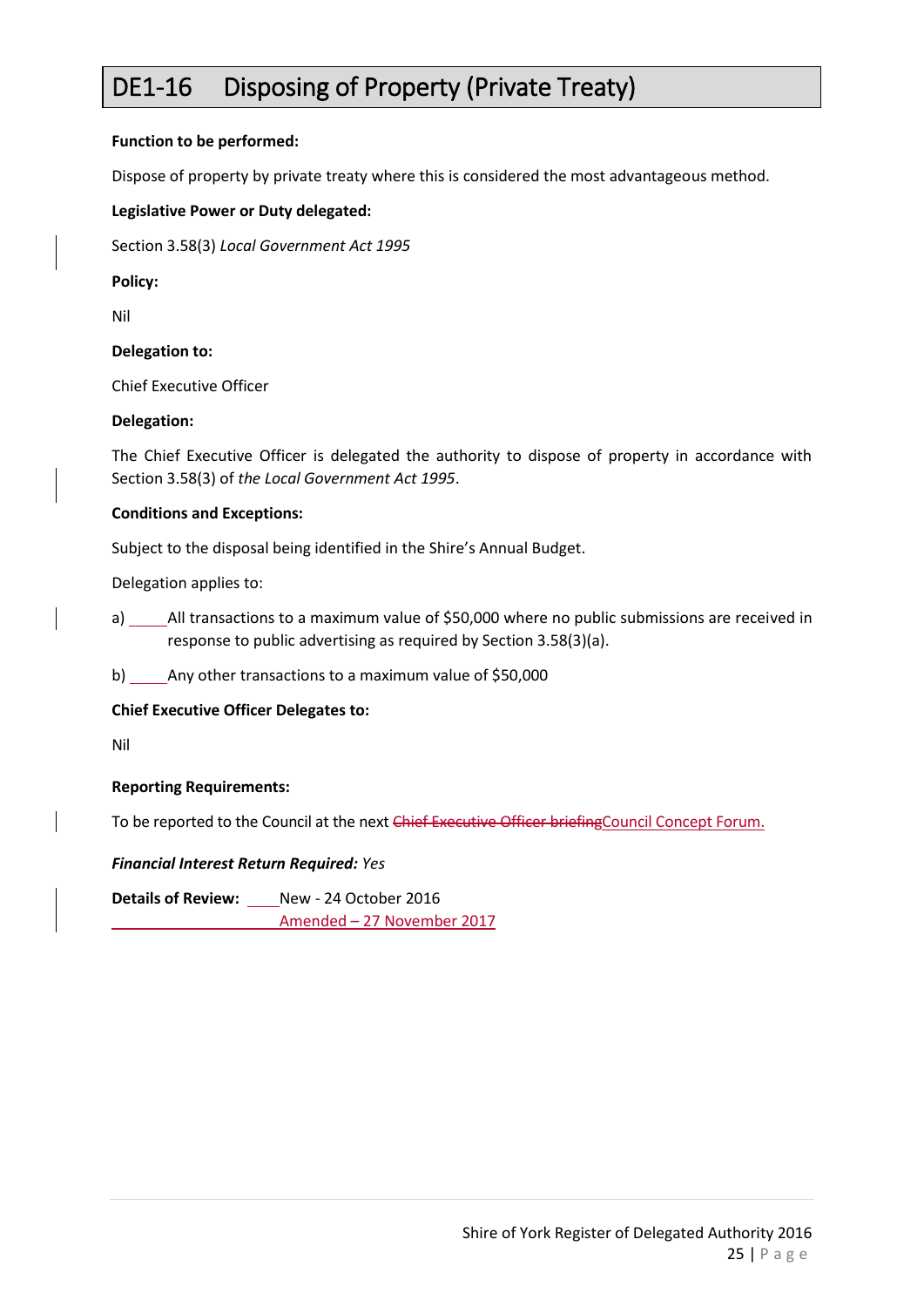### <span id="page-25-0"></span>DE1-17 Recovery of Impounding Expenses

#### **Function to be performed:**

If goods are removed and impounded under section 3.39 of the *Local Government Act 1995* and the offender is convicted, the local government may, if the goods are not sold, recover any expenses incurred in removing and impounding the goods and disposing of them.

#### **Legislative Power or Duty delegated:**

Section 3.48 of the *Local Government Act 1995*

**Policy:**

Nil

#### **Delegation to:**

Chief Executive Officer

#### **Delegation:**

The CEO is delegated the authority to recover, under Section 3.48 of the Local Government Act 1995 any expenses incurred in removing and impounding goods and disposing of them where they have been impounded under Section 3.39 of the Local Government Act 1995 and the offender has been convicted.

#### **Conditions and Exceptions:**

Compliance with Section 3.47 of the Local Government Act 1995 as to the process to be followed.

#### **Chief Executive Officer Delegates to:**

Nil

#### **Power or Duty delegated by Chief Executive Officer:**

The CEO delegates the exercise of this delegated power to the above Officer. The exercise of the delegated power does not include the power of further delegation.

#### **Reporting Requirements:**

To be reported to the Council at the next Chief Executive Officer briefingthe monthly Information Bulletin.

#### *Financial Interest Return Required: Yes*

**Details of Review:** New - 24 October 2016 Amended – 27 November 2017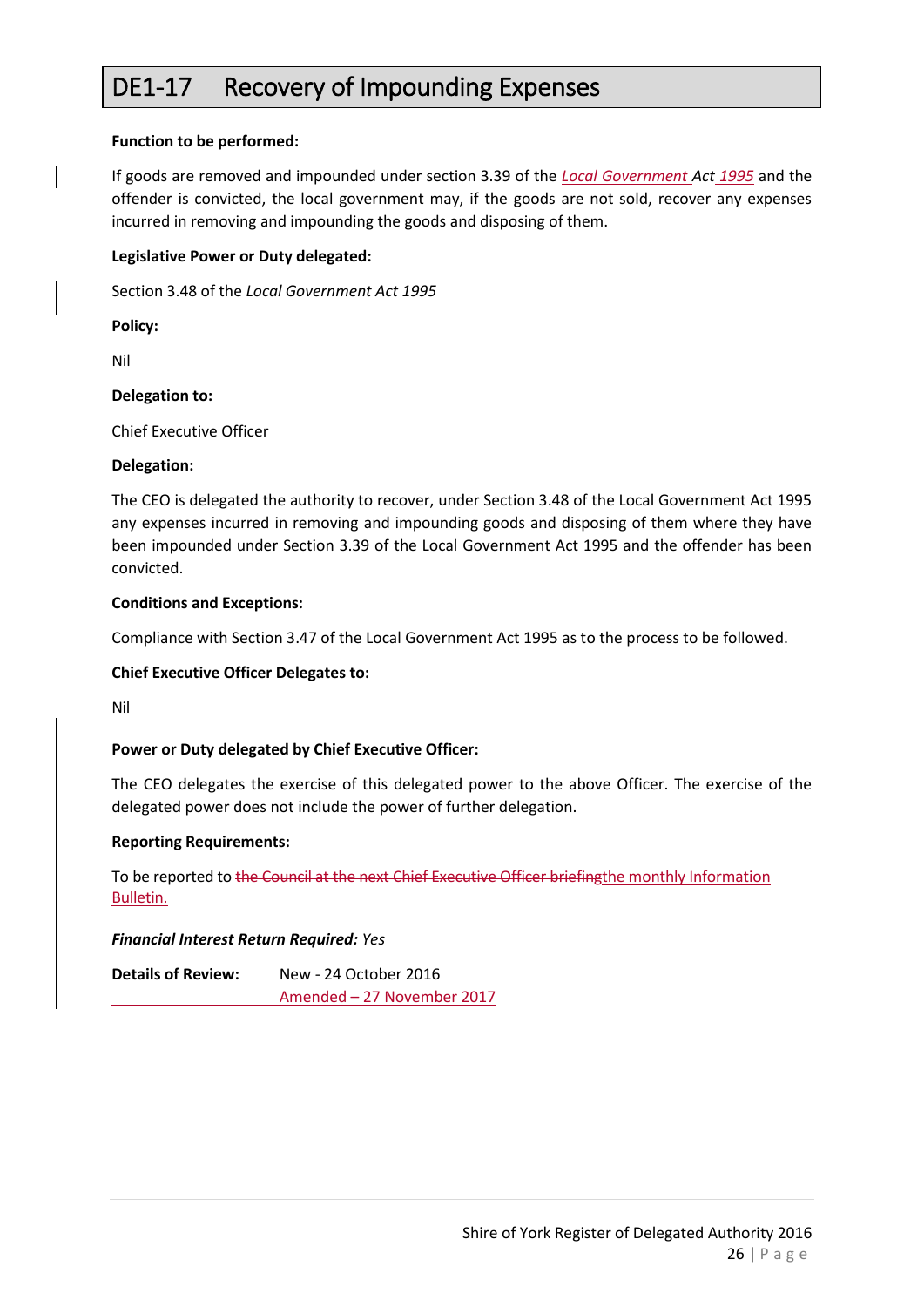### <span id="page-26-0"></span>DE1-18 Powers of Entry

#### **Function to be performed:**

Powers of entry are conferred by the *Local Government Act 1995* to be used to perform any function that a local government has under the Act if entry is required for the performance of the function or in any other case in which entry is authorised by the Act.

#### **Legislative Power or Duty delegated:**

*Local Government Act 1995* 

- 1. Enter on to land to perform any function of the local government under the Act. [refers sS.3.28]
- 2. Give notice of entry.  $[**s**8.3.32]$ .
- 3. Seek and execute an entry under warrant. [sS.3.33].
- 4. Execute an entry in an emergency, [sS.3.34].
- 5. Give notice and effect entry by opening a fence [sS.3.36]

#### **Delegation to:**

Chief Executive Officer

#### **Delegation:**

The CEO is delegated the authority to exercise the powers of entry conferred by Sections 3.28, 3.32, 3.33, 3.34, and 3.36 of the *Local Government Act 1995*.

#### **Conditions and Exceptions:**

Where sub-delegated to any Officer the sub-delegation will be recorded in the Register of Delegations

#### **Chief Executive Officer May Delegate to:**

Executive Manager: Corporate and Community Services Executive Manager: Infrastructure and Development Services Works ManagerSupervisor Shire Ranger Such other Officers as determined by the CEO.

#### **Power or Duty delegated by Chief Executive Officer:**

Where the CEO delegates the exercise of this delegated power to any Officer the exercise of the delegated power does not include the power of further delegation.

#### **Reporting Requirements:**

Nil

#### *Financial Interest Return Required: Yes*

| <b>Details of Review:</b> | New 24 October 2016        |
|---------------------------|----------------------------|
|                           | Amended - 27 November 2017 |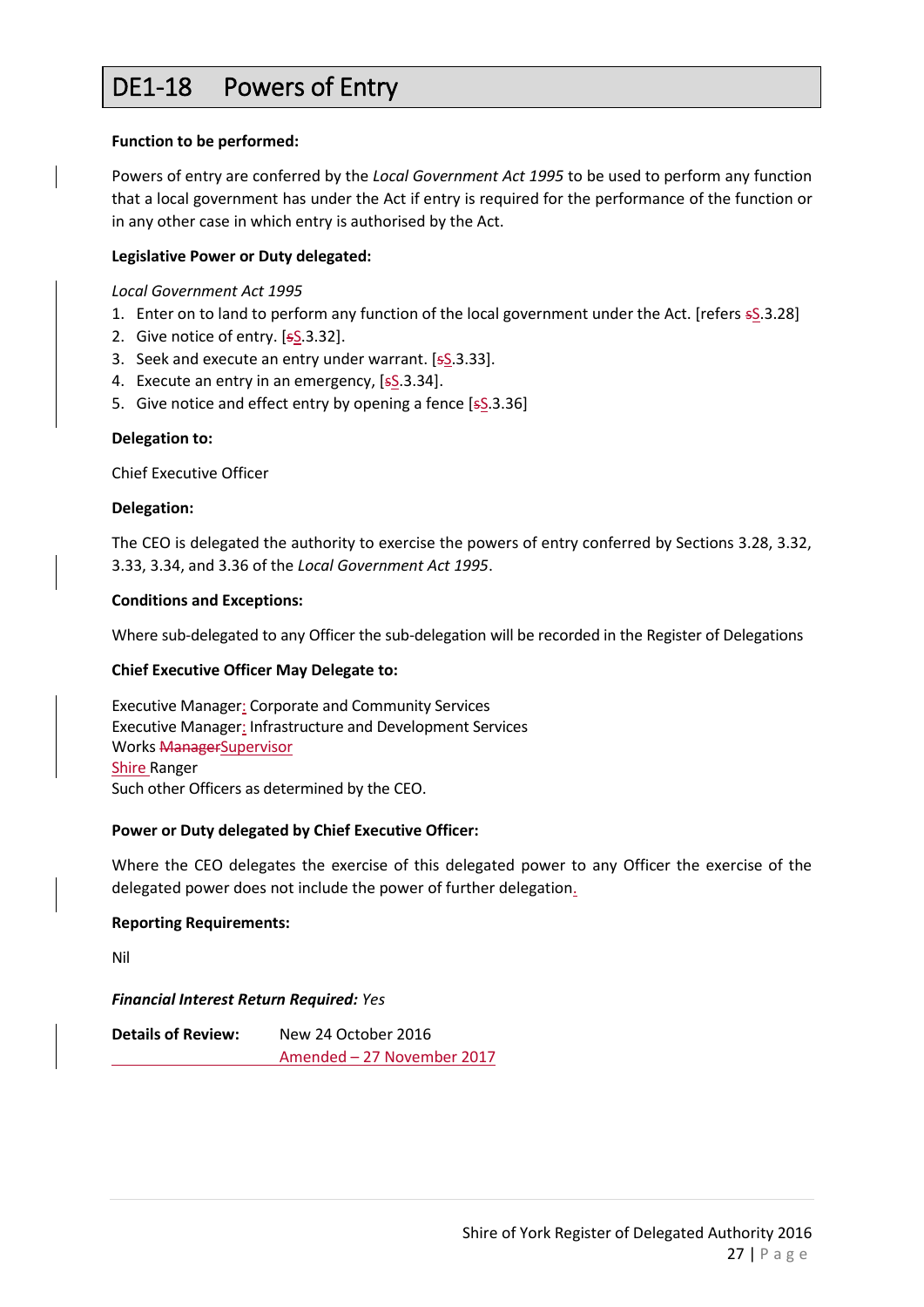# <span id="page-27-0"></span>Part 2 - Administration

<span id="page-27-1"></span>Local Government Act 1995 - Part 5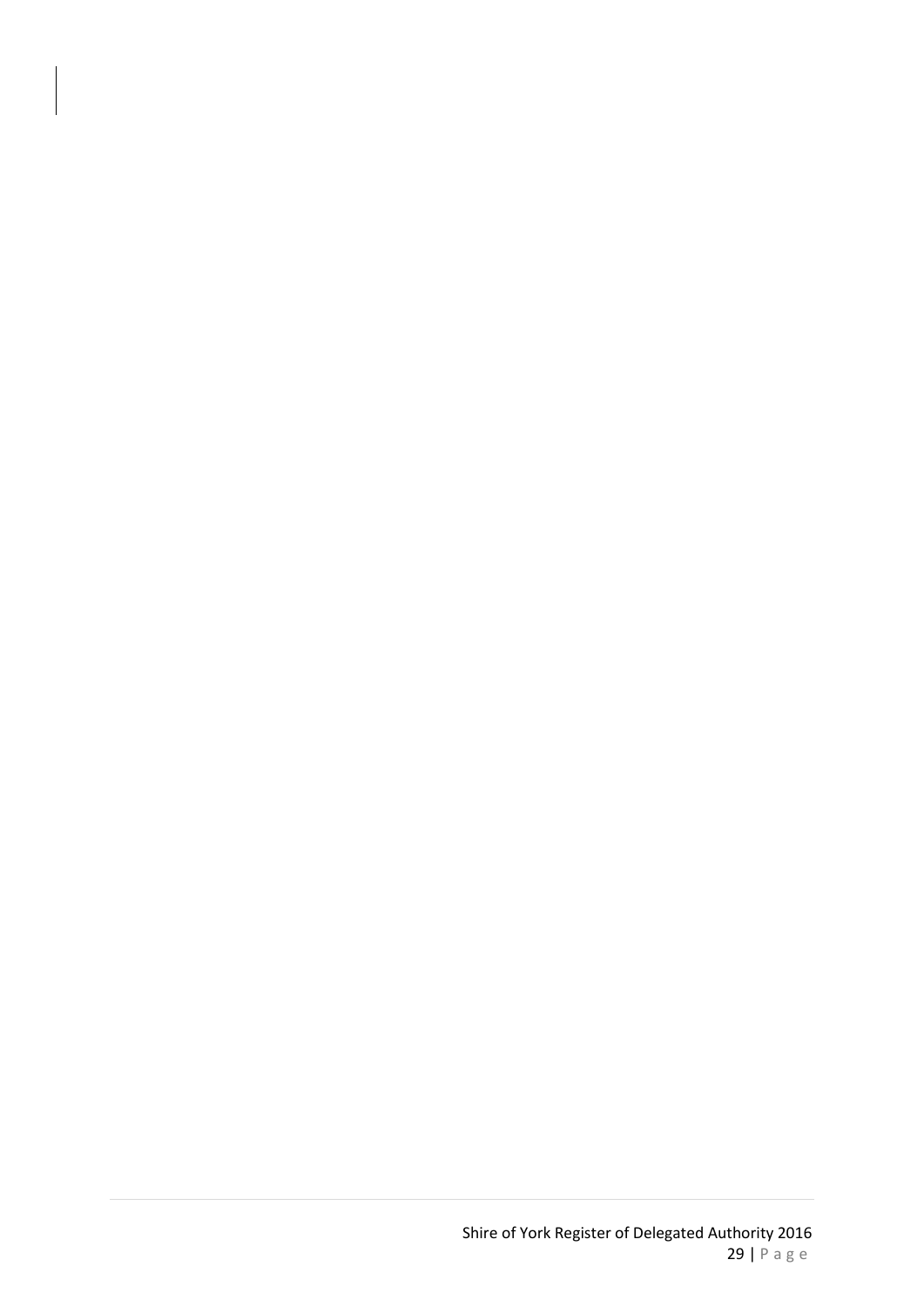# <span id="page-29-0"></span>DE2-1 Appointment of Acting Chief Executive Officer (For Periods of 10 Working Days or Less)

#### **Function to be performed:**

Appointment of Acting Chief Executive Officer (for periods of 10 working days or less) to undertake the Chief Executive Officer's functions.

#### **Legislative Power or Duty delegated:**

Section 5.36(1)(a) of the *Local Government Act 1995*

#### **Delegation to:**

Chief Executive Officer

#### **Delegation:**

The Chief Executive Officer is delegated the power to make appointments to the position of Acting Chief Executive Officer (for periods of 10 days or less).

#### **Conditions and Exceptions:**

Delegated authority is only granted for appointments to the position of Acting Chief Executive Officer covering a period of 10 days or less. In instances where an appointment is required for a period exceeding 10 days, then that proposed appointment must be presented to Council for determination prior to the appointment taking effect.

#### **Reporting Requirements:**

The Chief Executive Officer must advise Councillors, upon use of the delegation, of any appointments which are made to the position of Acting Chief Executive Officer under delegated authority.

Details of the appointments must be recorded in the appropriate record to meet legislative requirements (including personal personnel file).

#### *Financial Interest Return Required: Yes*

| <b>Details of Review:</b> | Adopted - 18 April 2016           |
|---------------------------|-----------------------------------|
|                           | Revised-Amended - 24 October 2016 |
|                           | Amended – 27 November 2017        |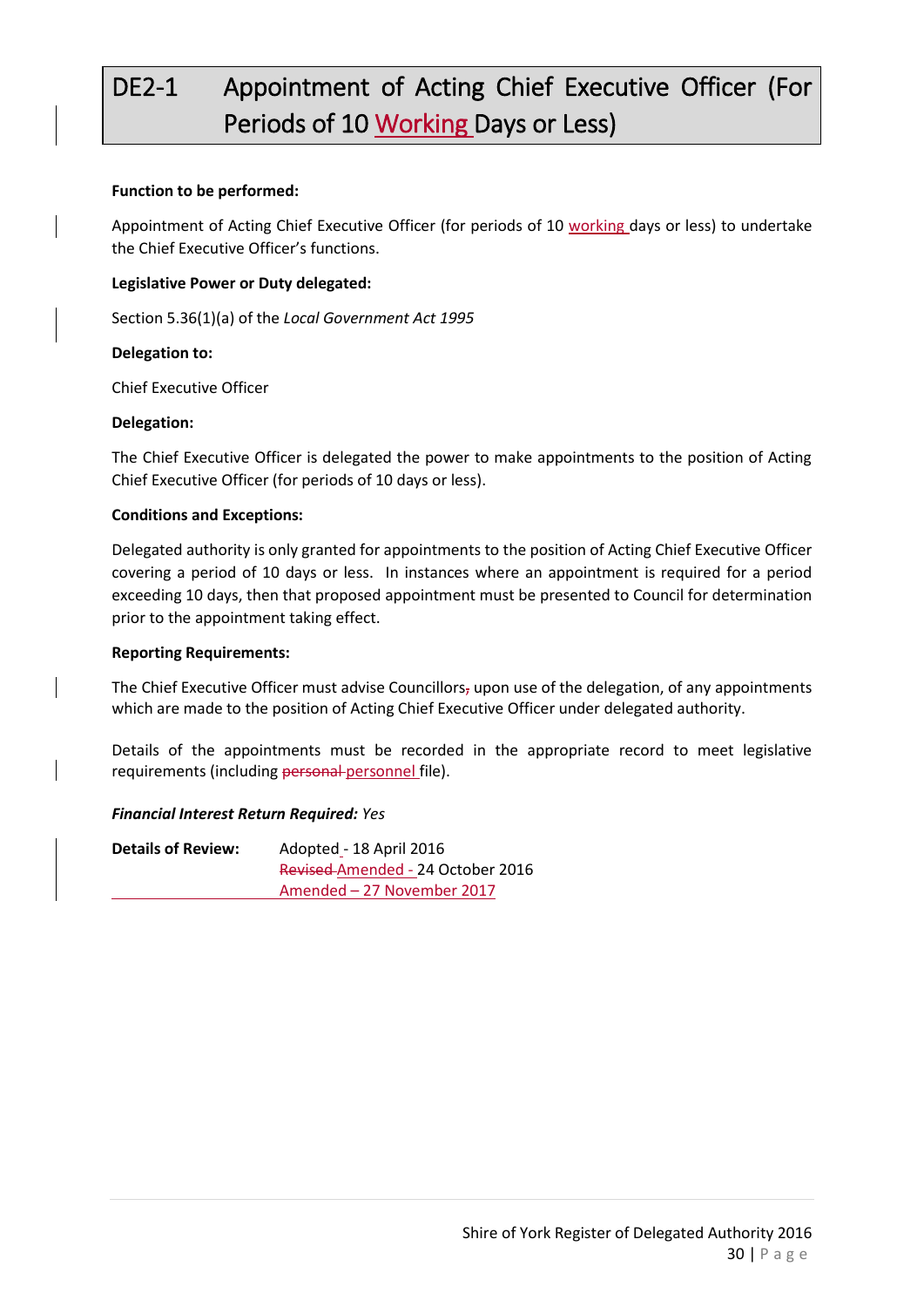# <span id="page-30-0"></span>DE2-2 Delegation of Powers and Duties of the Local Government Act 1995 to the Chief Executive Officer

#### **Function to be performed:**

The CEO's functions to be performed shall encompass all parliamentary legislation. As such, it is necessary for the Chief Executive Officer to hold those powers necessary for them him/her to perform the functions required of them him/her in an expeditious and competent manner.

#### **Legislative Power or Duty delegated:**

Section 5.42 of the *Local Government Act 1995*

#### **Legislative Power to delegate:**

5.41(i) of the *Local Government Act 1995*

#### **Delegation to:**

Chief Executive Officer

#### **Delegation:**

Council delegates to the Chief Executive Officer all of the delegable functions of the local government under all parliamentary legislation for the effective management of the Shire of York. This delegation is supplementary to the prescribed delegations in this Register of Delegated Authority.

#### **Conditions and Exceptions:**

The delegation takes into account s5 Section 5.43 of the *Local Government Act 1995*. The delegation shall only be used when; an urgent operational function needs to be implemented and is not already prescribed as a delegated function<sub> $\tau$ </sub>; or, it is problematic for Council to convene to otherwise make the decision. Elected members will where possible, be given at least 24 hours' notice via email of the CEO's intent to use this delegated authority.

#### **Specification:**

This delegation is limited only to the extent that a constraint is outlined by the statute within which the Chief Executive Officer is operating, to any Council resolutions in effect, and the following limitations and clarifications:

#### LIMITATIONS –

The CEO's delegated authority is subject to the following limitations:-

- 1. State Administrative Tribunals (SAT) negotiations and mediations up to a value of \$20,000.00 where there is a budget provision approved.
- 2. For the purposes of the administration of leases, acquire or dispose of any property lease valued at an amount not exceeding \$20,000 .00 per annum.
- 3. Dispose of minor plant and equipment with a depreciated value of not more than \$20,000.00 without the requirement of Council approval.
- 4. Authorise a waiver, grant a concession, or write off an amount of money, not including a rate or service charge, owed to Council that does not exceed \$1,000.00.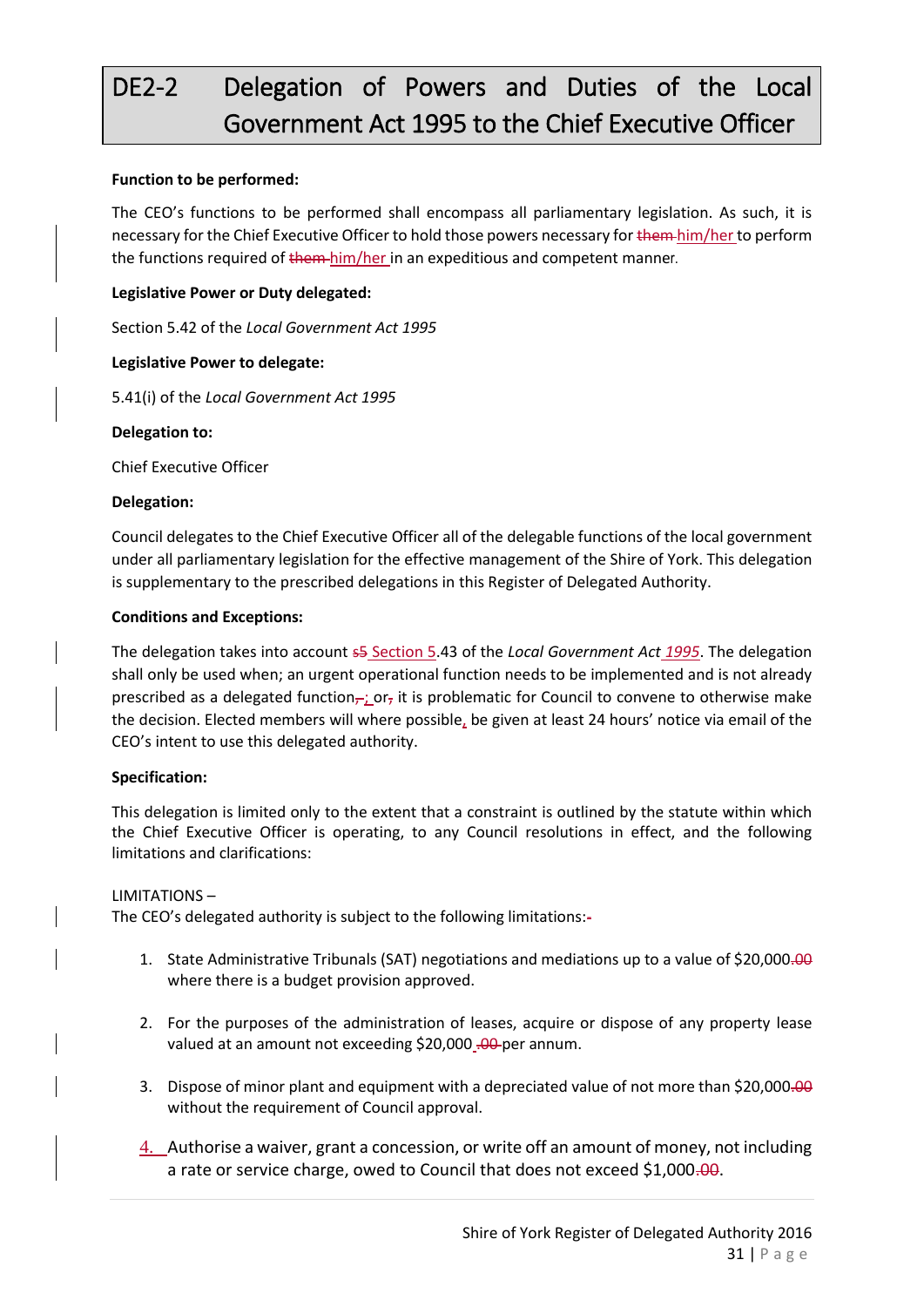#### **Reporting Requirements:**

Details of transactions must be recorded in the appropriate record to meet legislative requirements and elected members informed at the next ordinary meeting of Council.

#### *Financial Interest Return Required: Yes*

| <b>Details of Review:</b> | Adopted – 18 April 2016           |
|---------------------------|-----------------------------------|
|                           | Revised-Amended - 24 October 2016 |
|                           | Amended – 27 November 2017        |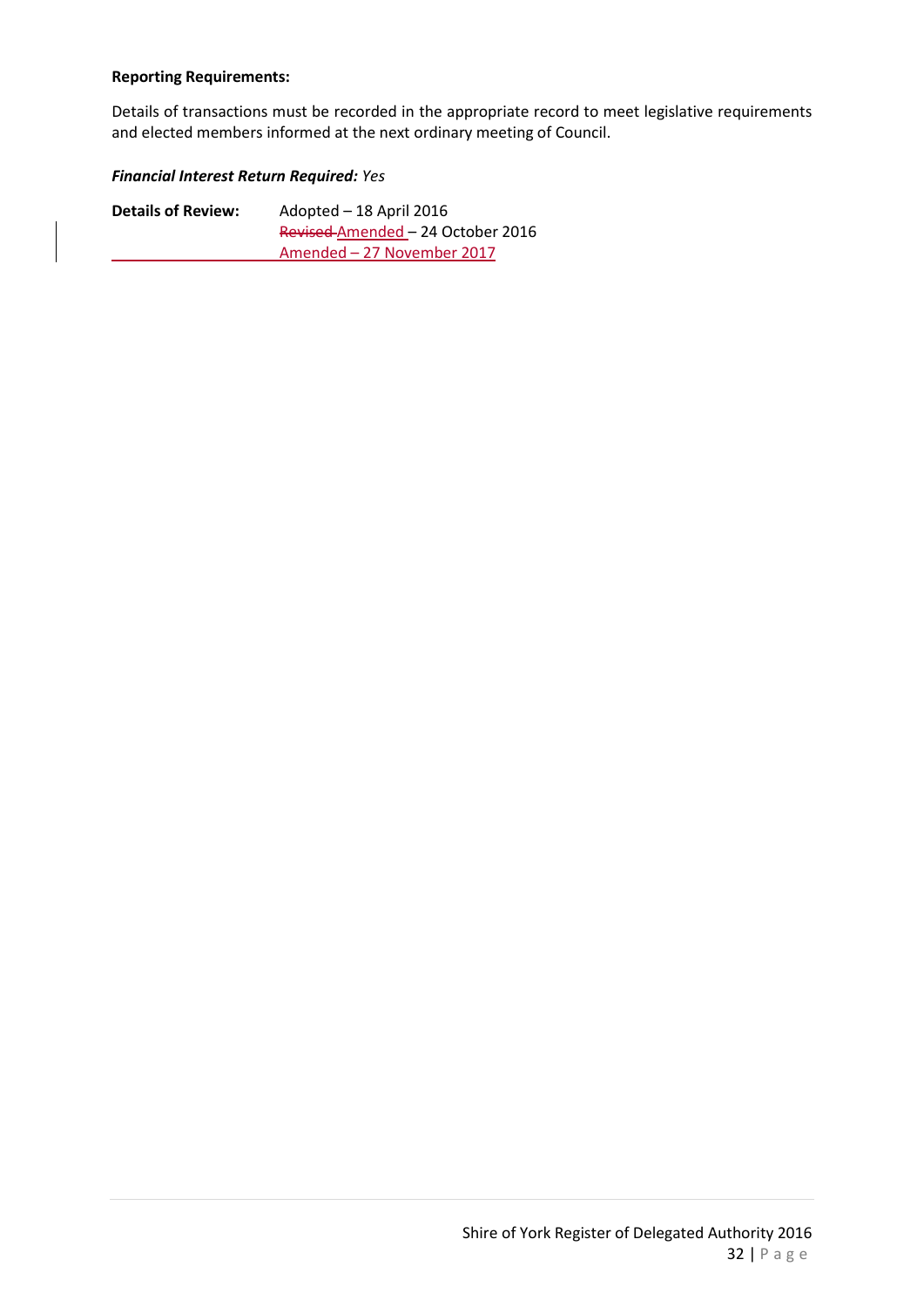### <span id="page-32-0"></span>DE2-3 Councillors: Recognition of Service

#### **Function to be performed:**

Council delegates the function of authorising gifts for all retired Councillors as prescribed in 34AC of the *Local Government Act 1995.*

#### **Legislative Power or Duty delegated:**

Section 5.100A of the *Local Government Act 1995*

#### **Legislative Power to delegate:**

Section 5.100A of the *Local Government Act 1995*

#### **Policy Provision:**

To give effect to Policy G1.7

#### **Delegation to:**

Chief Executive Officer

#### **Delegation:**

Council delegates to the Chief Executive Officer the delegable function of authorising gifts for all retired Councillors

#### **Conditions and Exceptions:**

- 1. The retirement of a council member who has served at least one full 4-year term of office is prescribed under s5.100A(a) as circumstances in which a gift can be given to the Council member.
- 2. The amount as prescribed under section 5.100A(b) in respect of a gift given to a council member in the circumstances set out in sub-regulation (1).

#### **Chief Executive Officer delegates to:**

#### N/ANil

**Delegation delegated by the CEO:**

#### N/ANil

#### **Reporting Requirements:**

Details recorded to meet legislative requirements and elected members informed at the next ordinary meeting of Council

#### *Financial Interest Return Required: Yes*

| <b>Details of Review:</b> | Adopted - 18 April 2016           |
|---------------------------|-----------------------------------|
|                           | Revised Amended - 24 October 2016 |
|                           | Reviewed – 27 November 2017       |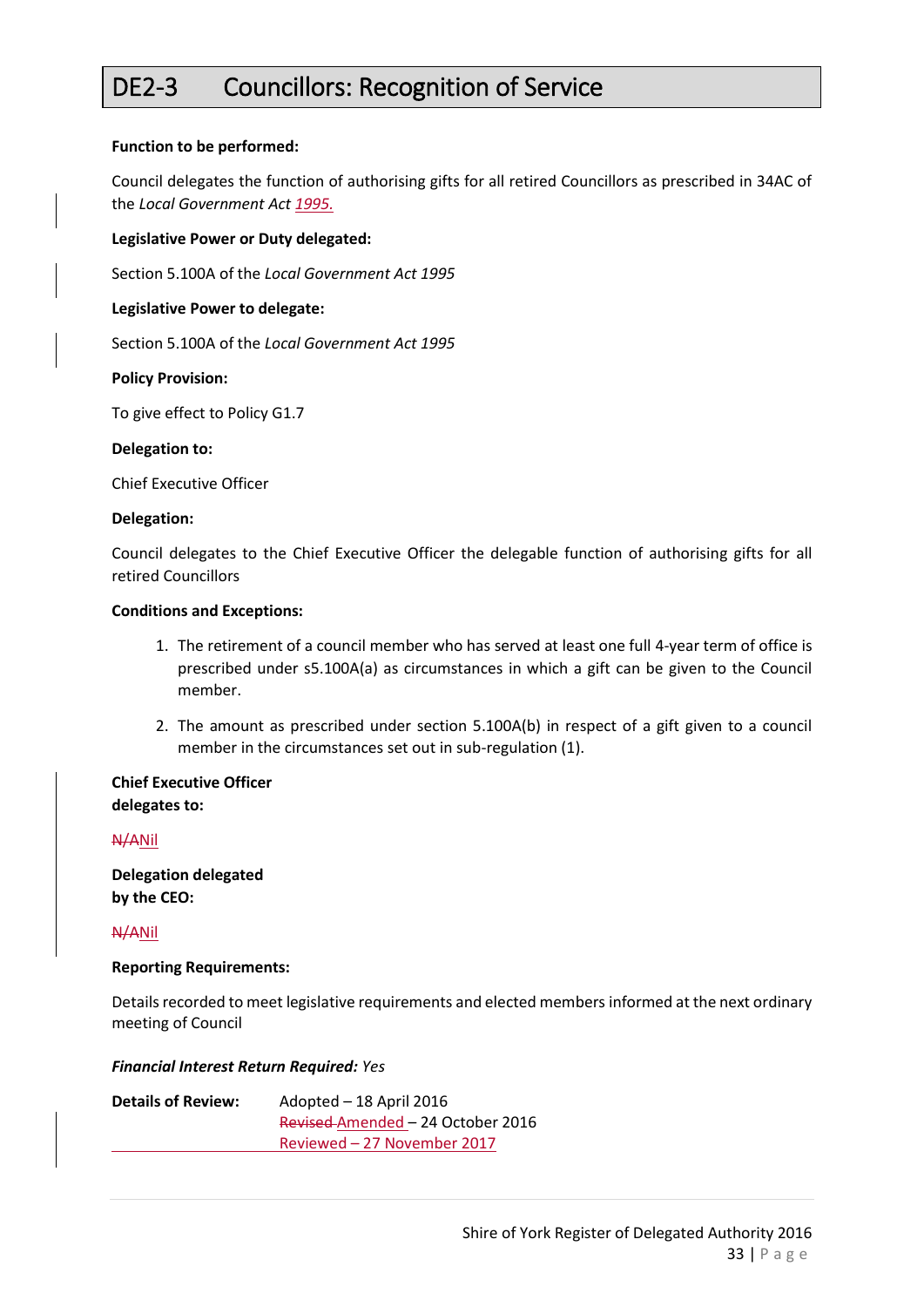# <span id="page-33-0"></span>DE2-4 Training Travel and Accommodation – Elected Members

#### **Function to be performed:**

To provide for the participation of councillors in professional development by the attendance at training courses and conferences and to approve the associated travel and accommodation costs.

#### **Legislative Power or Duty delegated:**

Section 5.98 (2)(b) and (3) of the *Local Government Act 1995* and Regulation 32 of the Local Government (Administration) Regulations 1995.

#### **Policy:**

G 1.2 Councillors: Professional Development G 1.3 Councillors: Travel and Accommodation

#### **Delegation to:**

Chief Executive Officer

#### **Delegation:**

The Chief Executive Officer is delegated the authority to arrange appropriate travel and accommodation for councillors to participate in professional development by the attendance at training courses and conferences.

#### **Conditions and Exceptions:**

Policy G1.2 provides Council guidance on professional development. Policy G1.3 provides detailed guidance on travel and accommodation. The policies and this delegation are to be exercised within the budget envelop-allocation for Councillors' Professional Development and Training.

#### **Chief Executive Officer Delegates to:**

Nil

#### **Power or Duty delegated by Chief Executive Officer:**

Nil

#### **Reporting Requirements:**

Nilln accordance with the provisions of Policy G1.2 and payments reported in the monthly financials.

#### *Financial Interest Return Required: No*

**Details of Review:** New - 24 October 2016 Reviewed – 27 November 2017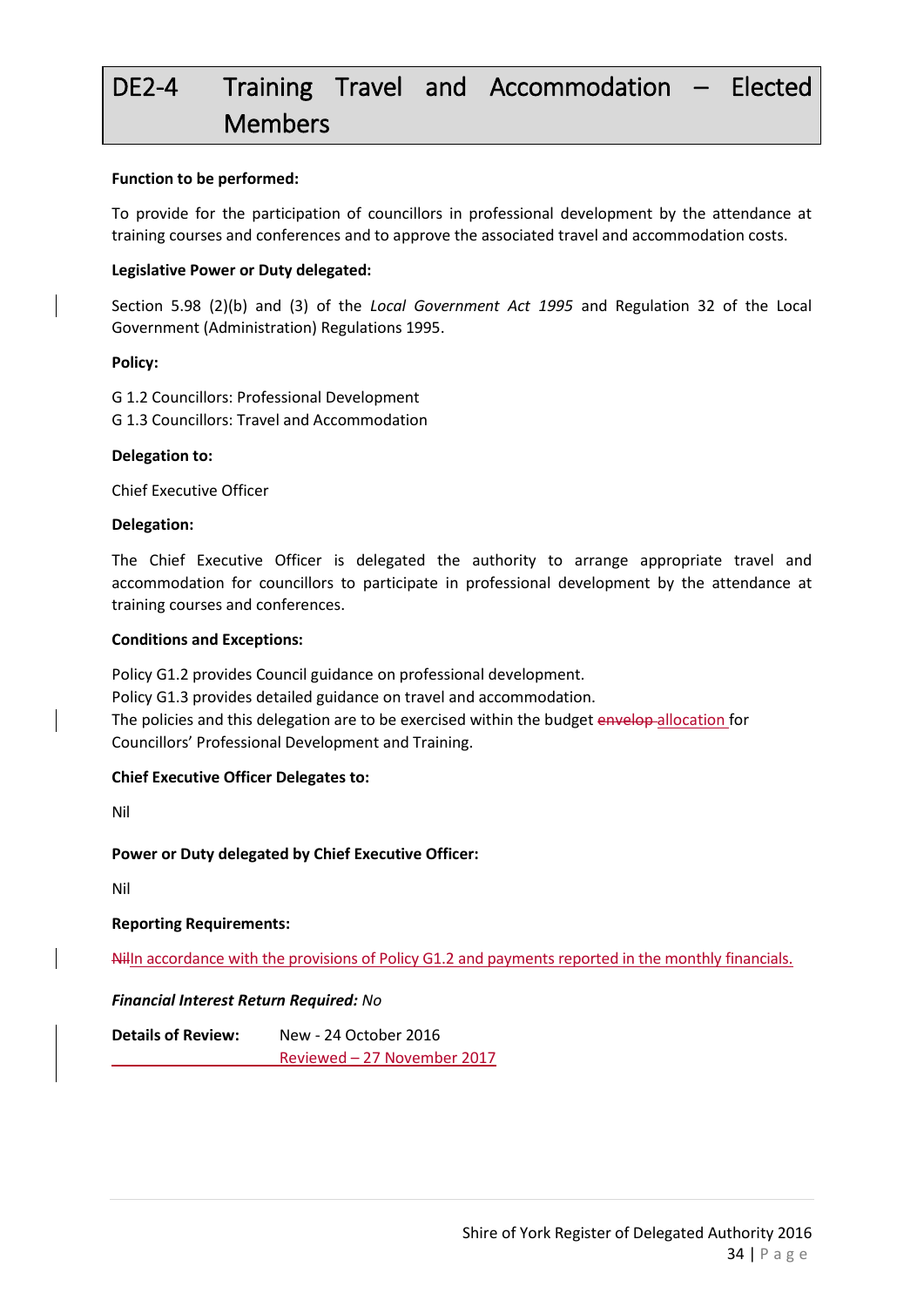### <span id="page-34-0"></span>DE2-5 Use of the Crest and Logo

#### **Function to be performed:**

The Chief Executive Officer to approve the use of the Shire of York Crest and Logo.

#### **Legislative Power or Duty delegated:**

Section 3.1 of the *Local Government Act 1995*

#### **Policy:**

CP1.2 Use of Shire of York Crest and Logo

#### **Delegation to:**

Chief Executive Officer

#### **Delegation:**

The Chief Executive Officer is delegated the authority to approve the use of the Shire of York Crest and Logo.

#### **Conditions and Exceptions:**

The exercise of this delegation is limited by the provisions of Policy CP1.2.

#### **Chief Executive Officer Delegates to:**

NilExecutive Manager, Corporate and Community Services Executive Manager, Infrastructure and Development

#### **Power or Duty delegated by Chief Executive Officer:**

NilThe CEO delegates the exercise of this power to the above Officers. The exercise of the delegated power does not include the power of further delegation.

**Reporting Requirements:**

Nil

*Financial Interest Return Required:* YesNo

No

**Details of Review:** New - 24 October 2016 Amended – 27 November 2017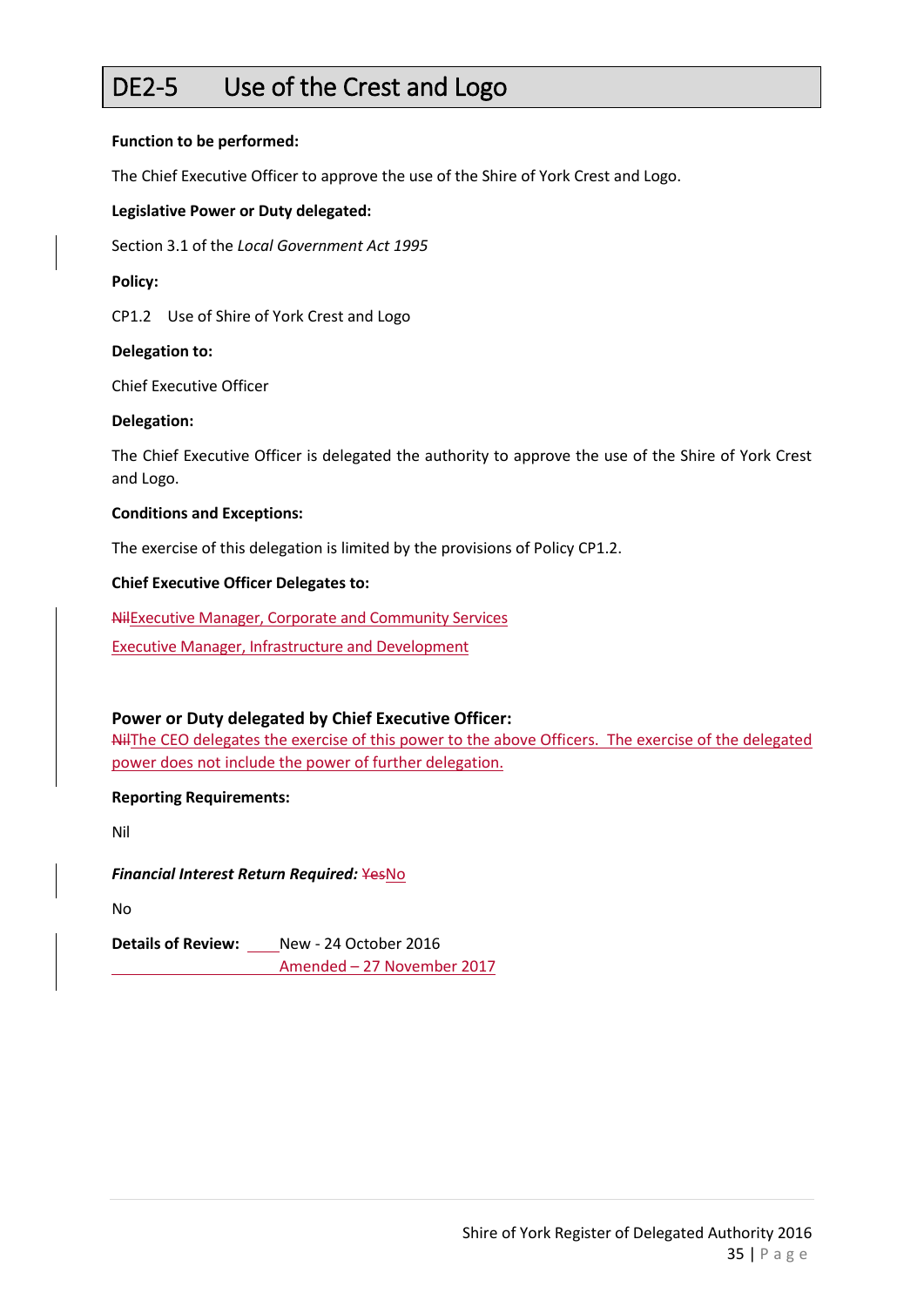## <span id="page-35-0"></span>DE2-6 Appointment of Authorised Persons to Execute Documents on Behalf of Council

#### **Function to be performed:**

Signing of various classes of documents on behalf of the Council.

#### **Legislative Power or Duty delegated:**

Section 9.49A(4) of the *Local Government Act 1995*

#### **Policy:**

CP1.1 Execution of Documents and Use of the Common Seal

#### **Delegation to:**

Chief Executive Officer

#### **Delegation:**

The Chief Executive Officer is delegated the responsibility to arrange for the execution of documents and the use of the common seal in accordance with the provisions of Policy CP1.1 Execution of Documents and Use of the Common Seal

#### **Conditions and Exceptions:**

The provisions of CP1.1 Execution of Documents and Use of the Common Seal

#### **Chief Executive Officer Delegates to:**

Nil

#### **Power or Duty delegated by Chief Executive Officer:**

Nil

#### **Reporting Requirements:**

As provided for in Policy CP1.1To be reported in the monthly Information Bulletin.

#### *Financial Interest Return Required:* No

**Details of Review:** Reviewed – 24 October 2016 – Replaced DE18 Amended – 27 November 2017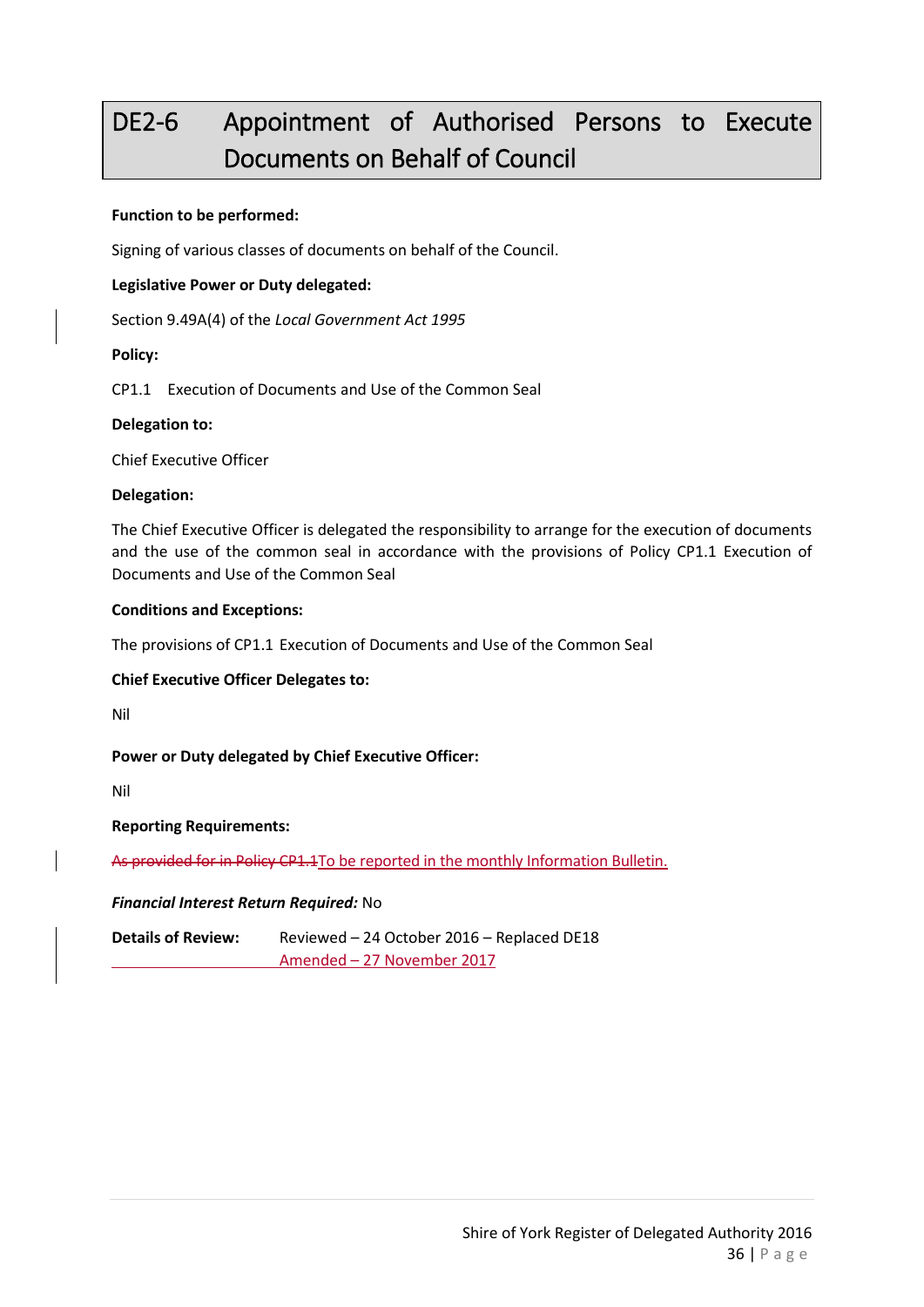# DE2-7 Appointment of Authorised Persons under the Local Government Act 1995

#### **Function to be performed:**

Authority to appoint persons or classes of person for the purpose of fulfilling prescribed functions within the *Local Government Act 1995*.

#### **Legislative Power or Duty delegated:**

*Local Government Act 1995* Section 3.24(1) Authorised persons under this subdivision Section 9.10 (1) Appointment of authorised persons.

#### **Delegation to:**

Chief Executive Officer

#### **Delegation:**

The CEO is delegated the authority to appoint persons or classes of person for the purpose of fulfilling prescribed functions within the *Local Government Act 1995*.

#### **Conditions and Exceptions:**

Persons to be authorised for the purposes of the following sections of the *Local Government Act 1995*:

- sS.3.25 Certain provisions about land
- S<sub>5</sub>.3.39(1) Remove and impound goods
- S<sub>5</sub>.3.40A(1) Remove and impound an abandoned vehicle wreck
- Ss.9.13 Onus of proof in vehicle offences may be shifted
- S<sub>5</sub>.9.16 Giving a notice (infringement notice)
- S<sub>5</sub>.9.17 For the purposes of receiving payment of modified penalties
- Ss.9.19 Extension of time (to pay)
- Ss.9.20 Withdrawal of notice (infringement notice)
- Ss.9.38 Evidence of documents coming from the Shire's

#### **Chief Executive Officer Delegates to:**

Nil

#### **Power or Duty delegated by Chief Executive Officer:**

Nil

**Reporting Requirements:**

Nil

#### *Financial Interest Return Required: Yes*

**Details of Review:** Reviewed 24 October 2016 – replaces DE4 Reviewed – 27 November 2017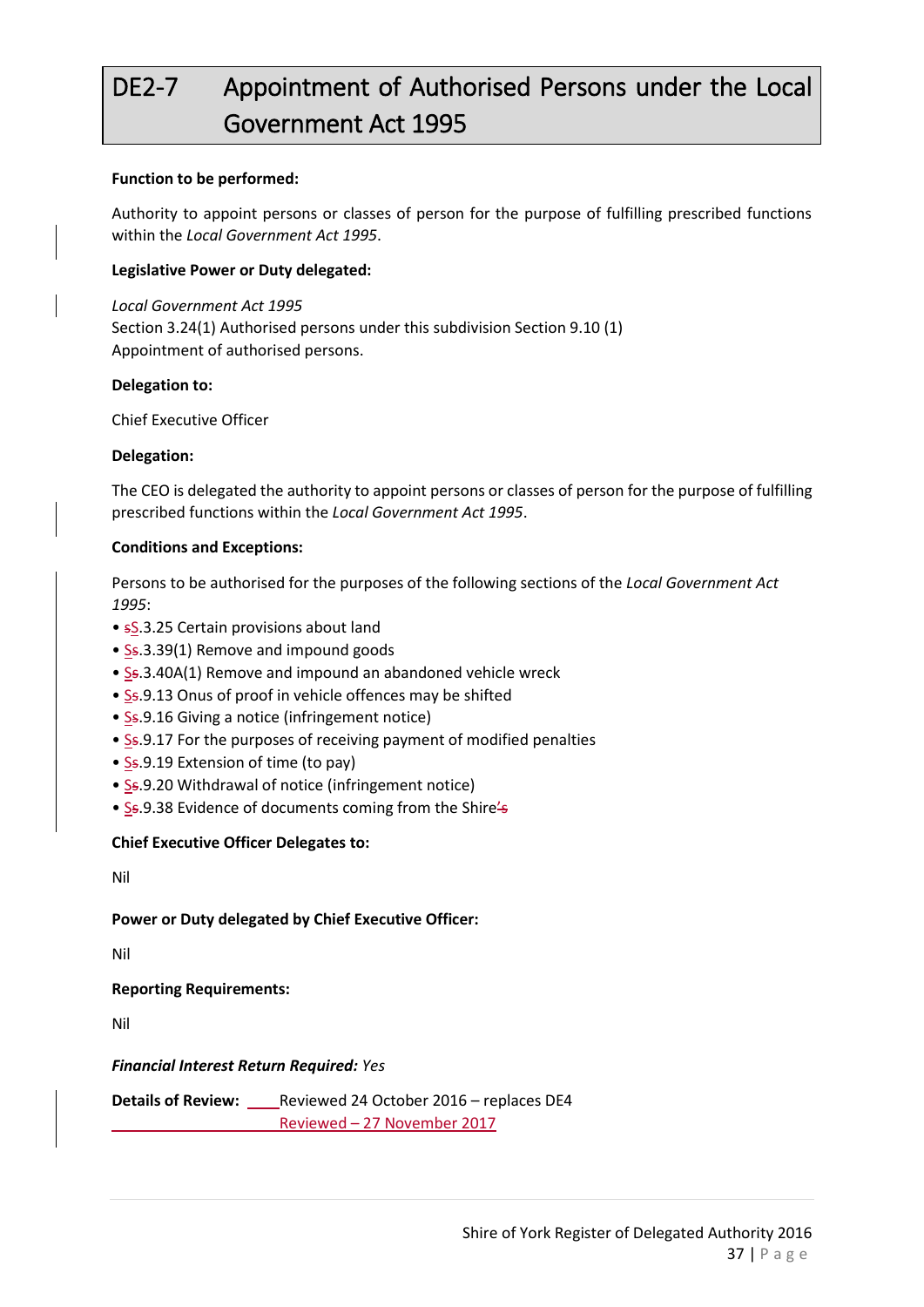### DE2-8 Commissioning of Legal Advice

#### **Function to be performed:**

To commission legal advice as required

#### **Legislative Power or Duty delegated:**

Administrative function

**Policy:**

CP1.3 Commissioning Legal Advice

#### **Delegation to:**

Chief Executive Officer

#### **Delegation:**

The CEO is delegated authority to procure all legal advice in accordance with Policy CP1.3

#### **Conditions and Exceptions:**

This delegation does not apply to legal advice required by the Council for matters related to the performance of the CEO and/or the relationship between the Council and the CEO.

Commissioning of legal advice must be obtained according to the requirements set out in the Procurement Policy F1.1.

A register of legal advice received by the Shire of York must be maintained and reviewed prior to commissioning of new advice.

#### **Chief Executive Officer Delegates to:**

Nil

#### **Power or Duty delegated by Chief Executive Officer:**

Nil

#### **Reporting Requirements:**

All legal advice that may impact on a Council decision on a matter must be reported to the Council.

#### *Financial Interest Return Required:* No

**Details of Review:** Reviewed – 24 October 2016 – Replaces DE30 Reviewed – 27 November 2017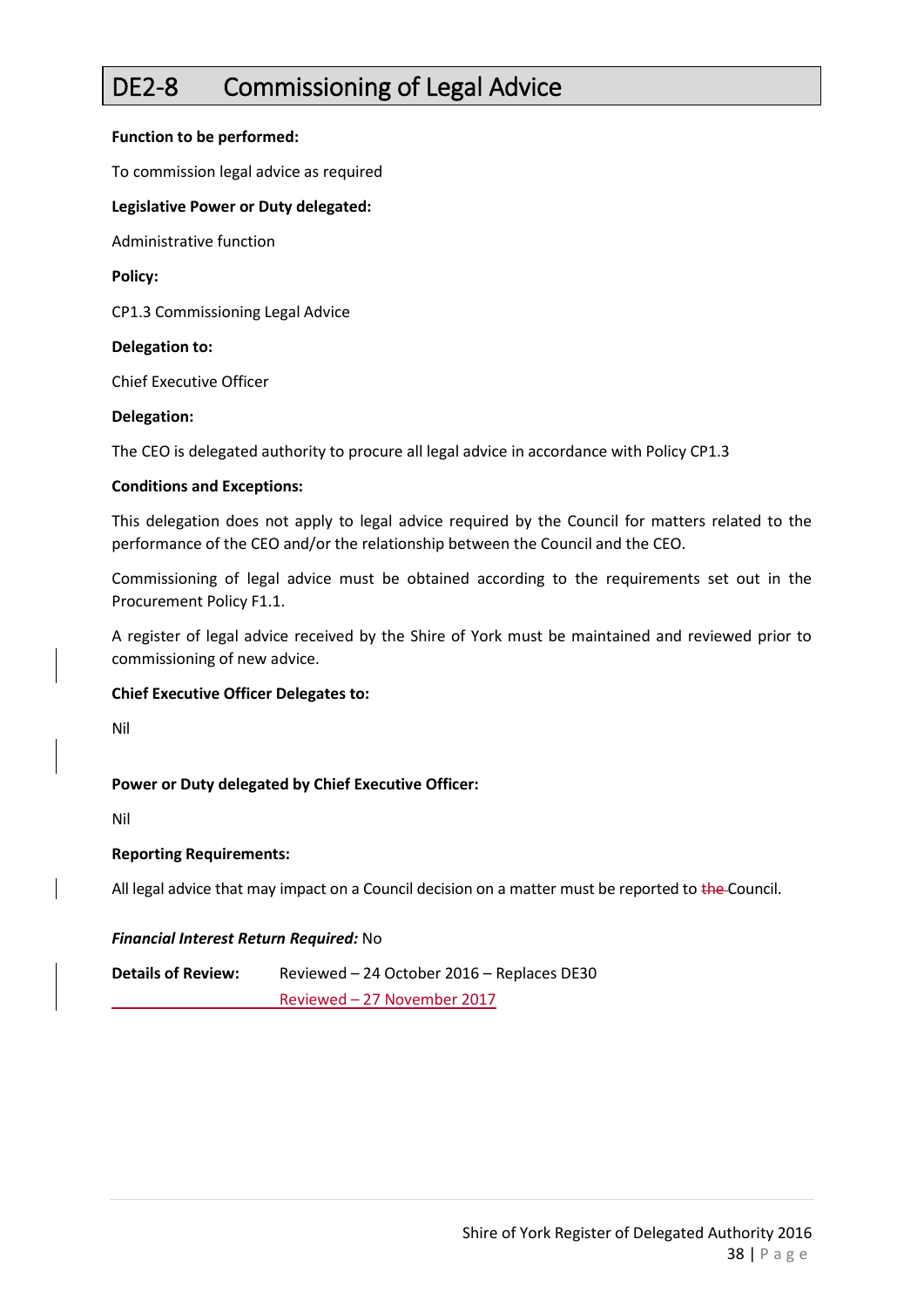### DE2-9 Insurance – Public Liability Claims

#### **Function to be performed:**

Consideration of public liability claims against the Council where the value of the claim does not exceed the excess on the relevant insurance policy.

#### **Legislative Power or Duty delegated:**

Administrative function

**Policy:**

N/A

#### **Delegation to:**

Chief Executive Officer

#### **Delegation:**

The CEO is delegated authority to consider claims against the Council for property damage that do not exceed the insurance policy excess levels, and to accept or deny liability on behalf of the Council.

#### **Conditions and Exceptions:**

In cases where liability is accepted, payment may only be made up to the value of Council's relevant insurance excess amount and then only upon receipt of an appropriate release form prepared by Council's solicitors.

#### **Chief Executive Officer Delegates to:**

The CEO may delegate this function to the following officers: -Executive Manager: Corporate and Community Services -Executive Manager: Infrastructure and Development Services

#### **Power or Duty delegated by Chief Executive Officer:**

If the CEO delegates to the above officers the relevant legislative references  $id$ -is Section 5.44 of the *Local Government Act 1995*

#### **Reporting Requirements:**

Where the CEO or the above officers reach a settlement under this delegation it is to be reported to the next CEO briefing of CouncillorsCouncil Concept Forum.

#### *Financial Interest Return Required:* No

**Details of Review:** Reviewed – 24 October 2016 – Replaces DE29 Reviewed – 27 November 2017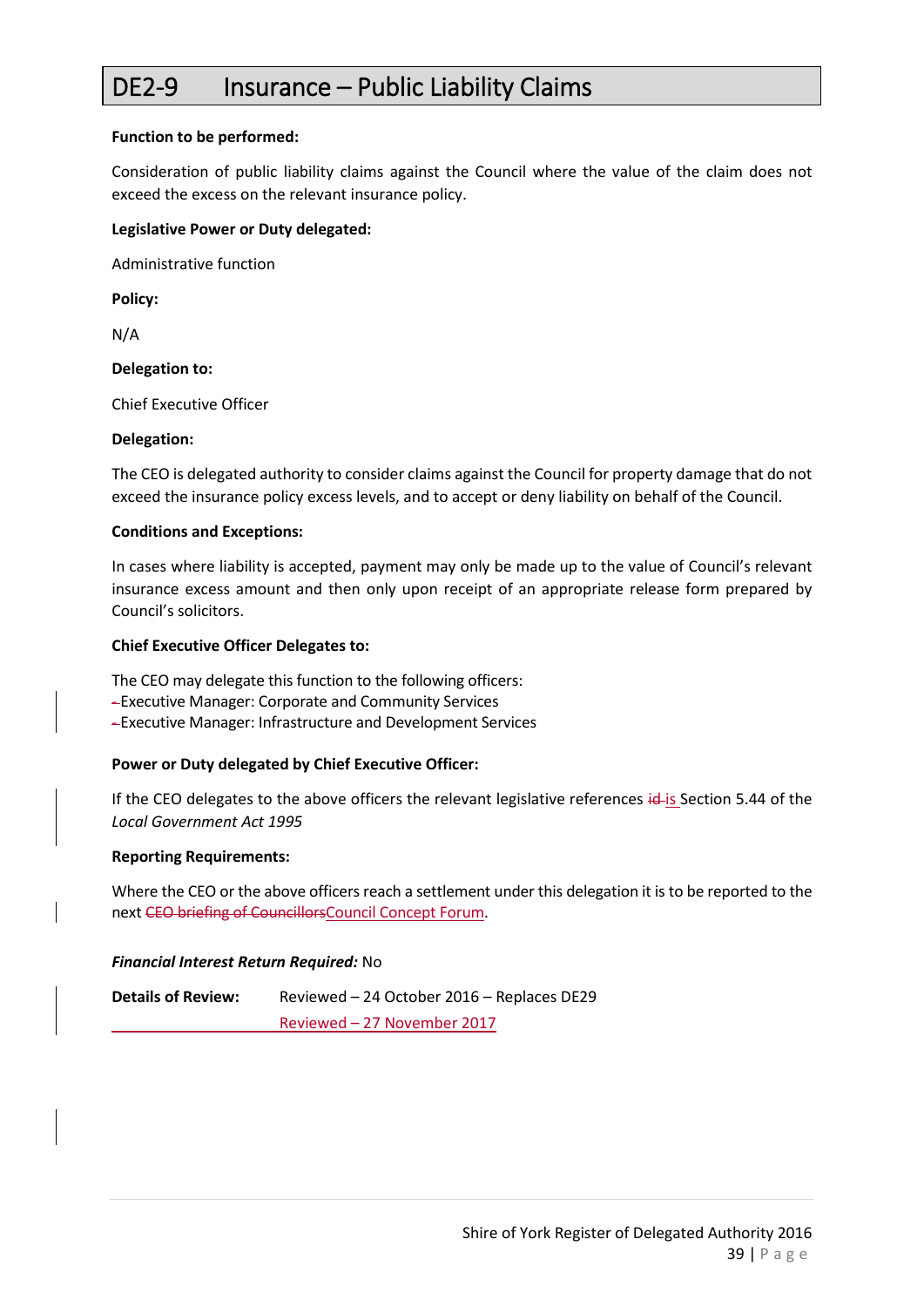### DE2-10 Issuing of Licences, Approvals & Permits - Local Laws

#### **Function to be performed:**

Determine applications for the issue and/or renewal of licenses and permits that are provided for in Council local laws

#### **Legislative Power or Duty delegated:**

Administrative function

**Policy:**

N/A

#### **Delegation to:**

Chief Executive Officer

#### **Delegation:**

The CEO is delegated authority to determine applications for the issue and/or renewal of licenses and permits that are provided for in Council local laws.

#### **Conditions and Exceptions:**

Nil

#### **Chief Executive Officer Delegates to:**

The CEO may delegate this function to the following officers:

-Executive Manager: Corporate and Community Services

-Executive Manager: Infrastructure and Development Services

#### **Power or Duty delegated by Chief Executive Officer:**

If the CEO delegates to the above officers the relevant legislative reference is Section 5.44 of *the Local Government Act 1995*, any such delegation must be recorded in the Shire Register of Delegated Authority.

#### **Reporting Requirements:**

Nil

#### *Financial Interest Return Required:* No

**Details of Review:** Reviewed – 24 October 2016 – Replaces DE35 Reviewed – 27 November 2017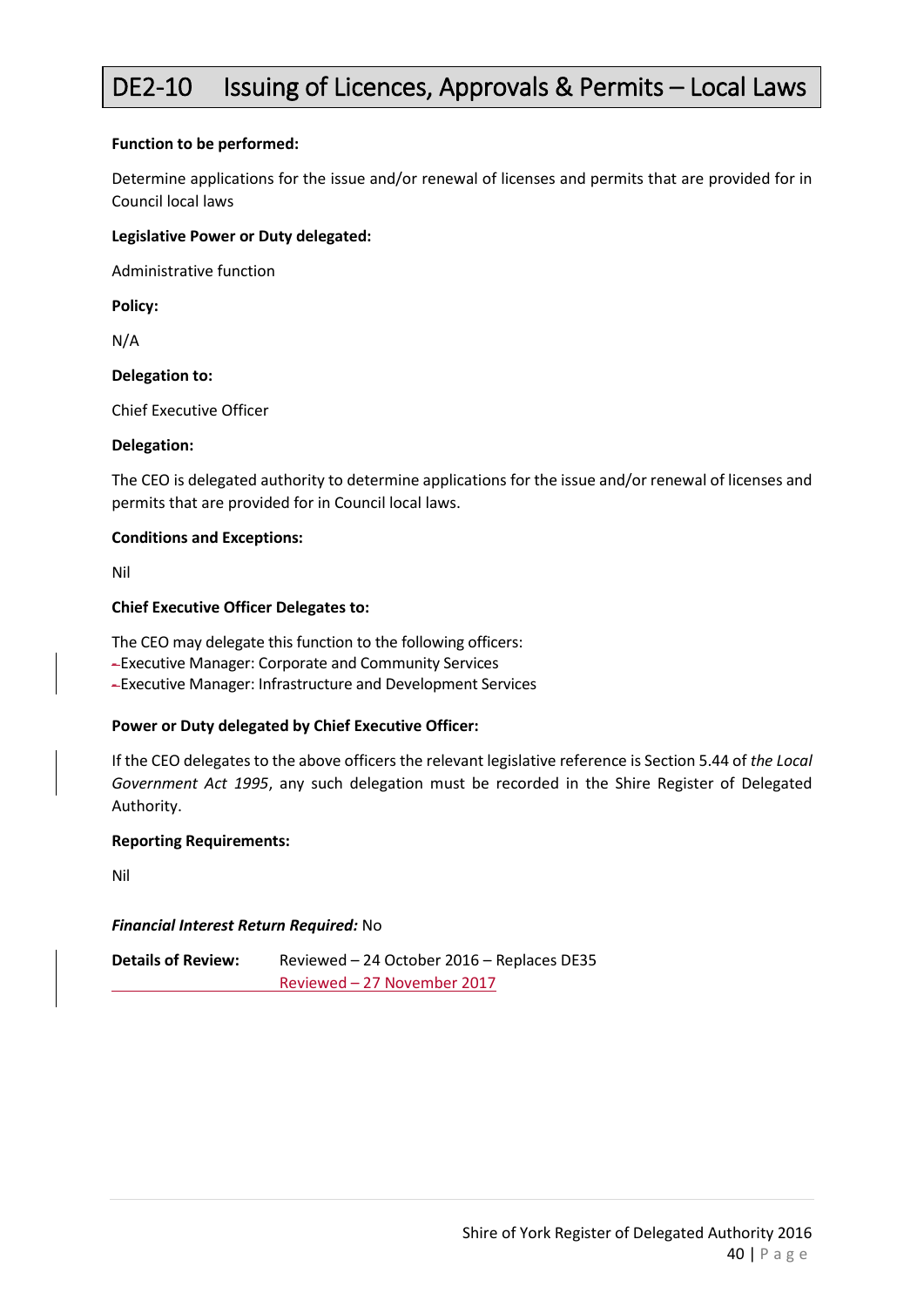### DE2-11 Road Trains and Extra Mass Permits

#### **Function to be performed:**

Determine applications to use road trains and for extra mass permits on any road within the Shire.

#### **Legislative Power or Duty delegated:**

Administrative function

**Policy:**

N/A

**Delegation to:**

Chief Executive Officer

#### **Delegation:**

The CEO is delegated authority to determine any application to use road trains and for extra mass permits on any road within the Shire, recommending approval or refusal, with or without conditions, for referral to Main Roads WA.

#### **Conditions and Exceptions:**

The CEO will have regard to any Council policy on the issue that may be established from time to time.

#### **Chief Executive Officer Delegates to:**

The CEO may delegate this function to the Executive Manager: Infrastructure and Development Services

#### **Power or Duty delegated by Chief Executive Officer:**

If the CEO delegates to the above officer the relevant legislative reference is Section 5.44 of the *Local Government Act 1995*, any such delegation must be recorded the Shire Register of Delegated Authority.

#### **Reporting Requirements:**

Nil

#### *Financial Interest Return Required:* No

**Details of Review:** Reviewed – 24 October 2016 – Replaces DE36 Reviewed – 27 November 2017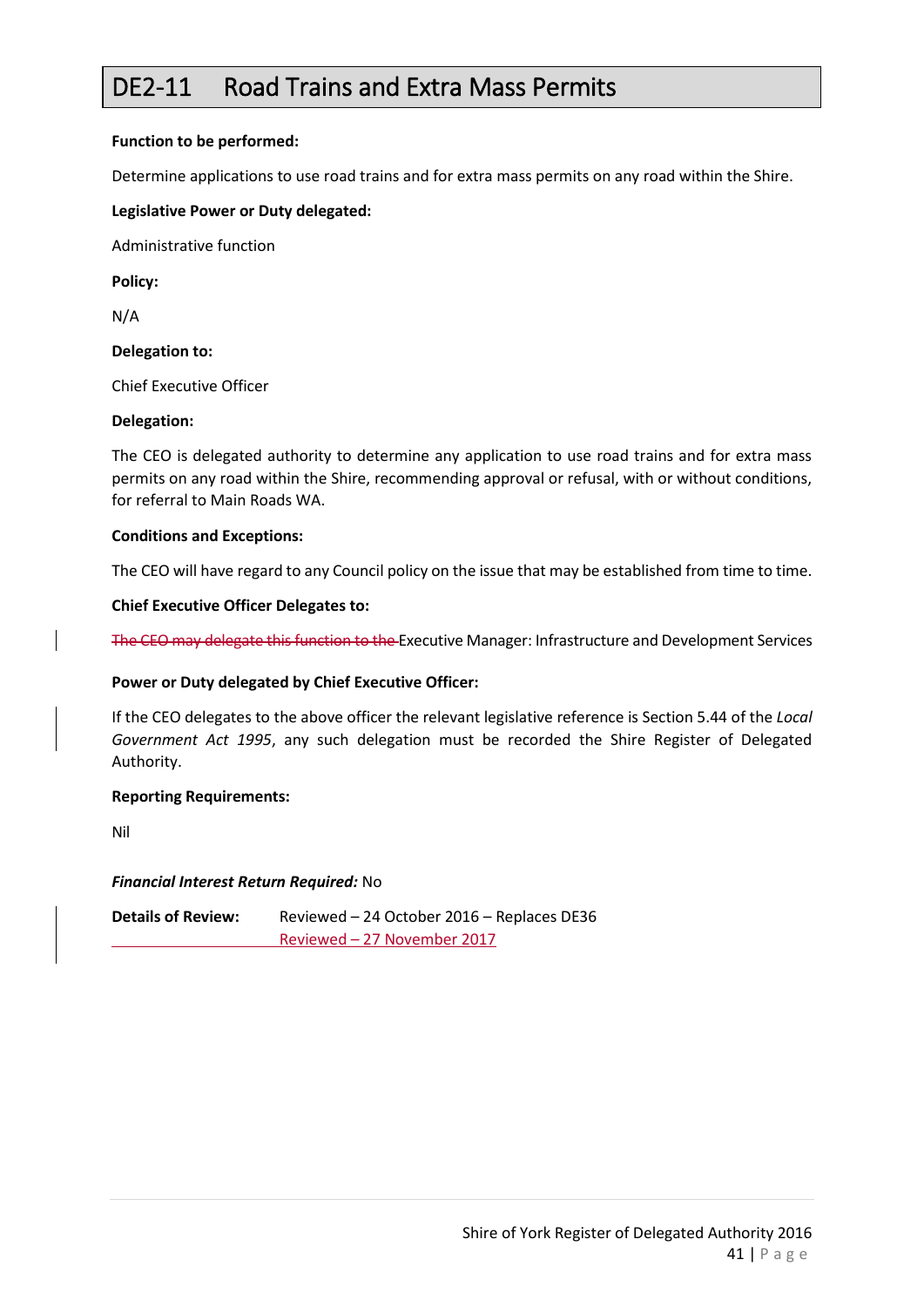# Part 3 – FINANCIAL MANAGEMENT

Local Government Act 1995 - Part 6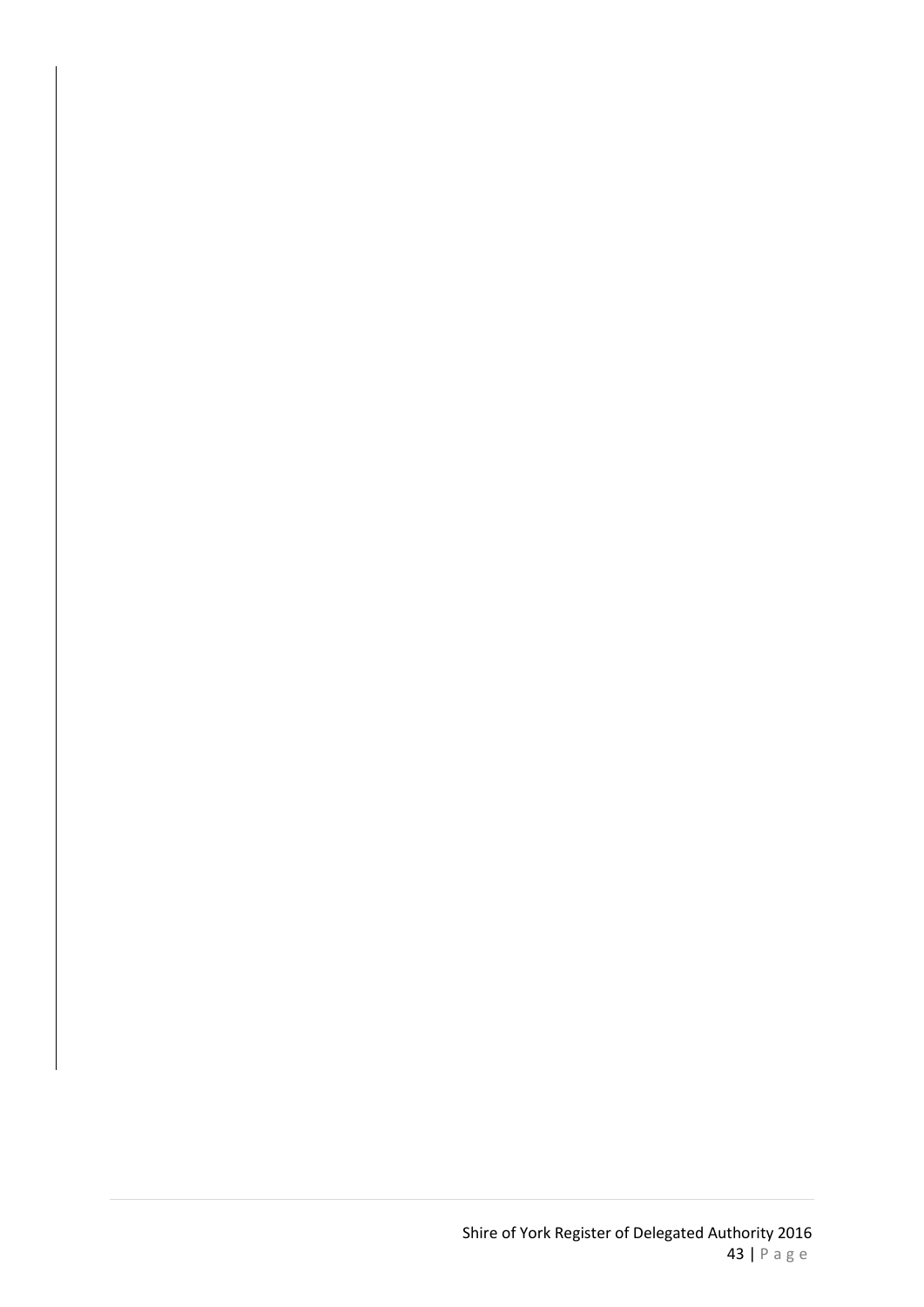# DE3-1 Authority to make Payments from Trust and Municipal Funds

#### **Function to be performed:**

Making payments from Trust and Municipal Funds.

#### **Legislative Power or Duty delegated:**

*Local Government (Financial Management) Regulations 1996*, Regulation 12(1)(a). Payments from municipal fund or trust fund, restrictions on making.

#### **Policy:**

FP1.5 Authority to Make Payments from the Trust and Municipal Funds

#### **Delegation to:**

Chief Executive Officer Executive Manager: Corporate and Community Services

#### **Delegation:**

The Chief Executive Officer and the Executive Manager Corporate and Community Services are delegated so that either one or the other must sign all cheques and authorise all electronic transfers. CEO or Executive Manager must sign jointly with one other designated officer.

#### **Conditions and Exceptions:**

The delegation must be exercised in accordance with Policy FP1.5 Authority to Make Payments from the Trust and Municipal Funds.

Access to electronic funds transfer software, passwords and encryption information is to be restricted to: Chief Executive Officer Executive Manager Corporate and Community Services Financial ControllerFinance Manager.

This delegation is subject to the requirements of Regulation 13 of the *Local Government (Financial Management) Regulations 1996*.

#### **Chief Executive Officer Delegates to:**

- a) In the case of cheques the Financial ControllerFinance Manager or the Executive Manager Infrastructure and Development Services must sign with either the CEO or Executive Manager Corporate and Community Services;
- b) In the case of authorising electronic transferstransfers, the Financial ControllerFinance Manager must provide the authorisation with either the CEO or Executive Manager Corporate and Community Services.

#### **Power or Duty delegated by Chief Executive Officer:**

The CEO delegates the exercise of this delegated power to the above Officers. The exercise of the delegated power does not include the power of further delegation.

#### **Reporting Requirements:**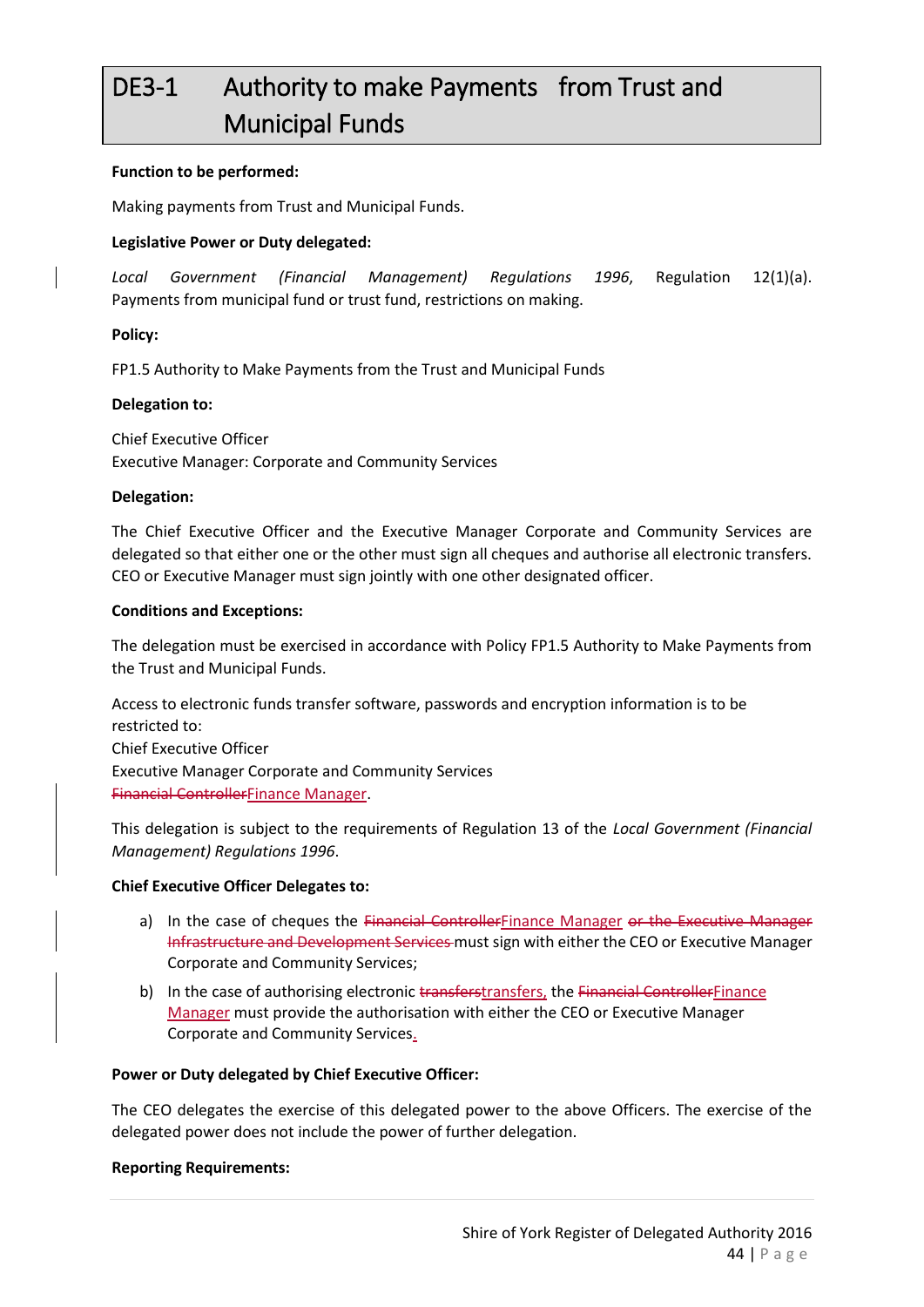Each payment from the municipal fund or the trust fund is to be noted on a list compiled for each month which is to be presented at the next ordinary meeting of Council.

#### *Financial Interest Return Required: Yes*

| <b>Details of Review:</b> | Adopted - 18 April 2016 to replace DE1 |
|---------------------------|----------------------------------------|
|                           | Amended - 24 October 2016              |
|                           | Amended - 27 November 2017             |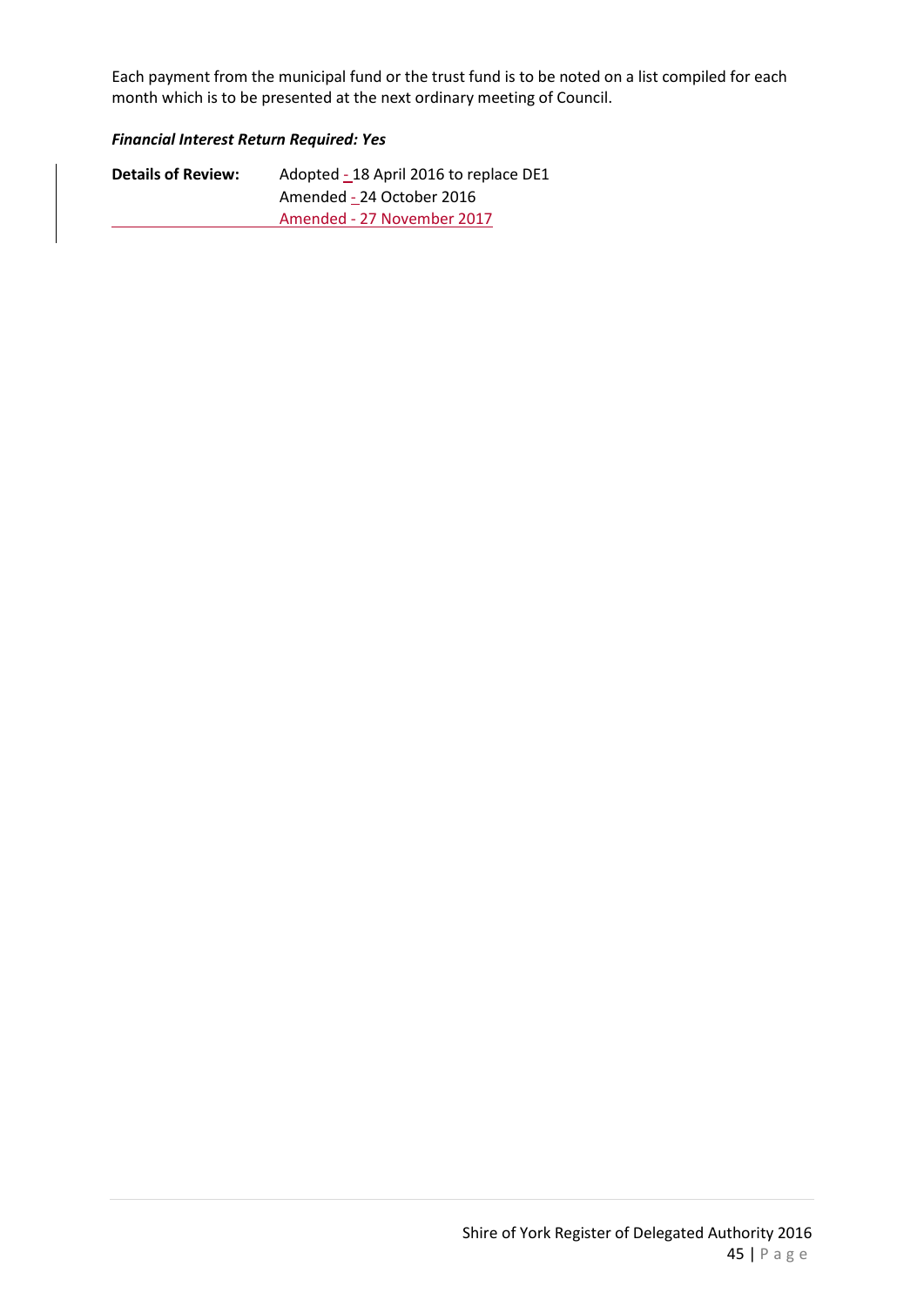### DE3-2 Invest Money Held in Municipal and Trust Funds

#### **Function to be performed:**

Invest funds that are not required for the time being.

#### **Legislative Power or Duty delegated:**

Section 5.42 *Local Government Act 1995 Trustees Act 1962* – Part III

**Policy:**

F1.4 Investment

#### **Delegation to:**

Chief Executive Officer

#### **Delegation:**

The CEO is delegated the authority to invest money held in the Municipal or Trust Funds that is not required for the time being for any purpose.

#### **Conditions and Exceptions:**

Funds are to be transferred to an appropriate secured investment account or term deposit. All investments are to be fully compliant with Council policy "F1.4 Investment".

Transfers must follow documented internal control procedures to ensure control over investments.

#### **Chief Executive Officer Delegates to:**

Nil

#### **Power or Duty delegated by Chief Executive Officer:**

Nil

#### **Reporting Requirements:**

A monthly investment report must be provided to the Council in accordance with Policy F1.4.

#### *Financial Interest Return Required:* Yes

**Details of Review:** Reviewed - 24 October 2016 – Replaces DE 16 Reviewed – 27 November 2017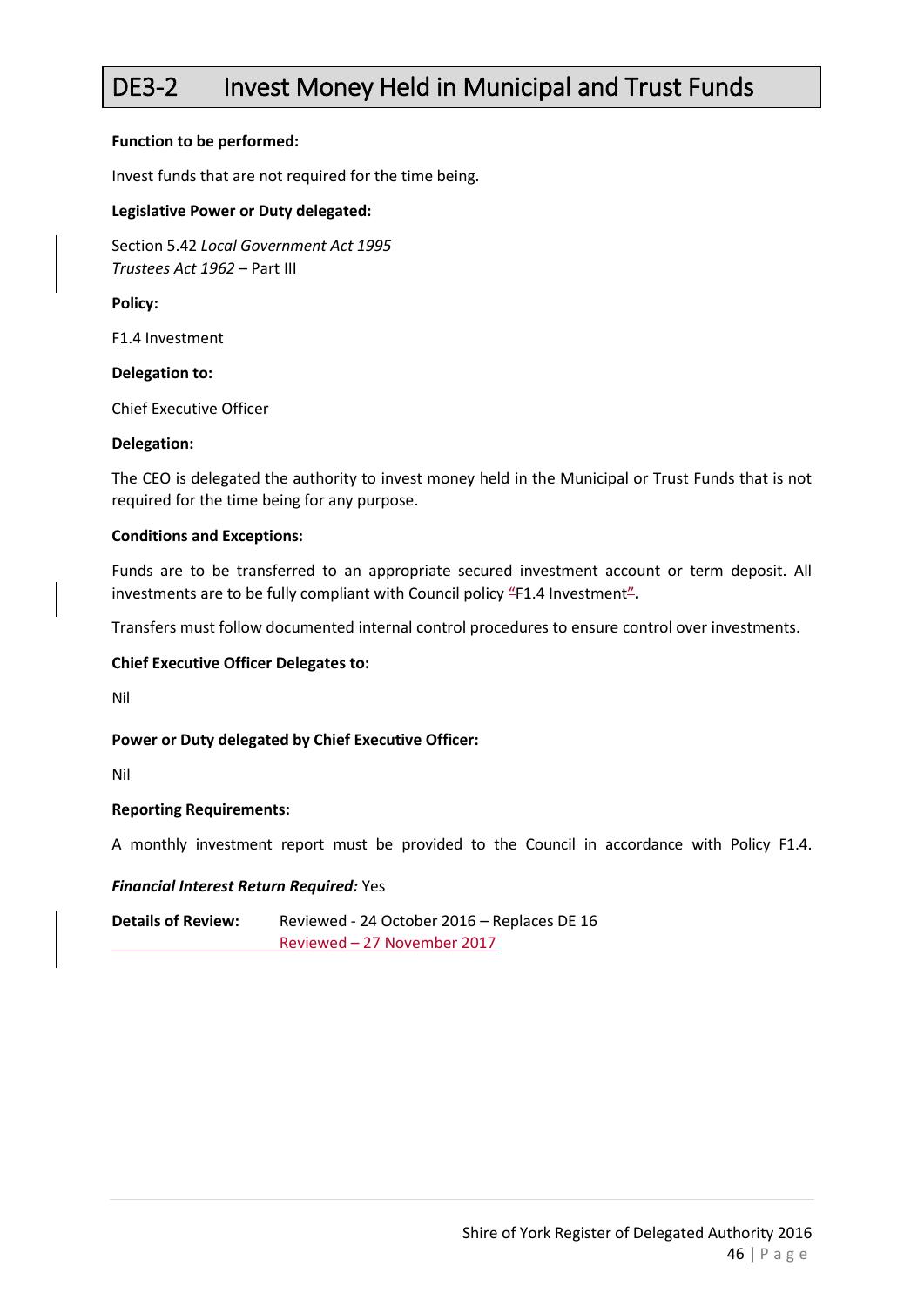# DE3-3 Agreement as to Payment of Rates and Service Charges

#### **Function to be performed:**

Make an agreement to accept payment of a rate or service charge due and payable by a person.

#### **Legislative Power or Duty delegated:**

Section 6.49 *Local Government Act 1995*

**Policy:**

F1.1 Revenue Collection

#### **Delegation to:**

Chief Executive Officer

#### **Delegation:**

The CEO is delegated the authority to enter into agreements with individuals who are having difficulty in meeting their rates payments.

#### **Conditions and Exceptions:**

Subject to the arrangements agreed to being on the basis that the total debt outstanding will be extinguished by 30 June next following.

#### **Chief Executive Officer Delegates to:**

Nil

#### **Power or Duty delegated by Chief Executive Officer:**

Nil

#### **Reporting Requirements:**

To be reported in aggregate to the Council in the monthly Information Bulletin.

#### *Financial Interest Return Required:* Yes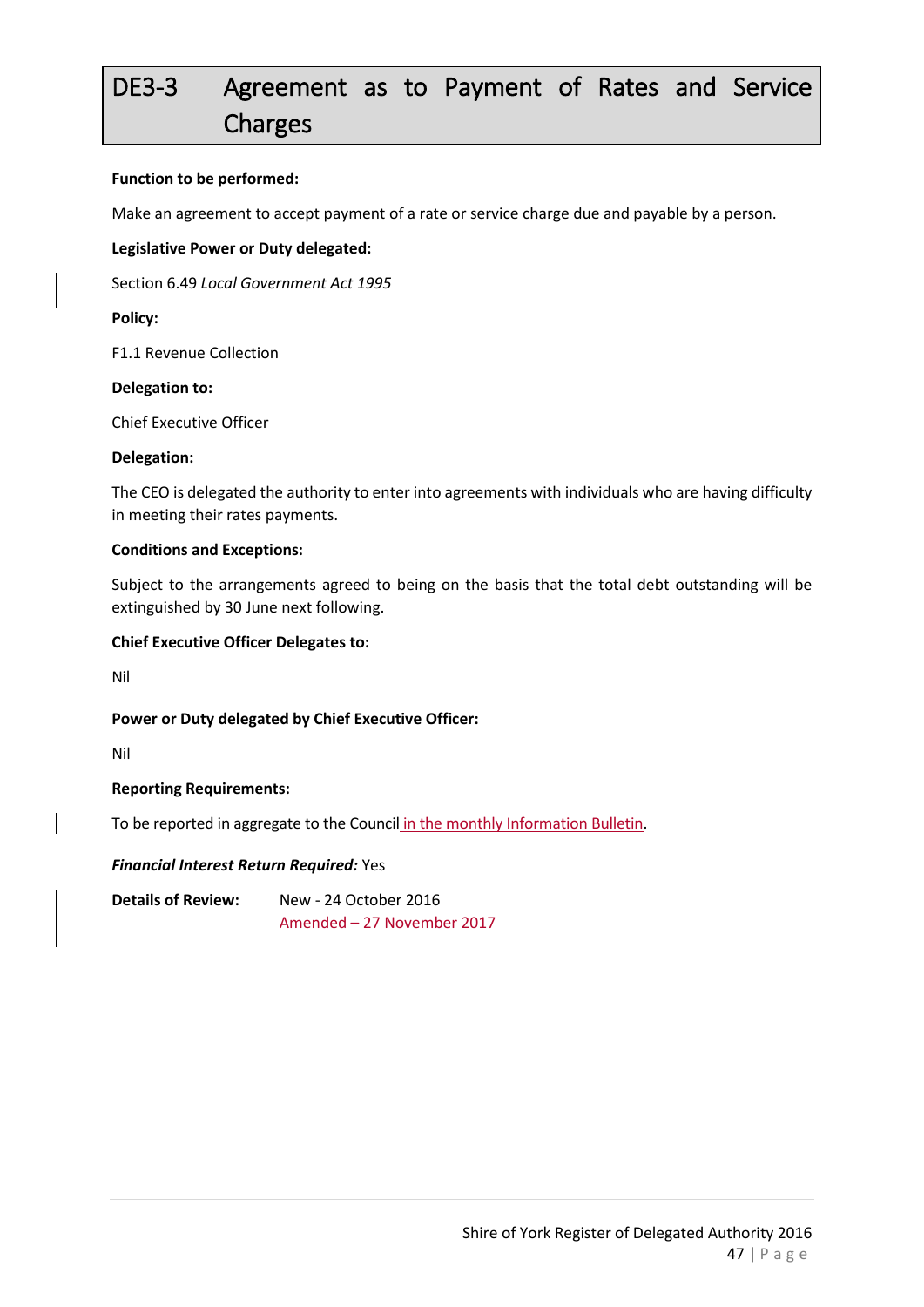# DE3-4 Write Off Monies Owing (Not Rates or Service Charges)

#### **Function to be performed:**

A local government may waive or grant concessions in relation to any amount of money or write off any amount of money that it is owed to the local government

#### **Legislative Power or Duty delegated:**

Section 6.12(1)(c) *Local Government Act 1995*

#### **Legislative Power to delegate:**

Section 5.42 and Section 5.44 *Local Government Act 1995*

**Policy Provision:** 

#### n/aN/A

#### **Delegation to:**

Chief Executive Officer

#### **Delegation:**

The CEO is delegated the power to waive, grant concessions or write off any amount of money owed to the Shire, subject to section 6.12(2) of the *Local Government Act 1995*.

#### **Conditions and Exceptions:**

CEO authorisation shall apply to an amount up to a maximum value of \$500.001,000 per debtor.

**Chief Executive Officer delegates to:**

#### N/ANil

**Delegation delegated by the CEO:**

N/A

#### **Reporting Requirements:**

Details recorded to meet legislative requirements and the Council informed at the next ordinary meetingreported in the monthly Information Bulletin.

#### *Financial Interest Return Required: Yes*

**Details of Review:** Reviewed - 18 April 2016 - Replaces DE10 Amended – 27 November 2017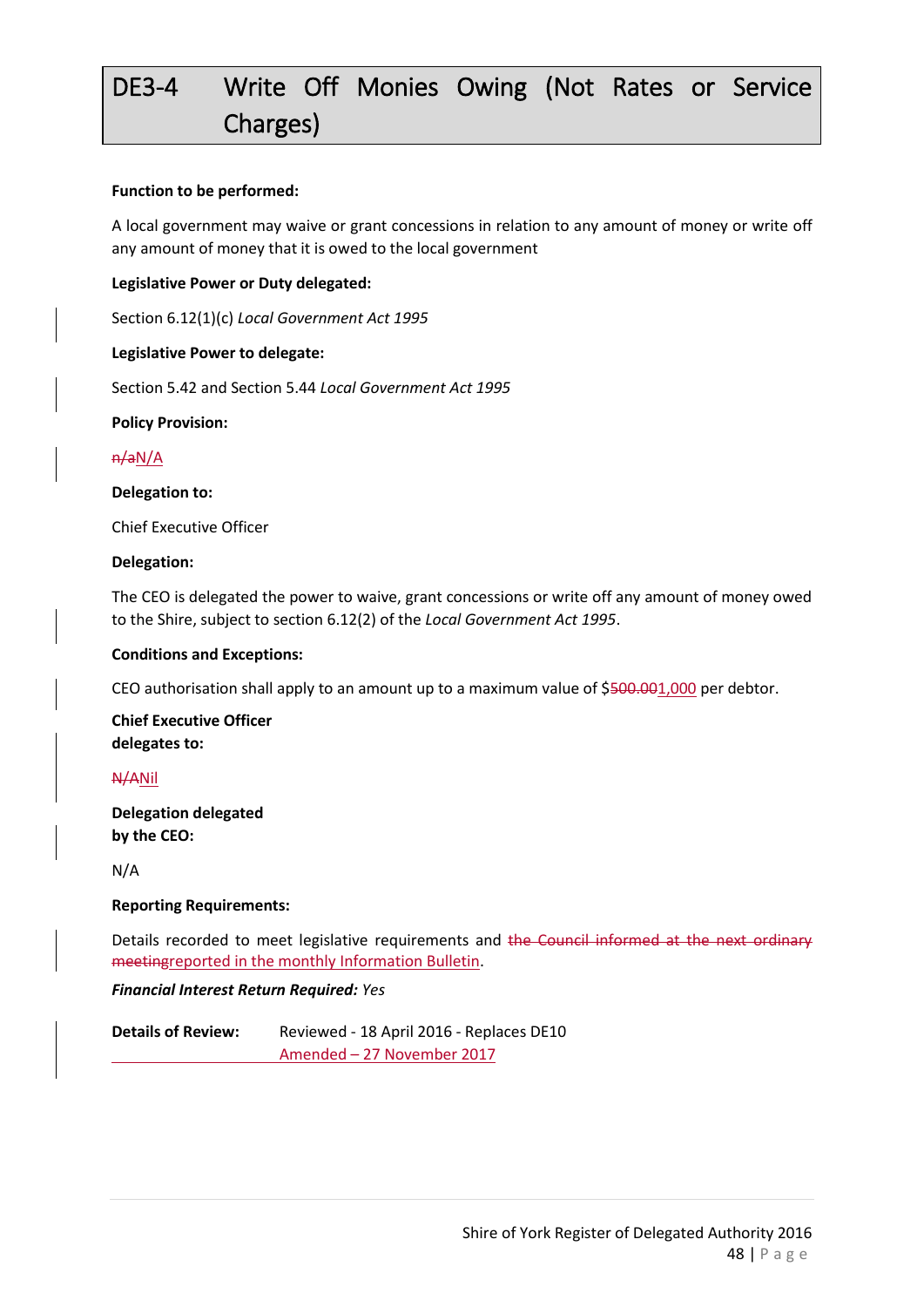### DE3-5 Consider Objection to the Rate Record

#### **Function to be performed:**

The local government is to promptly consider any objection to the rate record and may either disallow it or allow it, wholly or in part.

#### **Legislative Power or Duty delegated:**

Section 6.76(5) *Local Government Act 1995*

#### **Legislative Power to delegate:**

Section 5.42 and Section 5.44 *Local Government Act 1995*

**Policy Provision:** 

N/A

**Delegation to:**

Chief Executive Officer

#### **Delegation:**

The Chief Executive Officer is delegated the power to consider any objection to the rate record and may either disallow it or allow it, wholly or in part, subject to section 6.76(5) of the *Local Government Act 1995*.

#### **Conditions and Exceptions:**

Nil

**Chief Executive Officer delegates to:**

#### N/ANil

**Delegation delegated by the CEO:**

N/A

#### **Reporting Requirements:**

Details of the determination must be recorded in the appropriate record to meet legislative requirements and reported in the monthly Information Bulletin.

#### *Financial Interest Return Required: Yes*

| <b>Details of Review:</b> | Adopted - 18 April 2016    |
|---------------------------|----------------------------|
|                           | Reviewed - 24 October 2016 |
|                           | Amended - 27 November 2017 |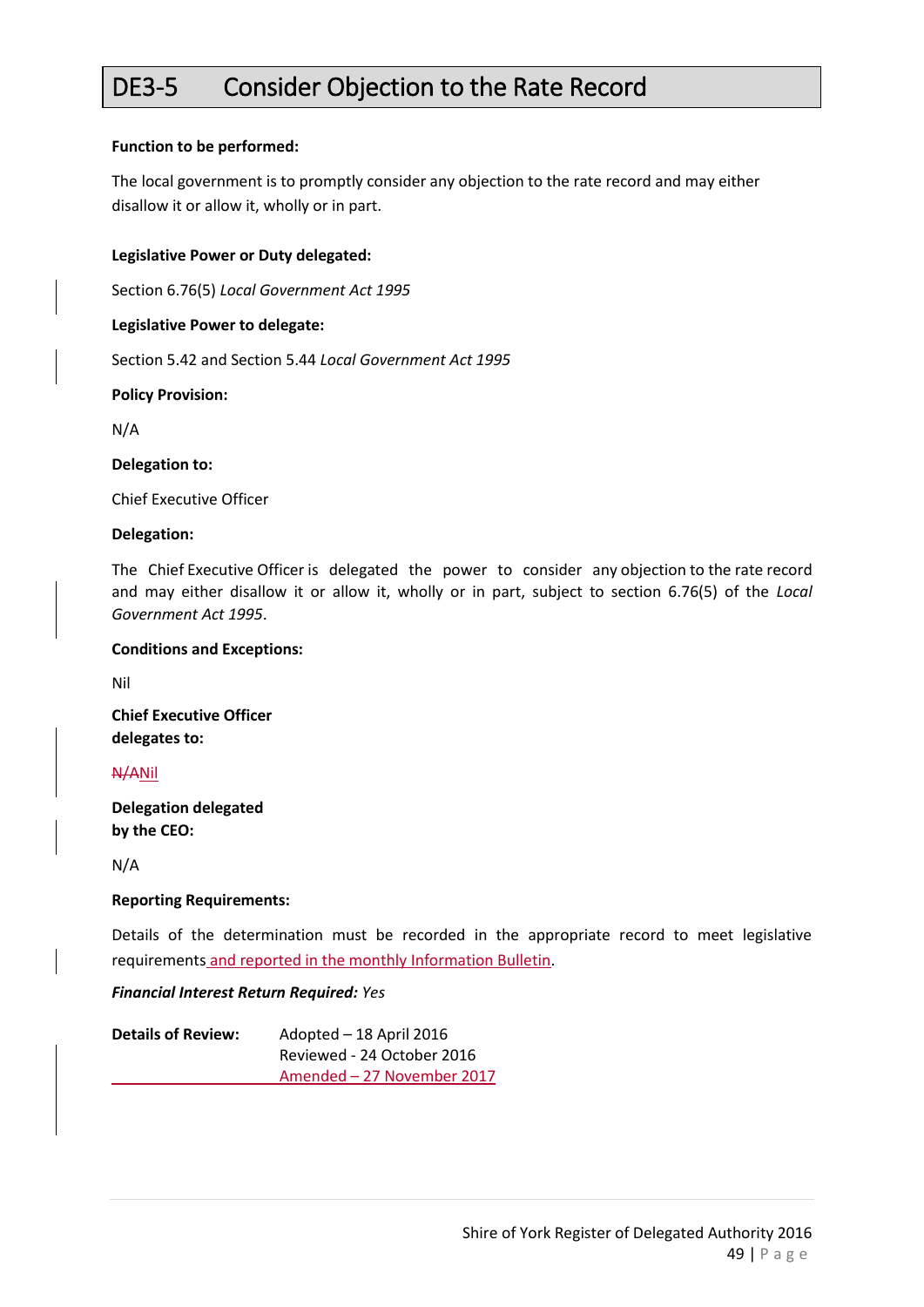### DE3-6 Extension of Time for Objection to the Rate Record

#### **Function to be performed:**

The local government may, on application by a person proposing to make an objection to the rate record, extend the time for making the objection for such period as it thinks fit.

#### **Legislative Power or Duty delegated:**

Section 6.76(4) *Local Government Act 1995*

**Policy:**

Nil

#### **Delegation to:**

Chief Executive Officer

#### **Delegation:**

The CEO is delegated authority to extend time for making the objection to the rate record.

#### **Conditions and Exceptions:**

An extension is not to be granted for a period exceeding six weeks

#### **Chief Executive Officer Delegates to:**

Nil

#### **Power or Duty delegated by Chief Executive Officer:**

Nil

#### **Reporting Requirements:**

NilTo be reported in the monthly Information Bulletin.

#### *Financial Interest Return Required:* No

**Details of Review:** New - 24 October 2016

Amended – 27 November 2017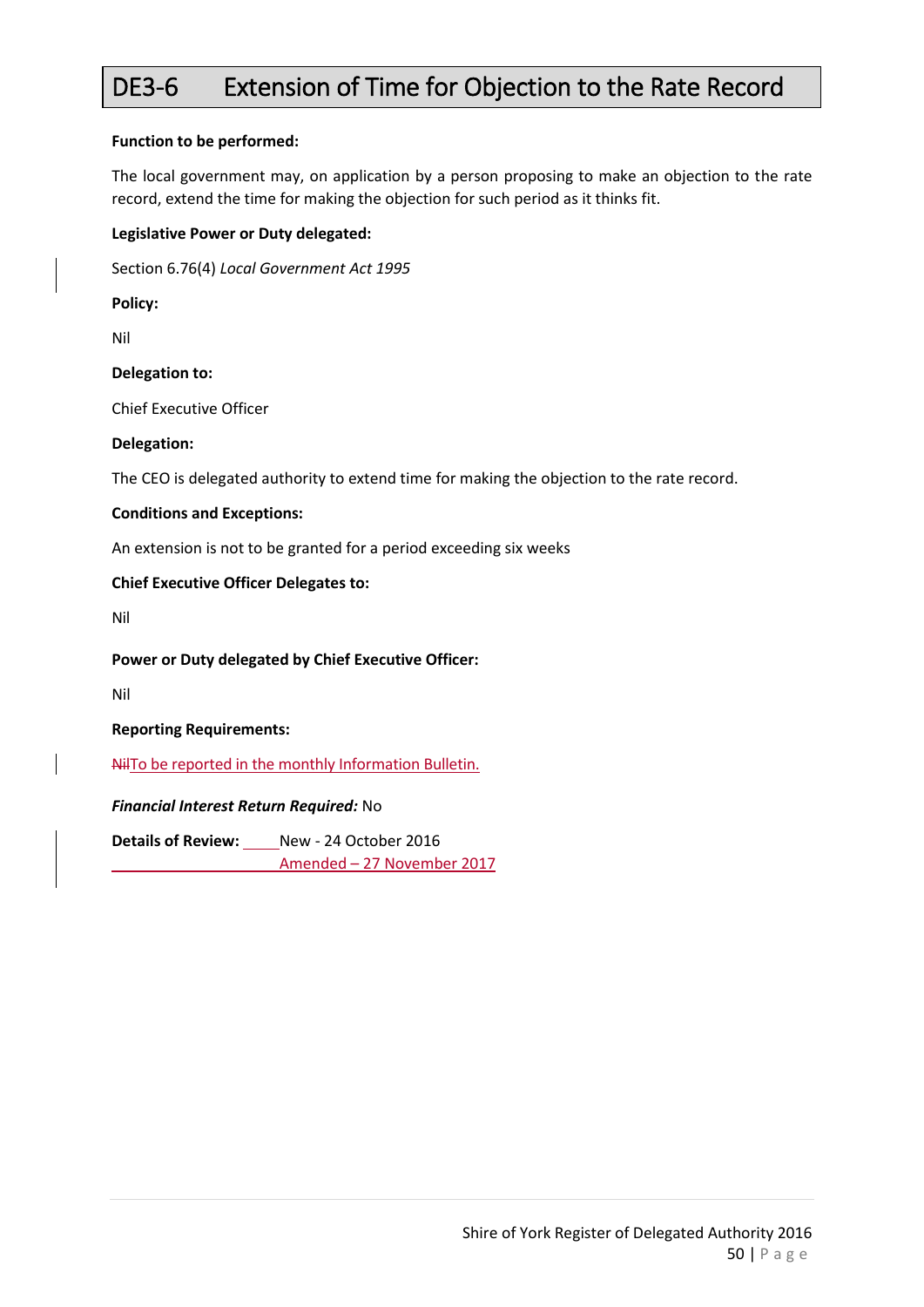### DE3-7 Concession for Minor Charges

#### **Function to be performed:**

A local government may approve the waiving or granting of concessions in relation to any amount of money but this delegation shall not apply to an amount of money owing in respect of rates and service charges.

#### **Legislative Power or Duty delegated:**

Section 6.12(1)(b) and 6.12(2) and (3) of the *Local Government Act 1995*

#### **Legislative Power to delegate:**

Section 5.42 *Local Government Act 1995*

**Policy Provision:** 

N/A

**Delegation to:**

Chief Executive Officer

#### **Delegation:**

The Chief Executive Officer is delegated the power to approve concessions for minor charges, including Town Hall and other public hall hire charges, where he considers it appropriate.

#### **Conditions and Exceptions:**

Authorisation only applies to charges less than \$5001,000. The delegate has the authority to deal with such matters as are relevant to the delegation.

**Chief Executive Officer delegates to:**

#### N/ANil

**Delegation delegated by the CEO:**

N/A

#### **Reporting Requirements:**

Details of minor variation must be recorded in the appropriate record to meet legislative requirements and reported in the monthly Information Bulletin

#### *Financial Interest Return Required: Yes*

| <b>Details of Review:</b> | Adopted – 18 April - Replaced DE 15 in part |
|---------------------------|---------------------------------------------|
|                           | Reviewed - 24 October 2016                  |
|                           | Amended – 27 November 2017                  |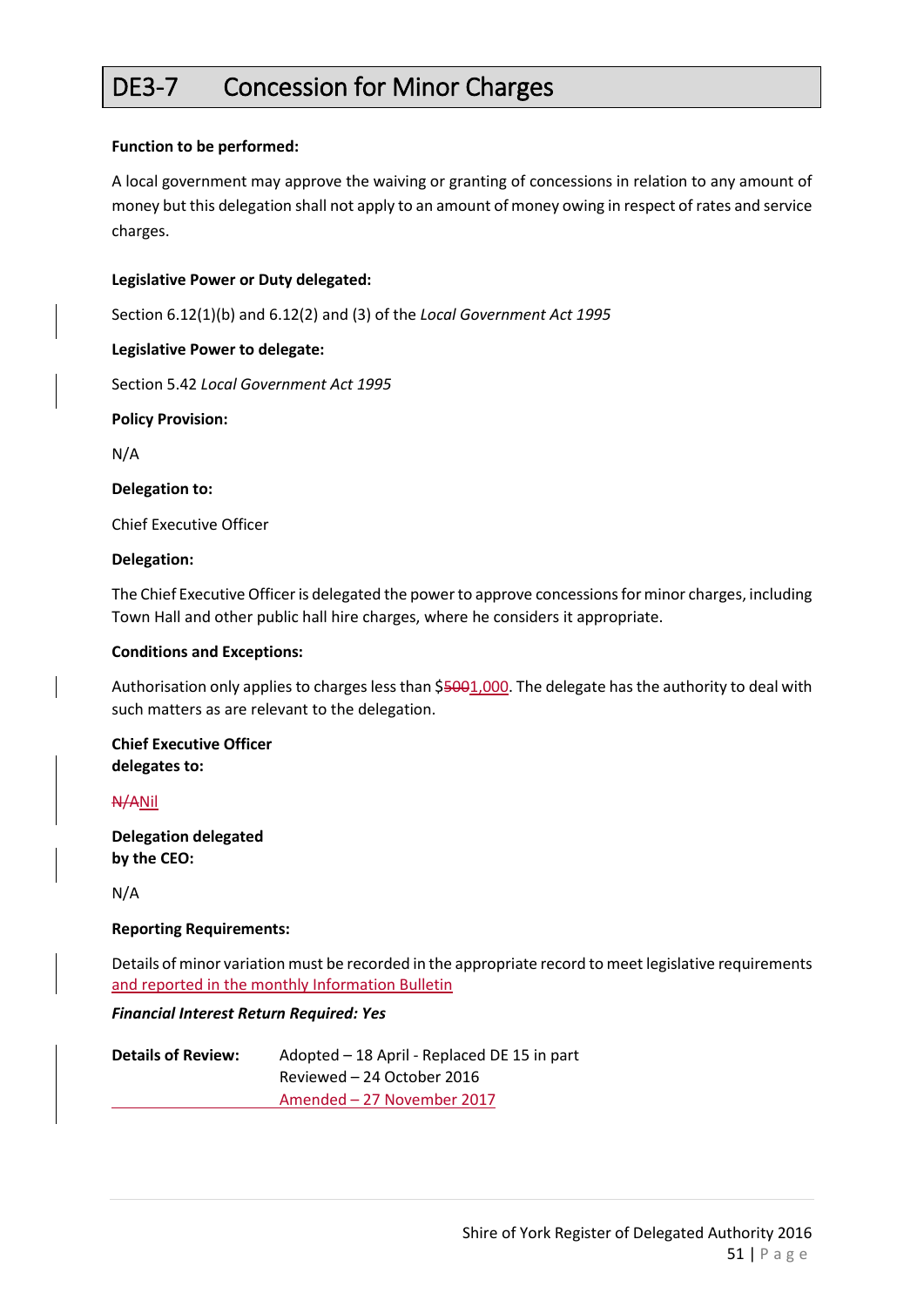### DE3-8 Rates or Service Charges Recoverable in Court

#### **Function to be performed:**

To determine that court action will be taken if a rate or service charge remains unpaid after it becomes due and payable.

#### **Legislative Power or Duty delegated:**

Section 6.56(1) *Local Government Act 1995*

#### **Policy:**

F1.1 Revenue Collection

#### **Delegation to:**

Chief Executive Officer

#### **Delegation:**

The CEO is delegated the authority to determine that court action will be taken if a rate or service charge remains unpaid after it becomes due and payable

#### **Conditions and Exceptions:**

As set out in Policy F1.1 Revenue Collection

#### **Chief Executive Officer Delegates to:**

Nil

#### **Power or Duty delegated by Chief Executive Officer:**

Nil

#### **Reporting Requirements:**

Decisions to pursue Court action for recovery are to be advised to the Council at the next CEO briefingreported to Council in the monthly Information Bulletin.

#### *Financial Interest Return Required: Yes*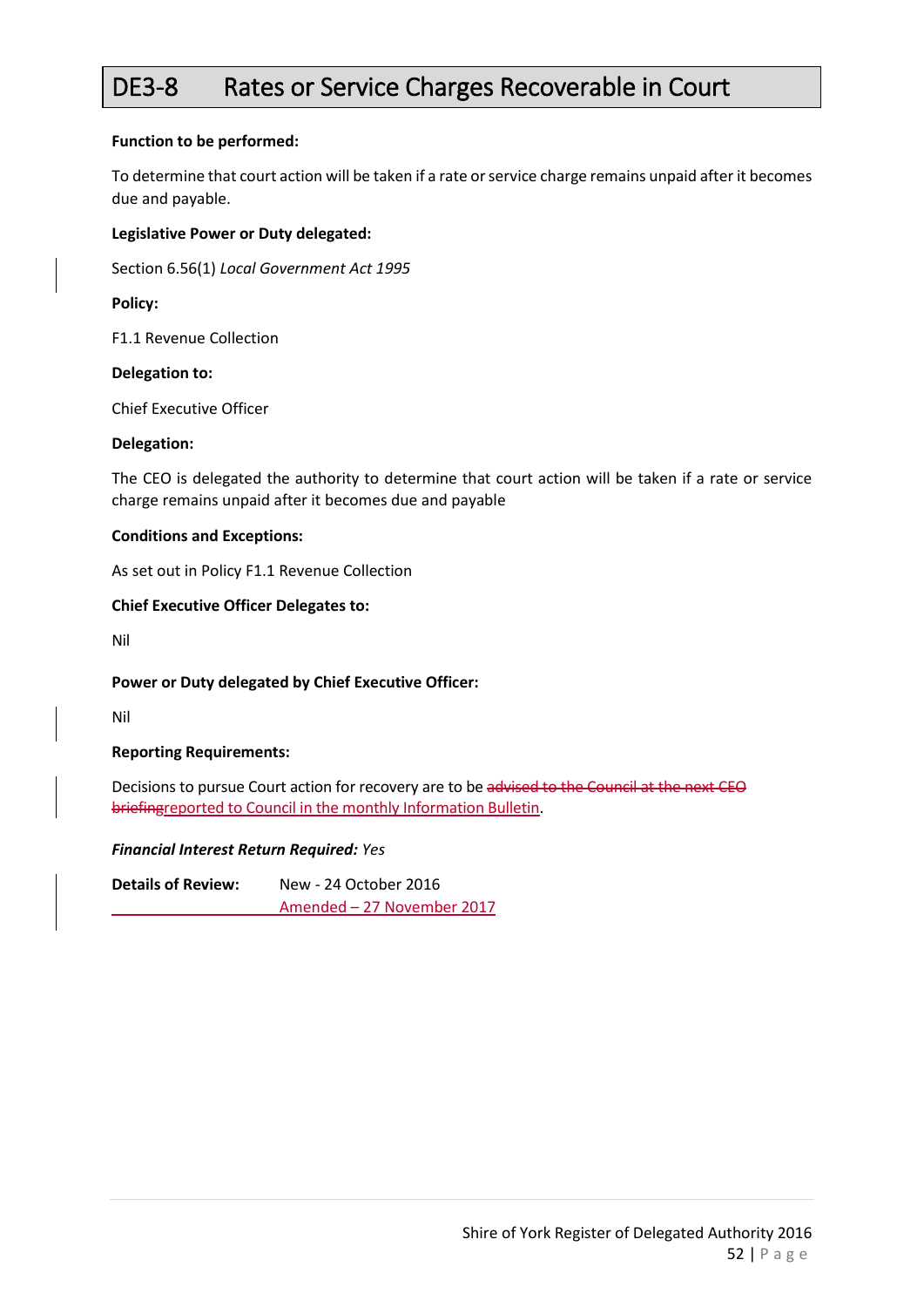# DE3-9 Require Lessee to Pay Rent in Satisfaction of rates Rates and Service Charge

#### **Function to be performed:**

If payment of a rate or service charge imposed in respect of any land is due and payable, notice may be given to the lessee of the land requiring the lessee to pay to the local government any rent as it falls due in satisfaction of the rate or service charge.

#### **Legislative Power or Duty delegated:**

Section 6.60(2) *Local Government Act 1995*

**Policy:**

#### F1.1 ProcurementNil

**Delegation to:**

Chief Executive Officer

#### **Delegation:**

The CEO is delegated the authority to give notice to the lessee of the land requiring the lessee to pay to the local government any rent as it falls due in satisfaction of the rate or service charge.

#### **Conditions and Exceptions:**

Subject to Section 6.60(3) of the *Local Government Act 1995*

#### **Chief Executive Officer Delegates to:**

Nil

**Power or Duty delegated by Chief Executive Officer:**

Nil

**Reporting Requirements:**

NilTo be reported to Council in the monthly Information Bulletin.

*Financial Interest Return Required: Yes*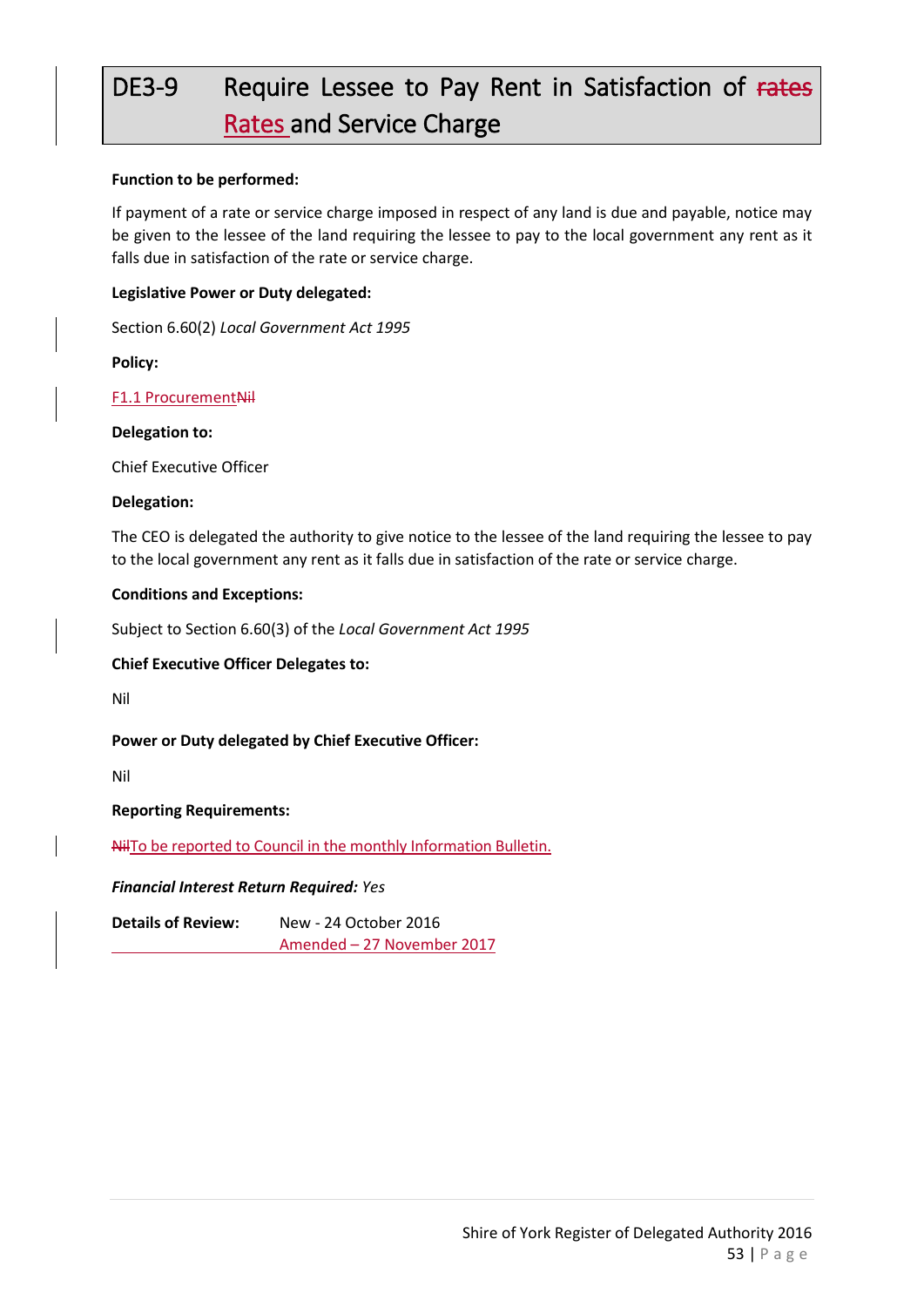## DE3-10 Recover Amount of rates-Rates or Service Charge from the Lessee

#### **Function to be performed:**

The local government may recover the amount of the rate or service charge as a debt from the lessee if rent is not paid in accordance with the a notice issued in accordance with DE3-9.

#### **Legislative Power or Duty delegated:**

Section 6.60(4) *Local Government Act 1995*

**Policy:**

Nil

**Delegation to:**

Chief Executive Officer

#### **Delegation:**

The CEO is delegated the authority to recover the amount of the rate or service charge as a debt from the lessee if rent is not paid in accordance with the a notice issued in accordance with DE3-9.

#### **Conditions and Exceptions:**

Nil

**Chief Executive Officer Delegates to:**

Nil

#### **Power or Duty delegated by Chief Executive Officer:**

**Nil**

**Reporting Requirements:**

NilTo be reported to Council in the monthly Information Bulletin.

#### *Financial Interest Return Required: Yes*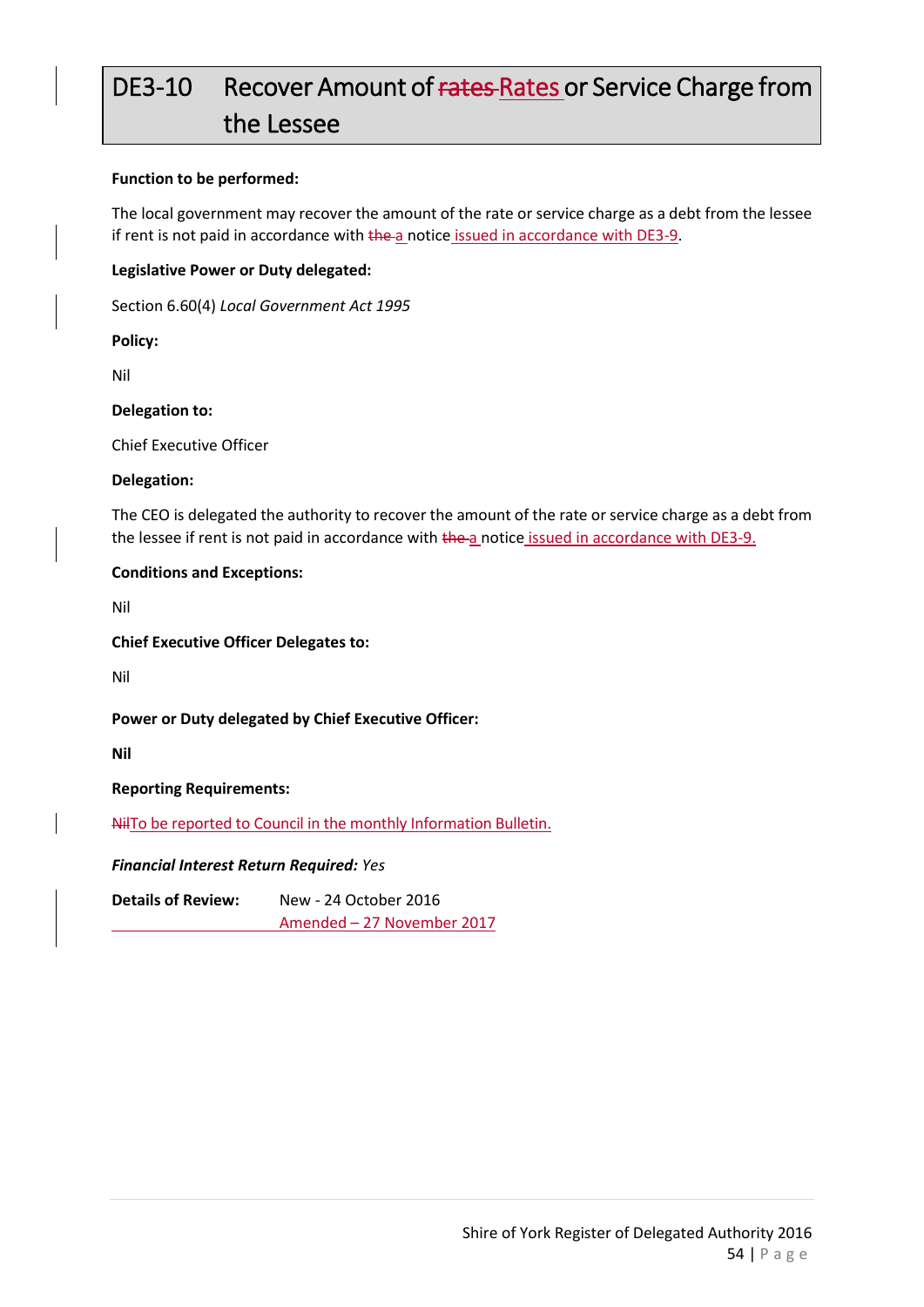### DE3-11 Donations

#### **Function to be performed:**

The local government may make a donation of cash or services.

#### **Legislative Power or Duty delegated:**

*Local Government (Financial Management) Regulations 1996* Regulation 12(1)(a) Payments from municipal fund or trust fund, restrictions on making.

**Policy:**

F 1.5 *Authority to Make Payments from Trust and Municipal Funds*

#### **Delegation to:**

Chief Executive Officer

#### **Delegation:**

The CEO is delegated the authority to make a donation of cash or services to a maximum value of \$500.

#### **Conditions and Exceptions:**

The Chief Executive Officer must consult with Councillors prior to exercising the power delegated under this authority.

#### **Chief Executive Officer Delegates to:**

Nil

#### **Power or Duty delegated by Chief Executive Officer:**

N/A

**Reporting Requirements:**

To be reported to Council in the monthly Information Bulletin.

#### *Financial Interest Return Required: Yes*

**Details of Review:** New - 27 November 2017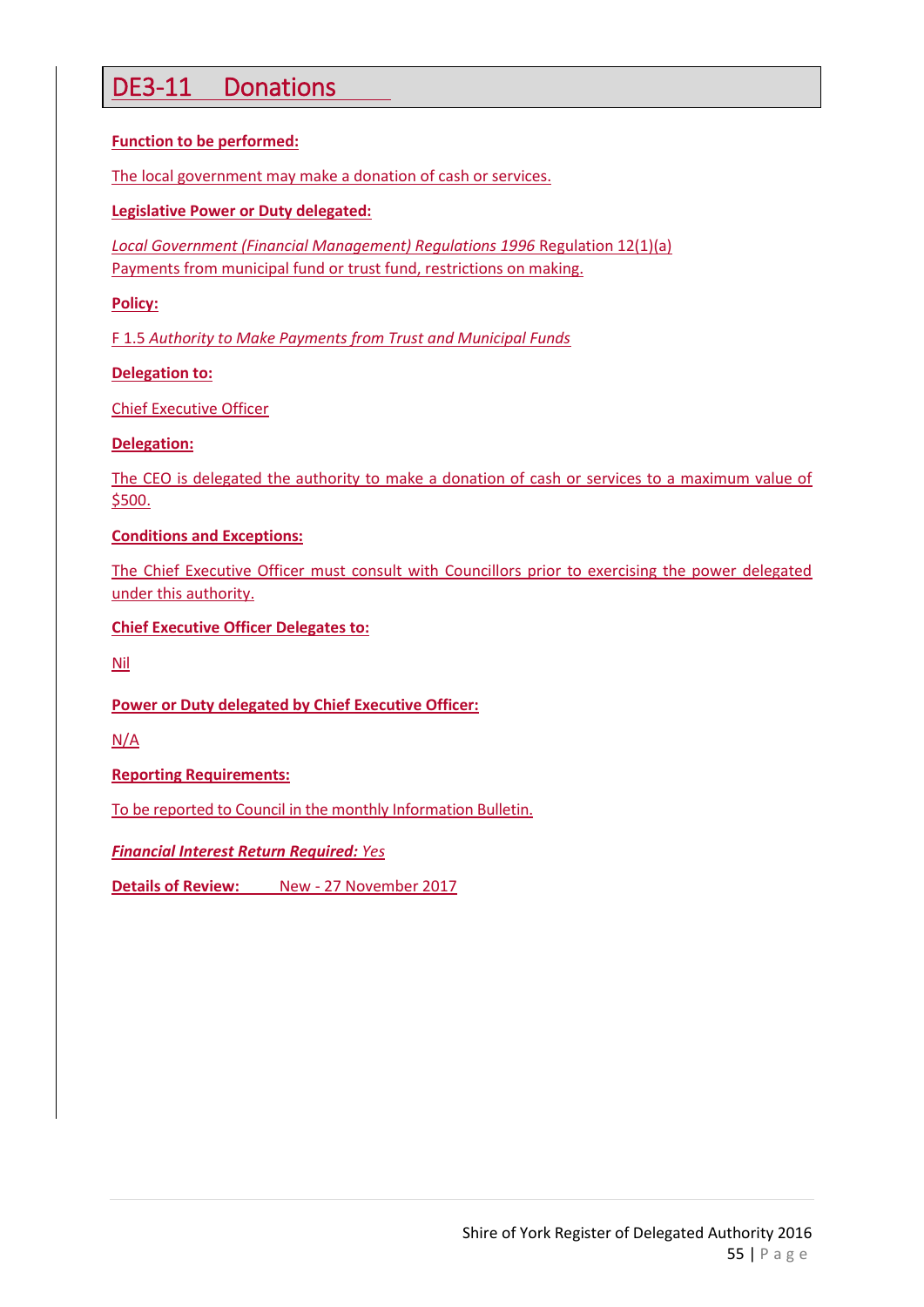# Part 4 – LOCAL GOVERNMENT (UNIFORM LOCAL PROVISION REGULATIONS) 1996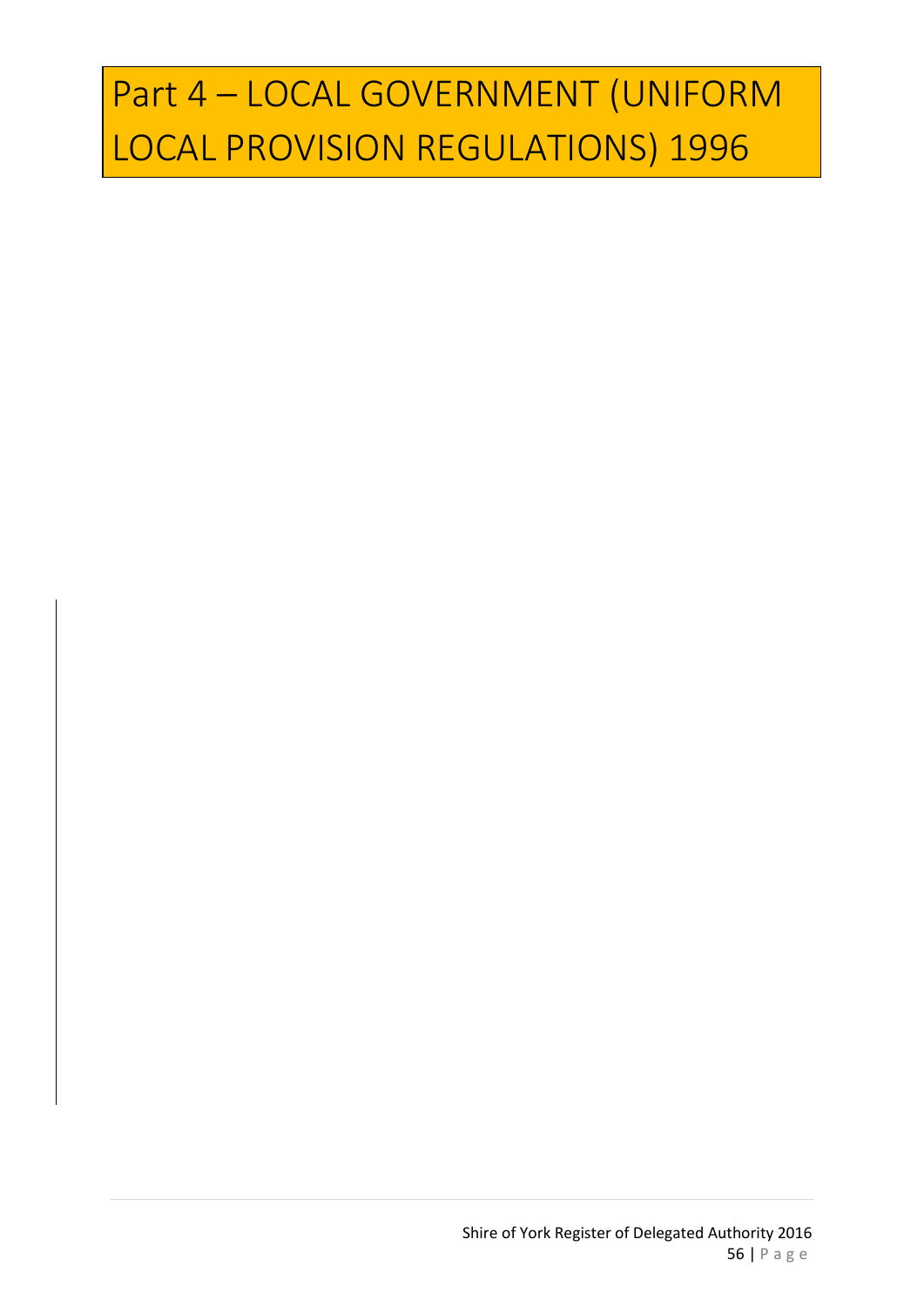### DE4-1 Private Works On, Over or Under Public Land

#### **Function to be performed:**

A local government may grant permission to a person to construct anything on, over or under a public thoroughfare or other public place that is local government property.

#### **Legislative Power or Duty delegated:**

Regulation 17(2) of the *Local Government (Uniform Local Provisions) Regulations 1996.*

#### **Legislative Power to delegate:**

Section 5.42 and Section 5.44, *Local Government Act 1995*

#### **Policy Provision:**

N/A

**Delegation to:**

Chief Executive Officer

#### **Delegation:**

The Chief Executive Officer is delegated the power to grant -permission -to -a -person- to -construct anything- on, over or under a public thoroughfare or other public place that is local government property, subject to Regulation 17 of the *Local Government (Uniform Local Provisions) Regulations*  1996 -and Schedule 3.1, Division -2, item -3 and section 3.25(1)(b) of the *Local Government Act 1995*.

#### **Conditions and Exceptions:**

That due process for the issuing of a notice under section 3.25 of the Act is followed.

**Chief Executive Officer delegates to:**

#### N/ANil

**Delegation delegated by the CEO:**

N/A

#### **Reporting Requirements:**

Details of the permissions must be recorded in the appropriate record to meet legislative requirements and reported in the monthly Information Bulletin.

#### *Financial Interest Return Required: Yes*

| <b>Details of Review:</b> | Adopted - 18 April 2016    |
|---------------------------|----------------------------|
|                           | Reviewed – 24 October 2016 |
|                           | Amended - 27 November 2017 |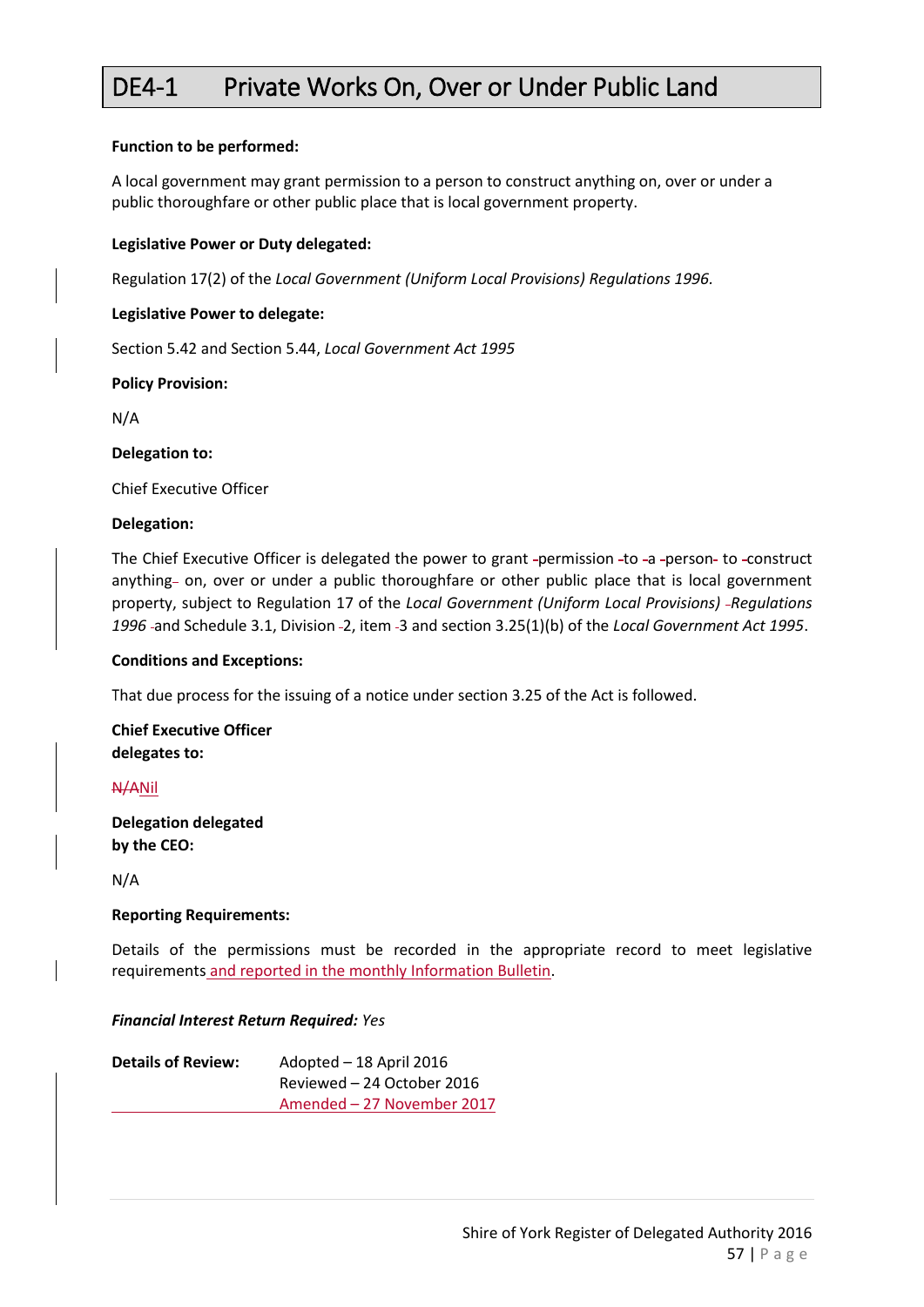### DE4-2 Crossovers

#### **Function to be performed:**

Construction of Crossovers from Public Thoroughfare to Private Land or Private Thoroughfare

#### **Legislative Power or Duty delegated:**

Regulation 17(2) of the *Local Government (Uniform Local Provisions) Regulations 1996*.

#### **Legislative Power to delegate:**

Section 5.42 and Section 5.44, *Local Government Act 1995*

#### **Policy Provision:**

N/A

#### **Delegation to:**

Chief Executive Officer

#### **Delegation:**

The Chief Executive Officer is delegated the authority to determine applications for the construction of a crossing giving access from a public thoroughfare to private land or a private thoroughfare serving the land and may agree to construct the crossing for the applicant subject to Council's operating procedures.

The Chief Executive Officer is delegated authority to give notice to an owner or occupier of private land requiring the person to construct or repair a crossing from a public thoroughfare to the land or a private thoroughfare serving the land in accordance with provisions of Sch 9.1 (7) of the Act.

#### **Conditions and Exceptions:**

This delegation relates to all of the provisions of the *Local Government (Uniform Local Provisions) Regulations 1996*.

#### **Chief Executive Officer delegates to:**

N/AExecutive Manager: Infrastructure and Development Services

**Delegation delegated by the CEO:**

The CEO delegates the exercise of this delegated power to the above Officer. The exercise of the delegated power does not include the power of further delegation. N/A

#### **Reporting Requirements:**

Details of the permissions must be recorded in the appropriate record to meet legislative requirements.

#### *Financial Interest Return Required: Yes*

**Details of Review:** Reviewed 24 October 2016 – Replaces DE26 Amended - 27 November 2017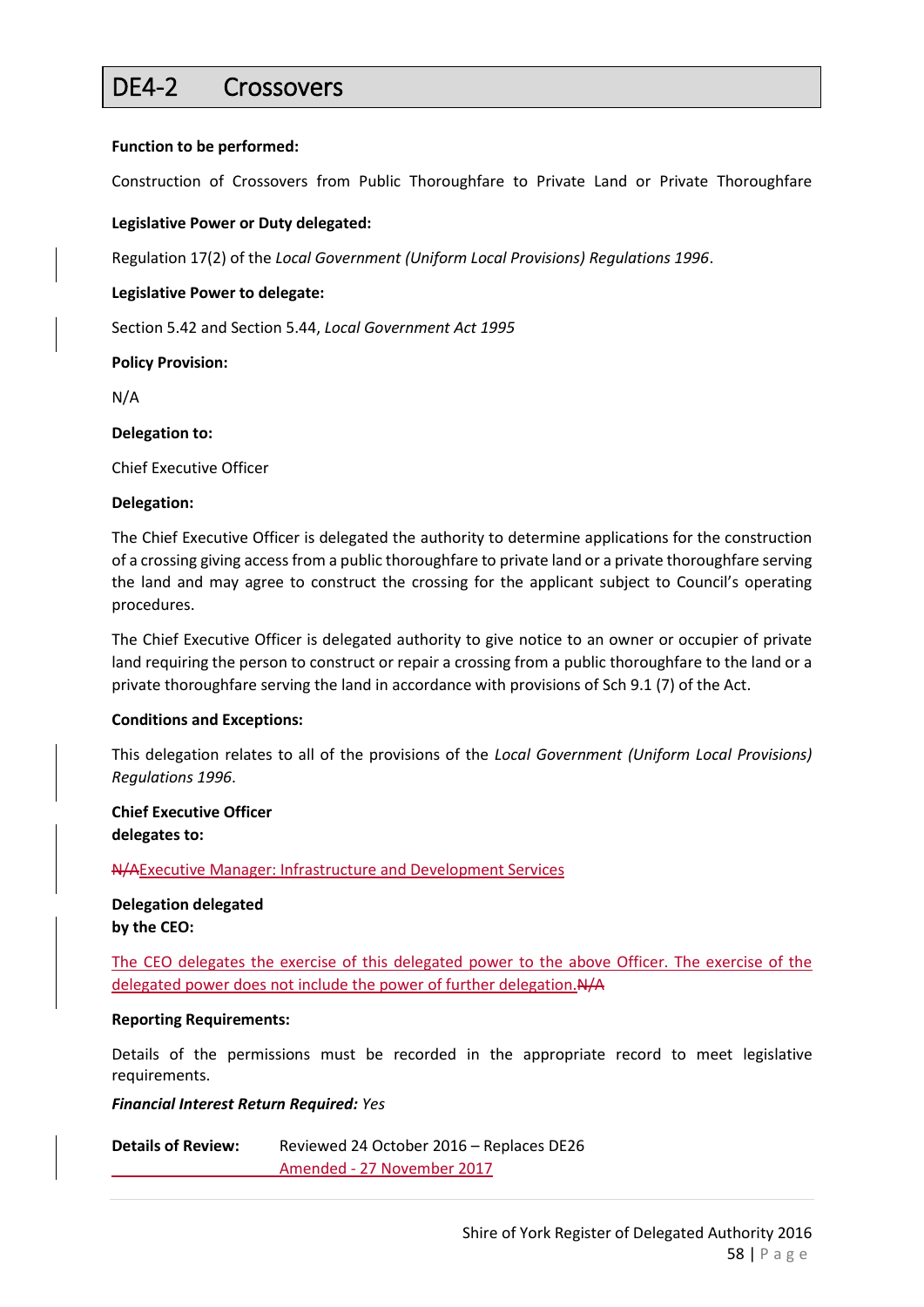# Part 5 – LOCAL GOVERNMENT (FUNCTIONS AND GENERAL) REGULATIONS 1996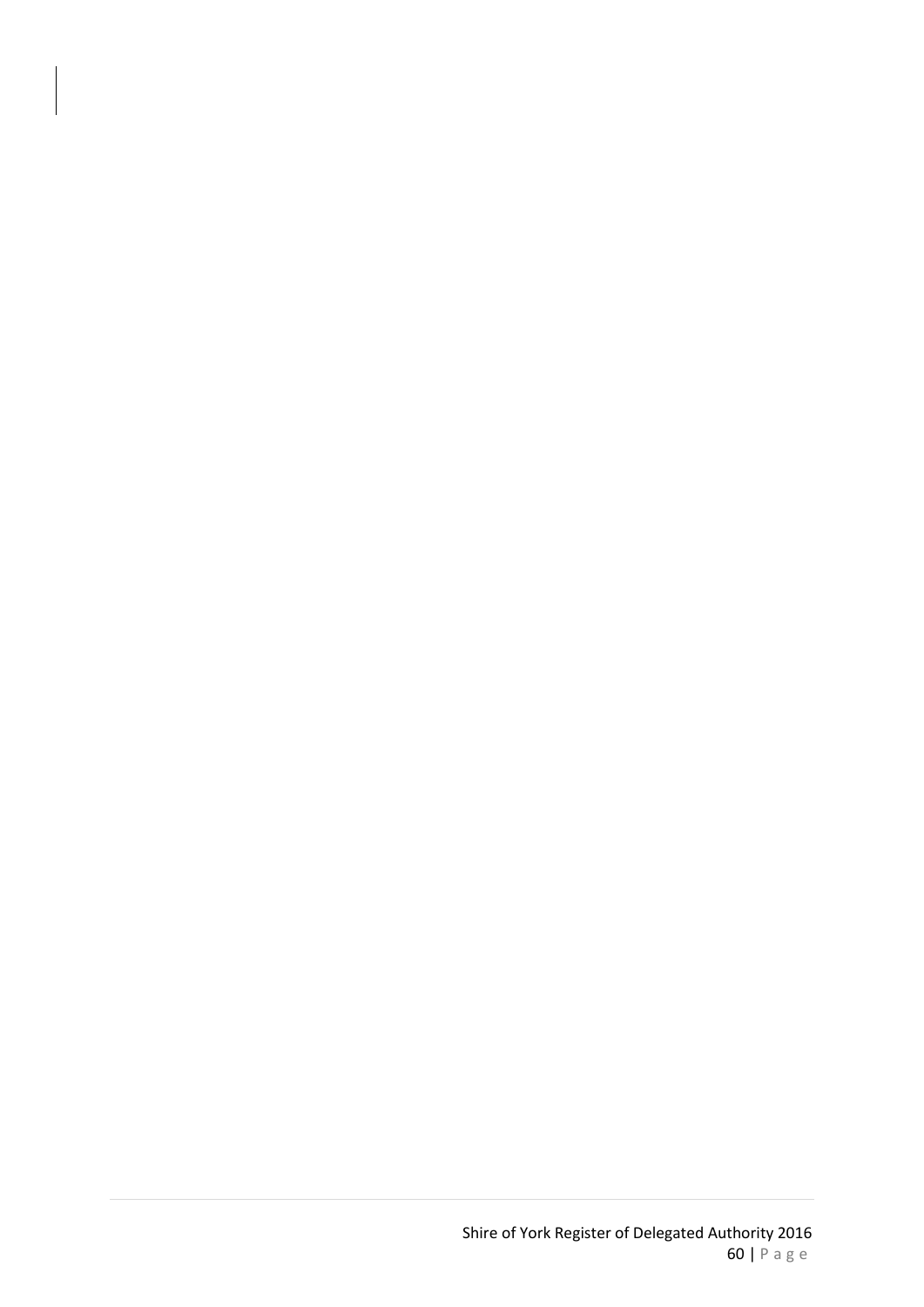## DE5-1 Determining that Tenders Do Not Have to be invited for the Supply of Goods and Services

#### **Function to be performed:**

A local government is not required to publicly invite tenders for the supply of goods or services even though the consideration under the contract is, or is expected to be, worth more than \$150,000 if it has good reason to believe that, because of the unique nature of the goods or services required or for any other reason, it is unlikely that there is more than one potential supplier.

#### **Legislative Power or Duty delegated:**

Section 3.57(1) of the *Local Government Act 1995* and Regulation 11(2)(f) of the *Local Government (Functions and General) Regulations 1996*.

#### **Legislative Power to delegate:**

Section 5.42 and Section 5.44, *Local Government Act 1995*

**Policy Provision:** 

F1.2 Procurement

**Delegation to:**

Chief Executive Officer

#### **Delegation:**

The power to determine that the Shire has good reason to believe that, because of the unique nature of the goods or services required or for any other reason, it is unlikely that there is more than one potential supplier and not publicly invite tenders before the Shire enters into a contract for the supply of goods or services even though the consideration under the contract is, or is expected to be, worth more than \$150,000.

#### **Conditions and Exceptions:**

The determination is to be supported by a detailed report and subject to the requirements and conditions of Council's Purchasing and Tender Policy.

| <b>Chief Executive Officer</b> |                  |
|--------------------------------|------------------|
| delegates to:                  | $A+A$            |
|                                |                  |
| <b>Delegation delegated</b>    |                  |
| by the CEO:                    | $A\rightarrow A$ |
|                                |                  |

| <u> Ranorting Raquiramantes</u> |
|---------------------------------|
| noporting noque omorror         |

Details of the determination must be recorded in the appropriate record to meet legislative requirements.

*Financial Interest Return Required: Yes*

**Details of Review:** Adopted – 18 April 2016 Reviewed – 24 October 2016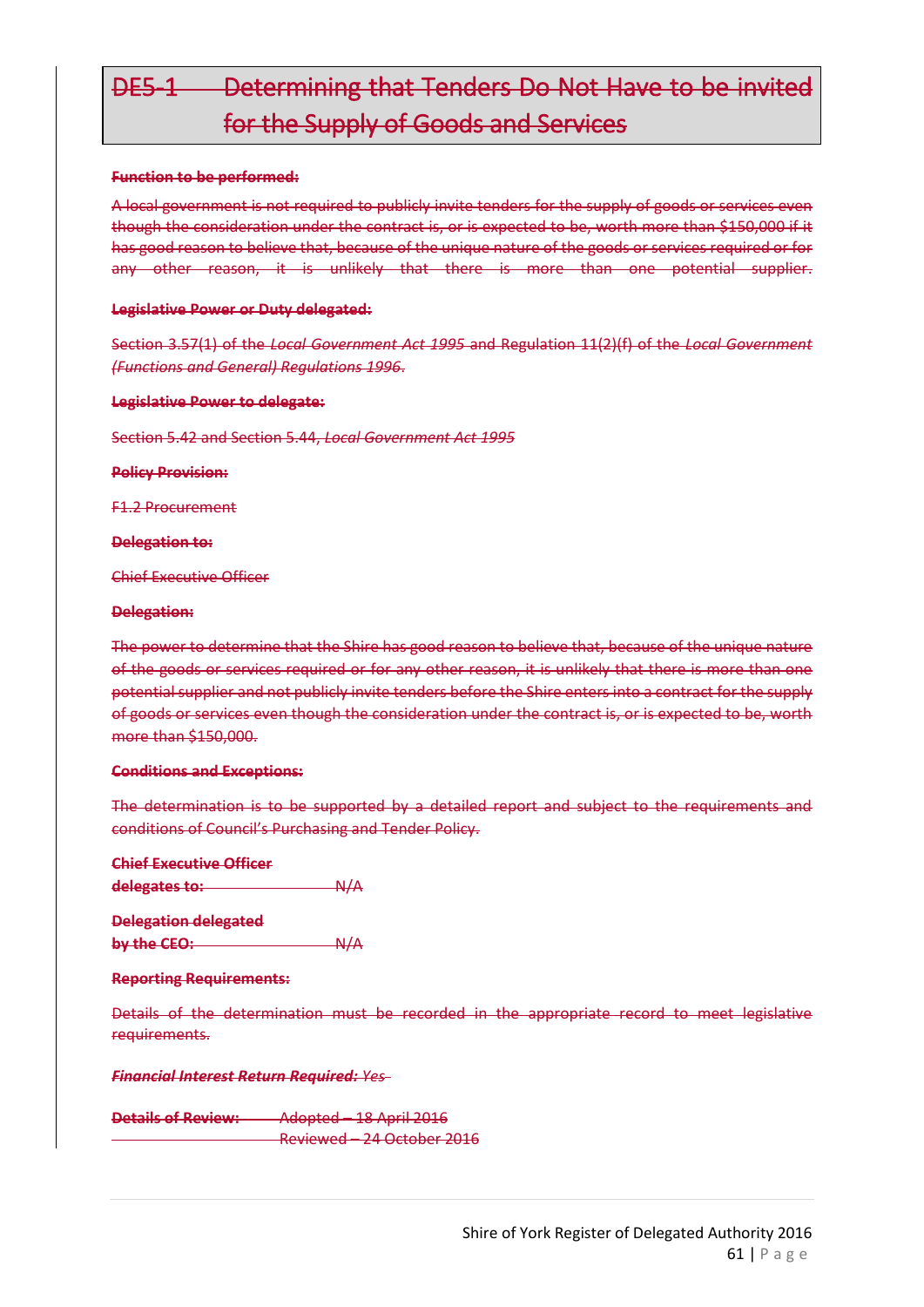### DE5-2 Tender Evaluation Criteria

#### **Function to be performed:**

The local government must, before tenders are publicly invited, determine in writing the criteria for deciding which tender should be accepted.

#### **Legislative Power or Duty delegated:**

Regulation 14(1), (2), (3), (4) or (5) of the *Local Government (Function and General) Regulations 1996.*

#### **Legislative Power to delegate:**

Section 5.42 and Section 5.44, *Local Government Act 1995*

#### **Policy Provision:**

F1.2 Procurement

**Delegation to:**

Chief Executive Officer

#### **Delegation:**

The Chief Executive Officer is delegated the power to determine in writing the tender evaluation criteria prior to tenders being advertised.

#### **Conditions and Exceptions:**

After a notice has been given under the *Local Government (Function and General) Regulations 1996* 14(1) or (2), a local government may vary the information referred to in (3) by taking reasonable steps to give each person who has sought copies of the tender documents or each acceptable tenderer, as the case may be, notice of the variation.

#### **Chief Executive Officer delegates to:**

NilN/A

#### **Delegation delegated by the CEO:**

N/A

#### **Reporting Requirements:**

Details of the determination must be recorded in the appropriate record to meet legislative requirements and reported in the monthly Information Bulletin.

#### *Financial Interest Return Required: Yes*

| <b>Details of Review:</b> | Adopted - 18 April 2016    |
|---------------------------|----------------------------|
|                           | Reviewed – 24 October 2016 |
|                           | Amended - 27 November 2017 |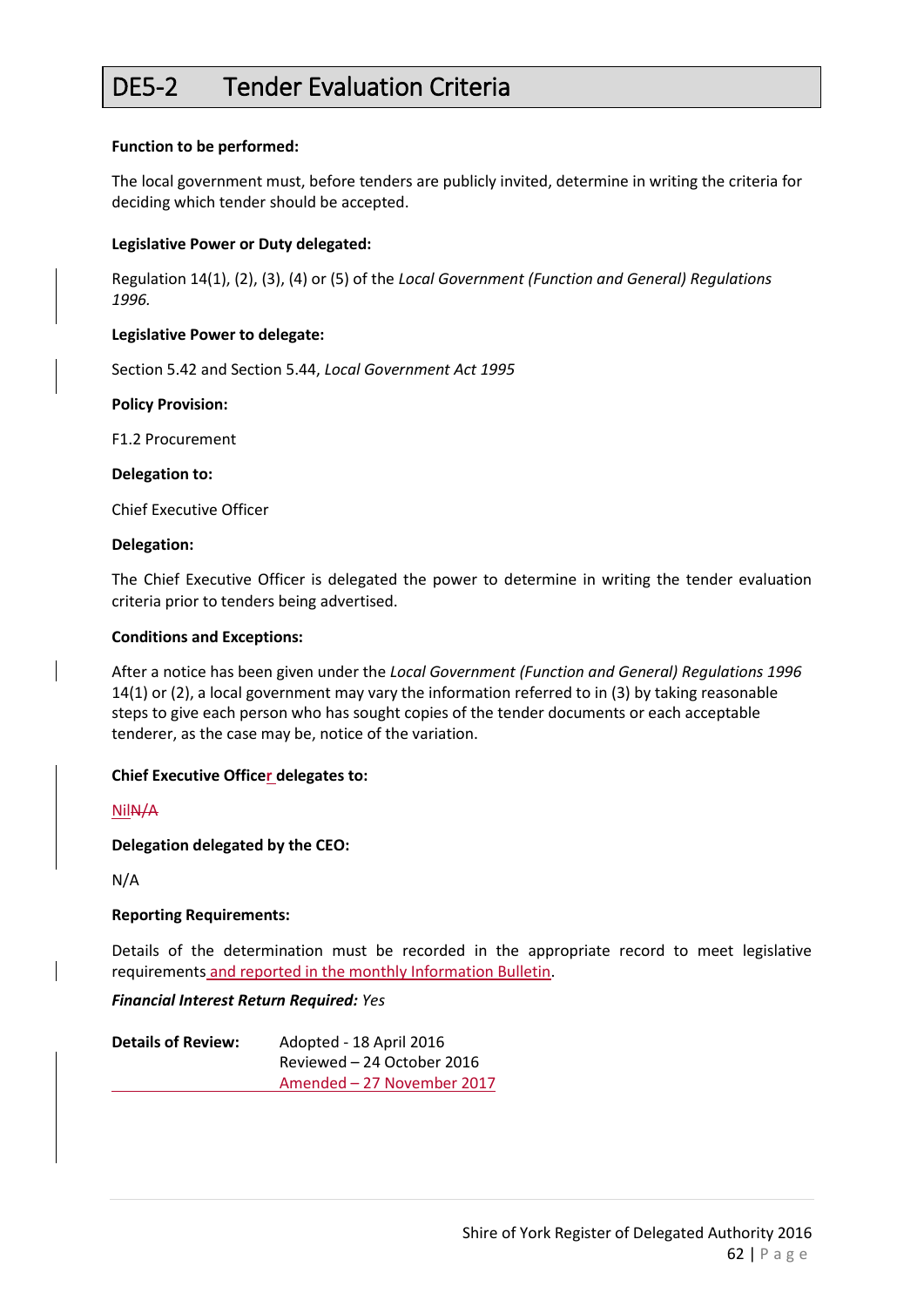### DE5-3 Minor Variation for Goods and Services

#### **Function to be performed:**

A local government may, with the approval of the tenderer, make a minor variation in a contract for goods or services before it enters the contract with the successful tenderer.

#### **Legislative Power or Duty delegated:**

Regulation 20(1) of the *Local Government (Function and General) Regulations 1996*

#### **Legislative Power to delegate:**

Section 5.42 and Section 5.44, *Local Government Act 1995*

#### **Policy Provision:**

F1.2 Procurement

**Delegation to:**

Chief Executive Officer

#### **Delegation:**

The Chief Executive Officer is delegated the power, with the approval of the tenderer, to make a minor variation in a contract for goods or services before the Shire enters the contract with the successful tenderer, subject to Regulation 20(1) of the *Local Government (Functions and General) Regulations 1996*.

#### **Conditions and Exceptions:**

Minor variations before entering a contract are limited to a maximum value of aggregated variations which remain under 10% of the total contract value and remain within the relevant adopted Budget allocation.

#### **Chief Executive Officer delegates to:**

N/ANil

**Delegation delegated by the CEO:**

N/A

#### **Reporting Requirements:**

Details of the minor variation must be recorded in the appropriate record to meet legislative requirements and reported in the monthly Information Bulletin.

#### *Financial Interest Return Required: Yes*

| <b>Details of Review:</b> | Adopted - 18 April 2016    |
|---------------------------|----------------------------|
|                           | Reviewed – 24 October 2016 |
|                           | Amended - 27 November 2017 |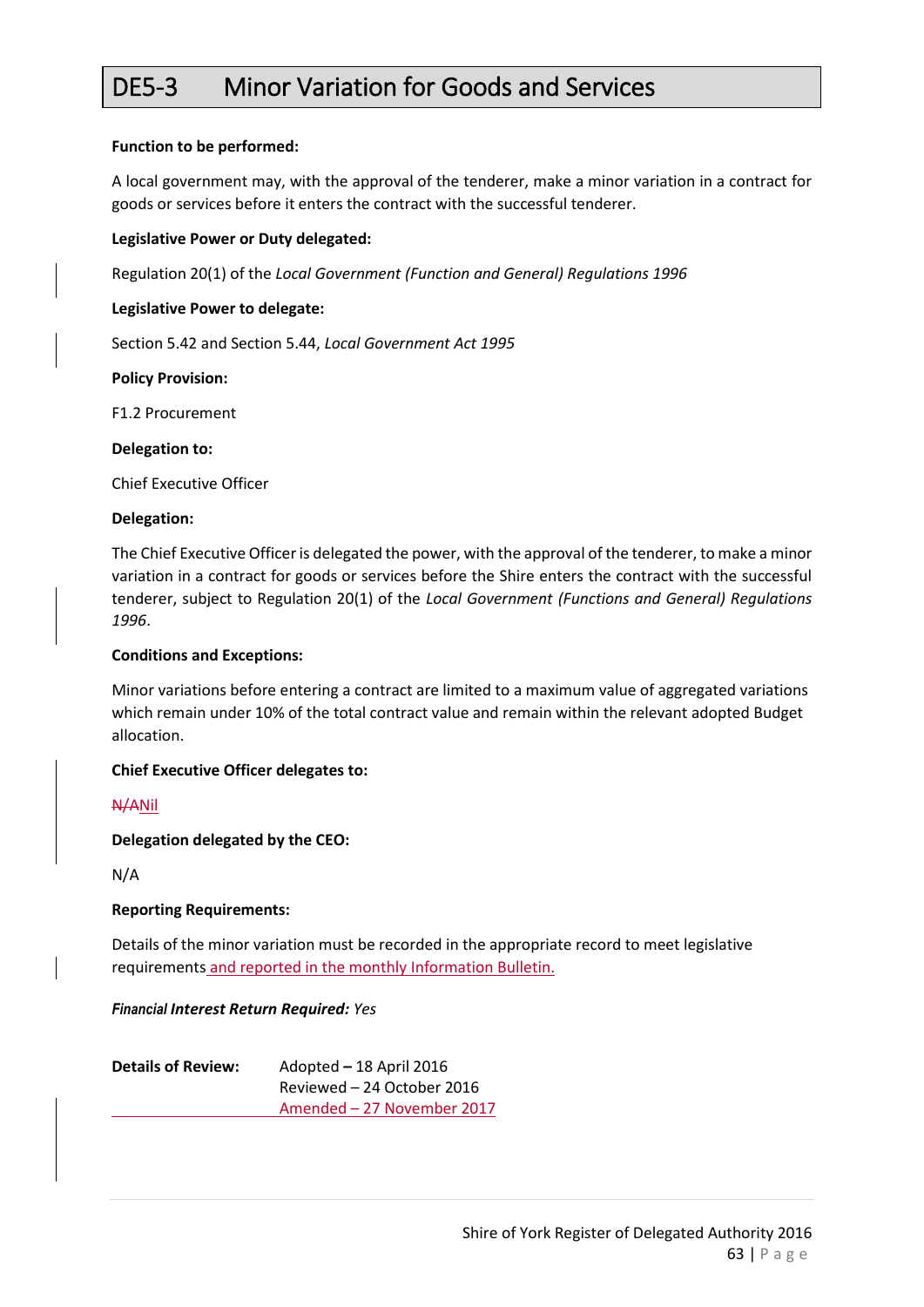### DE5-4 Expressions of Interest

#### **Function to be performed:**

To determine the appropriate circumstances for application of the Expression of Interest process and to call for Expressions of Interest [F&G Reg.21 of the *Local Government (Functions and General) Regulations 1996*] and to accept or reject any Expression of Interest.

#### **Legislative Power or Duty delegated:**

S3.57 of the *Local Government Act 1995*

*Local Government (Function and General) Regulations 1996*

- Reg 11 Tenders to be invited for certain contracts
- Reg 14 (2a), (4)(a) and (5) Requirements for publicly inviting tenders
- Reg 21 Limitation may be placed on who can tender
- Reg 23 Rejecting and accepting expressions of interest to be notified of outcome

#### **Legislative Power to delegate:**

Section 5.42 and Section 5.44, *Local Government Act 1995*

**Policy Provision:** F1.2 Procurement

#### **Delegation to:**

Chief Executive Officer

#### **Delegation:**

Authorisation is given to call for Expressions of Interest for the supply of goods or services where appropriate and to accept or reject any Expression of Interest received.

#### **Conditions and Exceptions:**

The delegate has the authority to deal with such matters as are relevant to this declaration.

Details of the expression of interest sought must be recorded in the appropriate record and in the Tender Register as required by the *Local Government (Functions and General) Regulations 1996*, Regulation 17. A determination to call a tender must only occur where the procurement or disposal is identified in Annual Budget allocations.

#### **Chief Executive Officer delegates to:**

#### N/ANil

**Delegation delegated by the CEO:**

N/A

#### **Reporting Requirements:**

Tender Closing Checklist to be completed and the delegations of authority used to be recorded in the appropriate record to meet legislative requirementsand reported in the monthly Information Bulletin.

*Financial Interest Return Required: Yes*

**Details of Review:** Adopted – 18 April 2016 Reviewed – 24 October 2016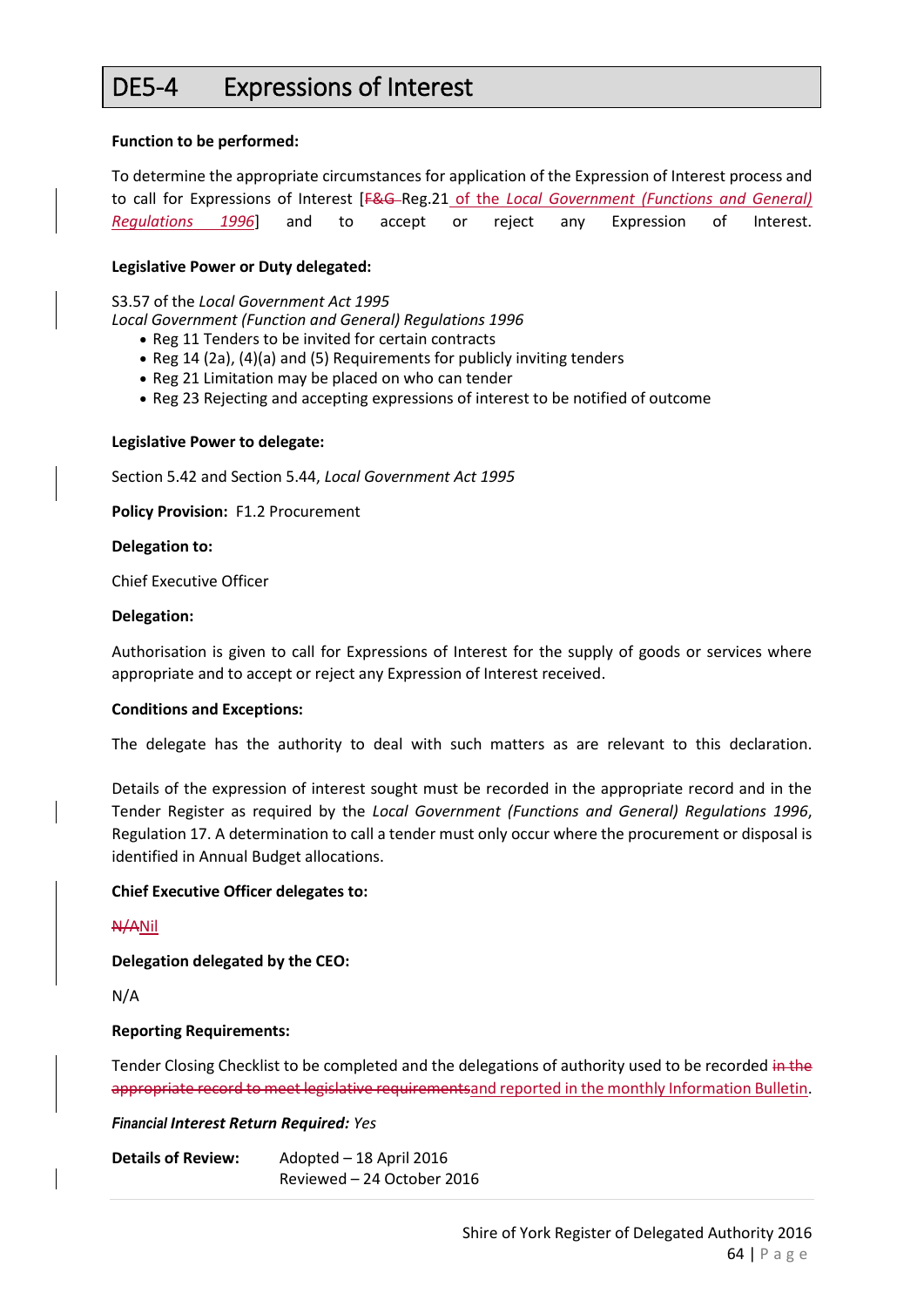Amended – 27 November 2017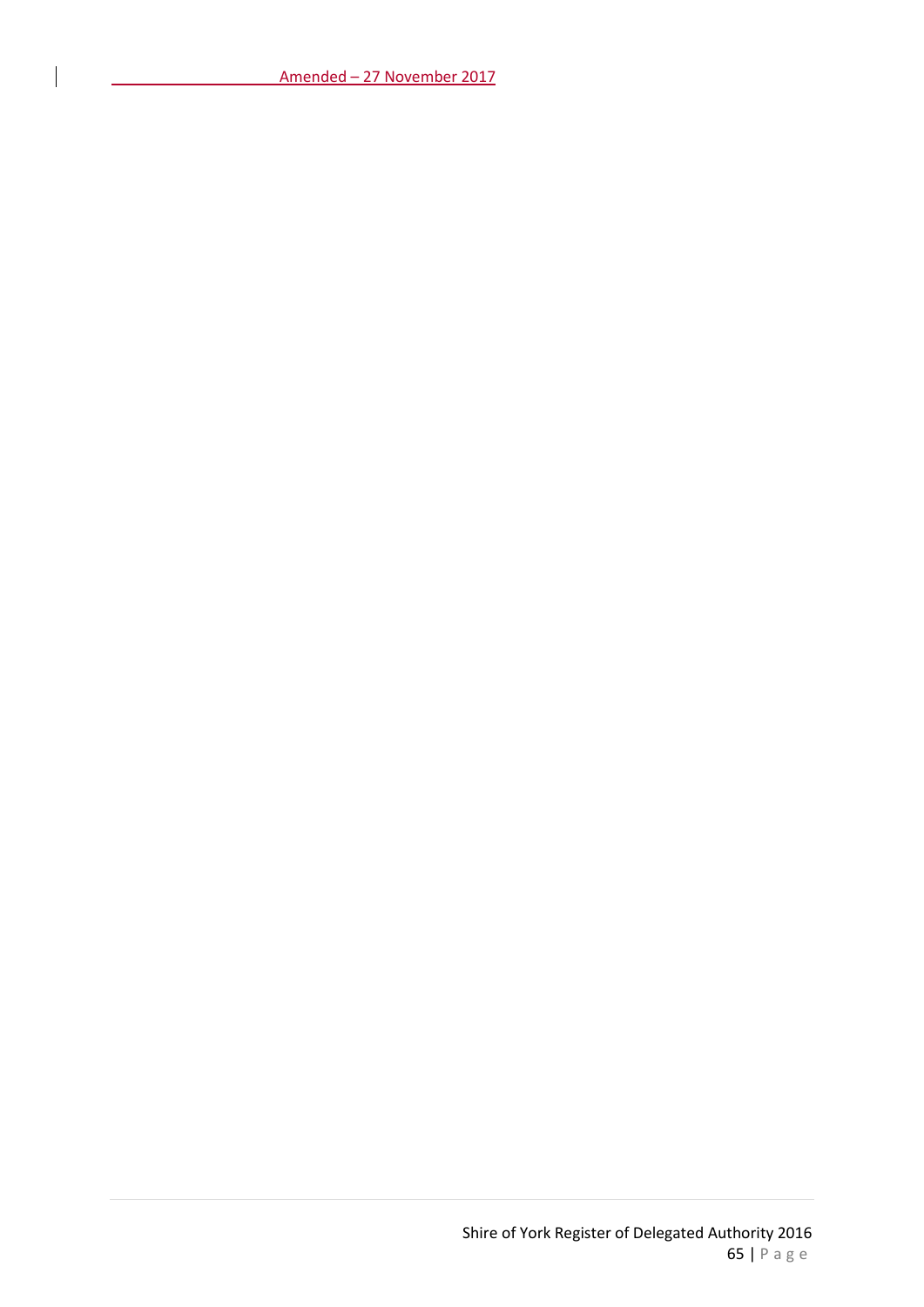### DE5-5 Tenders to be invited for Certain Contracts

#### **Function to be performed:**

- a) Determining, in writing, the criteria for deciding which tender should be accepted prior to tenders being publicly invited; and
- b) Publicly inviting tenders before entering into a contract for the supply of goods or services if the consideration under the contract is, or is expected to be, worth more than \$150,000.

#### **Legislative Power or Duty delegated:**

- a) Regulation 14(2a) of the *Local Government (Function and General) Regulations 1996*; and
- b) Section 3.57(1) of the *Local Government Act 1995*; and
- c) Regulation 11(1) of the *Local Government (Function and General) Regulations 1996*.

#### **Policy:**

#### **Nil**F1.2 Procurement

#### **Delegation to:**

Chief Executive Officer

#### **Delegation:**

The CEO is delegated the authority to:

- a) Determining, in writing, the criteria for deciding which tender should be accepted prior to tenders being publicly invited; and
- b) Publicly inviting tenders before entering into a contract for the supply of goods or services if the consideration under the contract is, or is expected to be, worth more than \$150,000.

#### **Conditions and Exceptions:**

Tenders will be let awarded by the Council on receipt of a report on the evaluation against predetermined criteria and officers' recommendation.

#### **Chief Executive Officer Delegates to:**

Nil

**Delegation delegated by the CEO:**

N/A

#### **Reporting Requirements:**

Nil

*Financial Interest Return Required: Yes*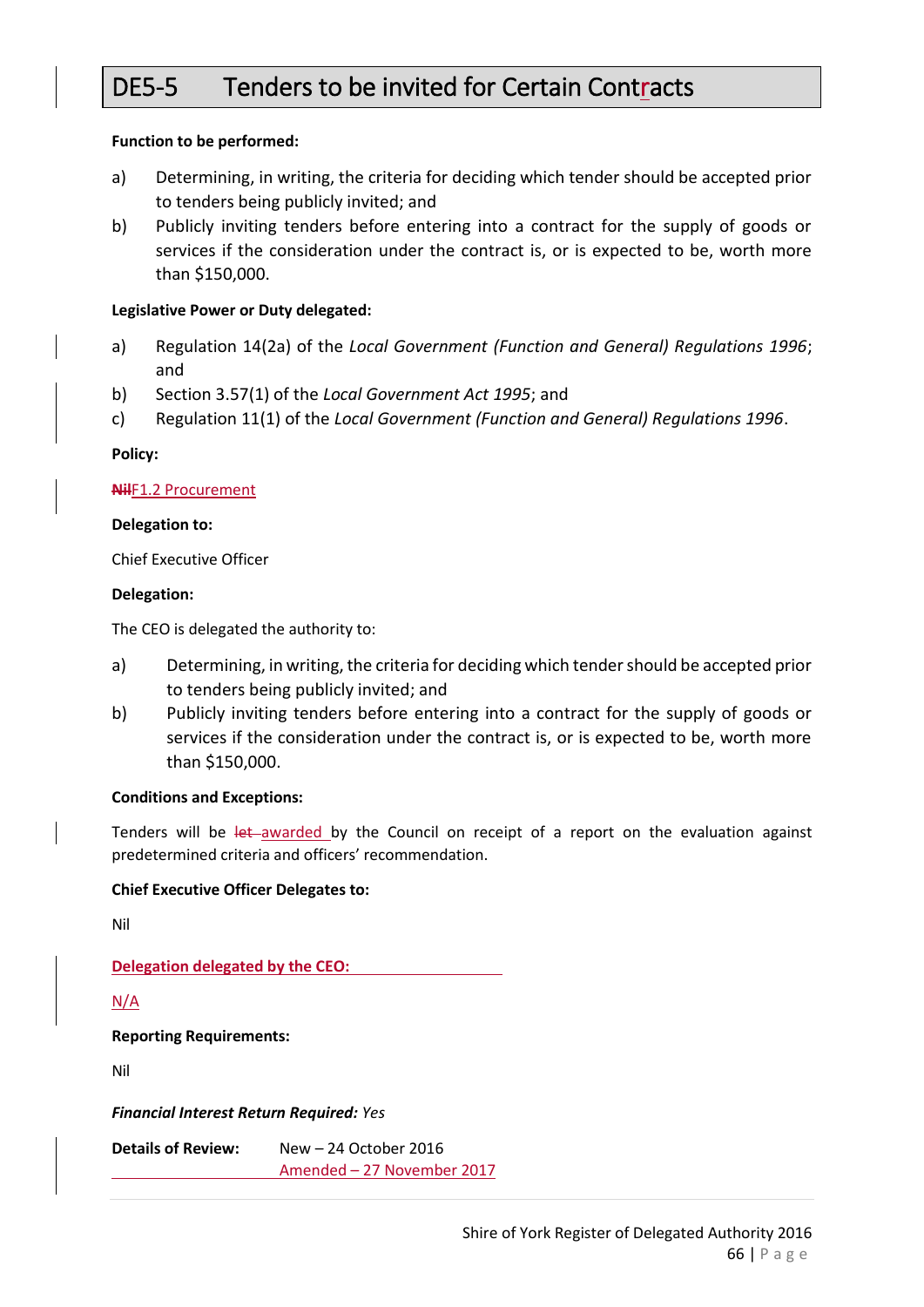# Part 6 – OTHER LEGISLATION

*The LocalGovernmentmay delegate, appoint and authorise Shire staff directly underthe following Acts:*

*Building Act 2011*

*Bush Fires Act 1985*

*Cat Act 2011*

*Dog Act 1976*

*Food Act 2008*

*Liquor Control Act 1988*

*Residential Tenancy Act 1997*

*Strata Titles Act 1985*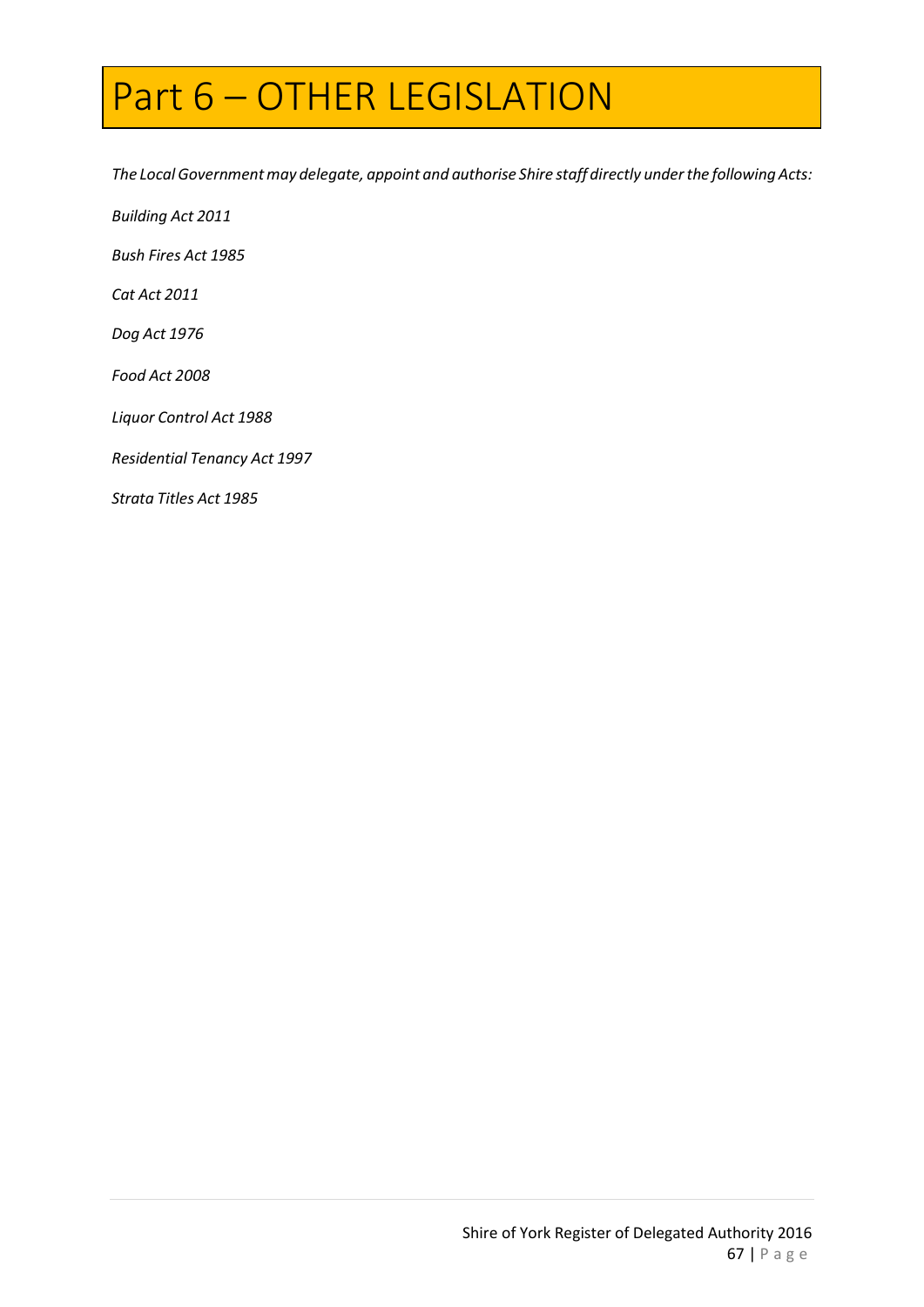### DE6-1 Building Act 2011 – All Matters

#### **Function to be performed:**

The powers and functions of a permit authority under the Building Act 2011

#### **Legislative power to delegate:**

S127 of the *Building Act 2011*

#### **1. Legislative Power or Duty delegated:**

| Section 96  | Authority to appoint authorised persons                                                                        |
|-------------|----------------------------------------------------------------------------------------------------------------|
| Section 110 | Authority to issue Building Orders in relation to:                                                             |
|             | Stop work, alter a building or evacuate a building where there is a contravention of a<br>provision of the Act |
|             | Take specific action to prevent contravention of the Act                                                       |
|             | Finish an outward facing side of a wall                                                                        |
| Section 117 | Authority to revoke Building Orders                                                                            |
| Section 139 | Authority to commence prosecution                                                                              |

#### **Delegation to:**

Chief Executive Officer

#### **2. Legislative Power or Duty delegated:**

- Section 19 Certificate of design compliance
- Section 20 Authority to grant or refuse to grant building permits
- Section 21 Authority to grant or refuse demolition permits
- Section 22 Authority to refuse to grant Building Permits or Demolition Permits if: There appears to be an error in the documents or information provided in the application; or
	- If an application is inconsistent with:
		- a) a function that the Permit Authority has under any written law; or
			- b) an agreement between the Permit Authority and the applicant

#### Section 27 (1) & (3)

- Conditions imposed by permit authority
- Section 55 Further information
- Section 56 Certificate of construction compliance
- Section 57 Certificate of building compliance
- Section 58 Authority to grant, modify or refuse to grant Occupancy Permits or Building Approval certificates
- Section 62(1) & (3)

```
 Conditions imposed by permit authority
```
- Section 65 Authority to extend the period to which the occupancy permit or modification or the building approval certificate has effect
- Section 88(3) Finishes of walls close to boundaries
- Section 100 Entry powers
- Section 101 Powers of entry for compliance purposes
- Section 102 Obtaining information and documents
- Section 103 Use of force and assistance
- Section 104 Directions generally
- Section 110 Building Orders
- Section 111(1) Notice of proposed building order other than a building order (emergency)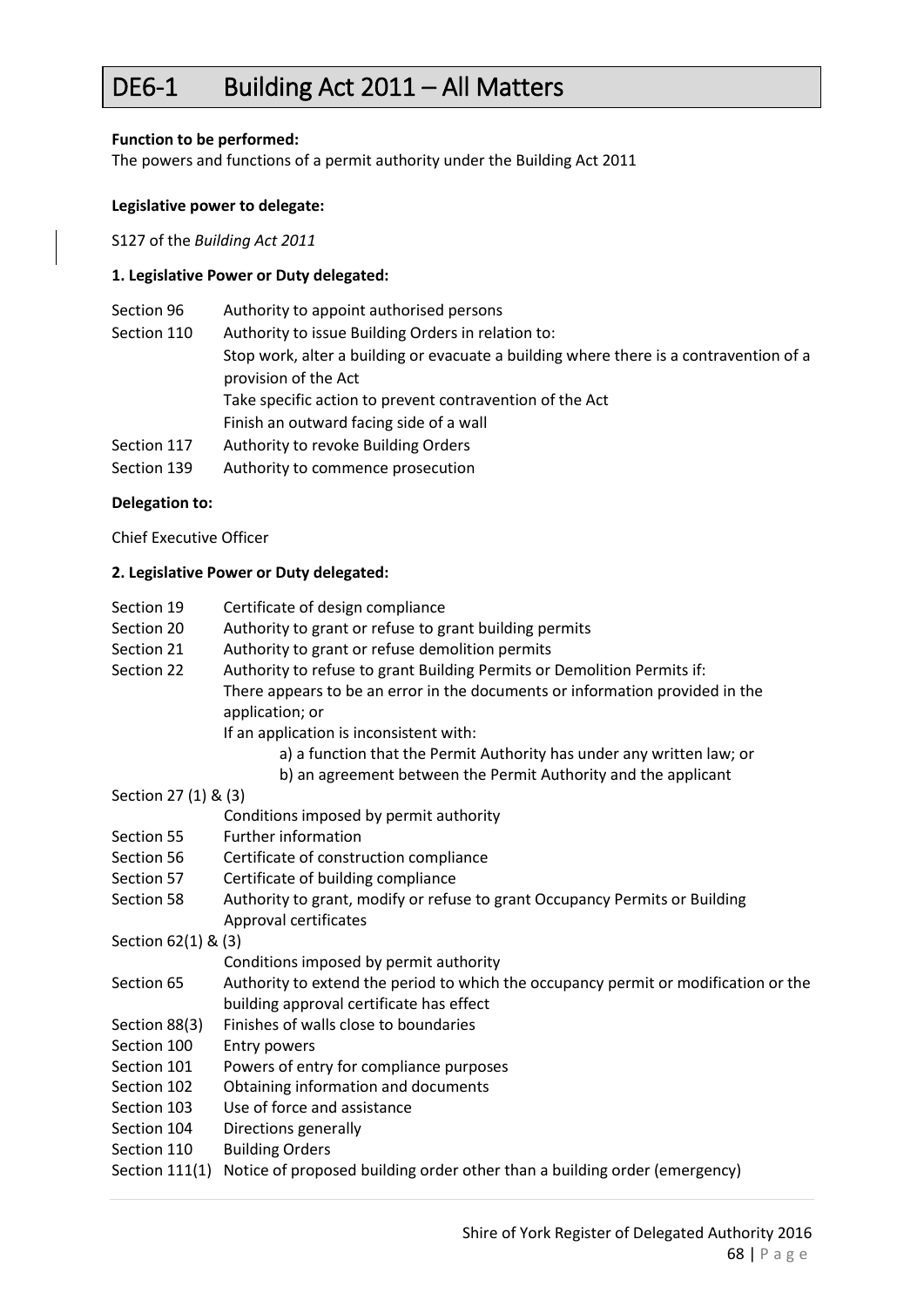Section 131 (2) Inspection, copies of building records

#### **Delegation to:**

Executive Manager: Infrastructure and Development Services, and persons appointed to the office of Building Surveyor or Building & Compliance Officer

#### **Conditions and Exceptions:**

Delegated with the exception of sections 96, 97, 98 and 127 of the Building Act and regulation 70 of the Building Regulation.S 127 of the *Building Act 2011* provides that this delegation may not be subdelegated

#### **Reporting Requirements:**

Details of the actions must be recorded in the appropriate record to meet legislative requirements and reported in the monthly Information Bulletin.

#### *Financial Interest Return Required: No*

**Details of Review:** Reviewed & Adopted – 18 April 2016 - Replaces DE3 Reviewed – 24 October 2016 Amended – 27 November 2017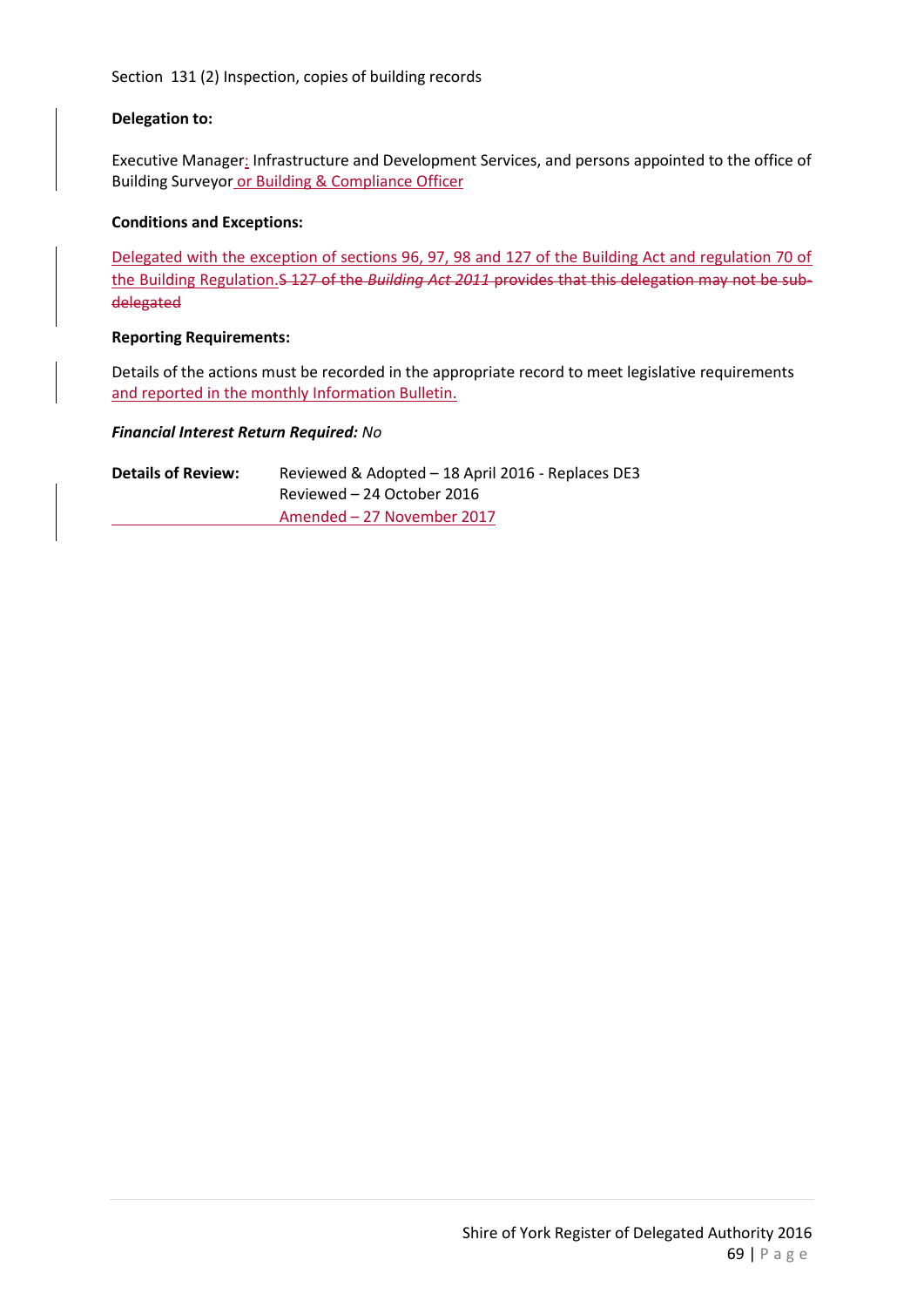### DE6-2 Bush Fires Act 1954 – Powers and Duties

#### **Function to be performed:**

All powers, duties and functions under the *Bush Fires Act 1954*

#### **Legislative Power or Duty delegated:**

All of the local authority's powers and duties

#### **Legislative Power to delegate:**

Section 48 of the *Bush Fires Act 1954*

#### **Policy Provision:**

N/A

#### **Delegation to:**

Chief Executive Officer

#### **Delegation:**

All powers and duties under the Act

#### **Conditions and Exceptions:**

Excludes powers and duties that:

- are prescribed in the Act with the requirement for a resolution by the local government
- are prescribed in the Act for performance by prescribed offices; or

are subject to separate delegate authority within this register.

S48(3) of the Act provides that this delegation may not be sub-delegated

#### **Chief Executive Officer delegates to:**

N/ANil

#### **Delegation delegated by the CEO:**

N/A

#### **Reporting Requirements:**

Details of all notices must be recorded in the appropriate record to meet legislative requirements and reported in the monthly Information Bulletin.

#### *Financial Interest Return Required: No*

| <b>Details of Review:</b> | Reviewed & Adopted $-$ 18 April 2016 $-$ Replaces DE 32 $-$ 33 |
|---------------------------|----------------------------------------------------------------|
|                           | Reviewed – 24 October 2016                                     |
|                           | Amended – 27 November 2017                                     |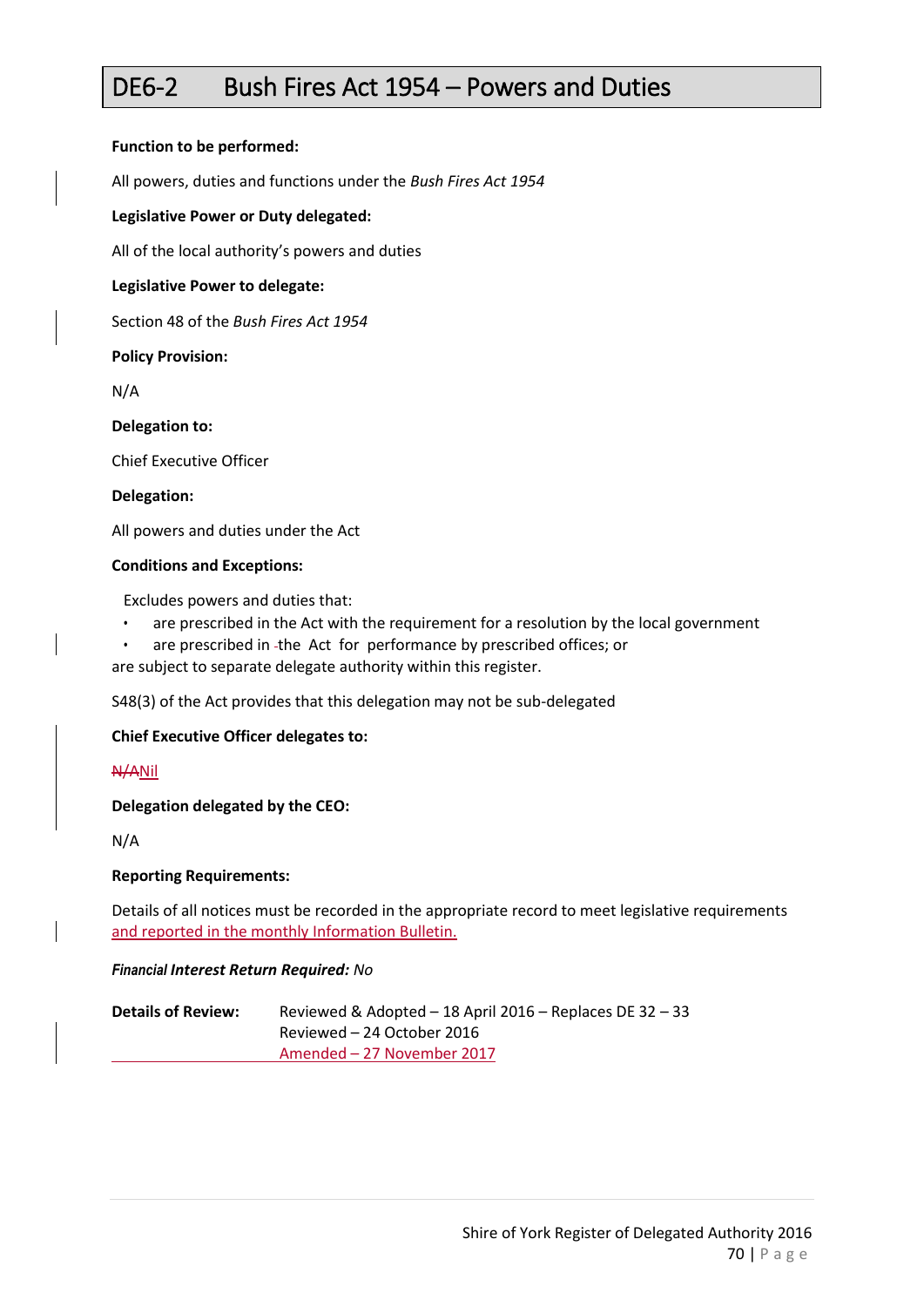### DE6-3 Bush Fires Act 1954 – Prohibited Burning Times

#### **Function to be performed:**

Determine to vary Prohibited Burning Times, in accordance with s17S17(7) and (8) of the *Bush Fires Act 1954*, regarding:

- shortening, extending, suspending or reimposing a period of prohibited burning times; or<br>• imposing a further period of prohibited burning times
- imposing a further period of prohibited burning times

#### **Legislative Power or Duty delegated:**

Declaration of Prohibited Burning Times

#### **Legislative Power to delegate:**

Section 17 (10) of the *Bush Fires Act 1954*

**Policy Provision:** 

N/A

**Delegation to:**

President and Chief Bush Fire Officer jointly

**Delegation:**

Powers under Sections 17.7 and 17.8 to declare and vary prohibited burning times

#### **Conditions and Exceptions:**

N/A

**Chief Executive Officer delegates to:**

N/A

**Delegation delegated by the CEO:**

N/A

#### **Reporting Requirements:**

Details of all notices must be recorded in the appropriate record to meet legislative requirements

*Financial Interest Return Required: No*

| <b>Details of Review:</b> | Reviewed & Adopted - 18 April 2016 - Replaces DE 34 |
|---------------------------|-----------------------------------------------------|
|                           | Reviewed – 24 October 2016                          |
|                           | Reviewed – 27 November 2017                         |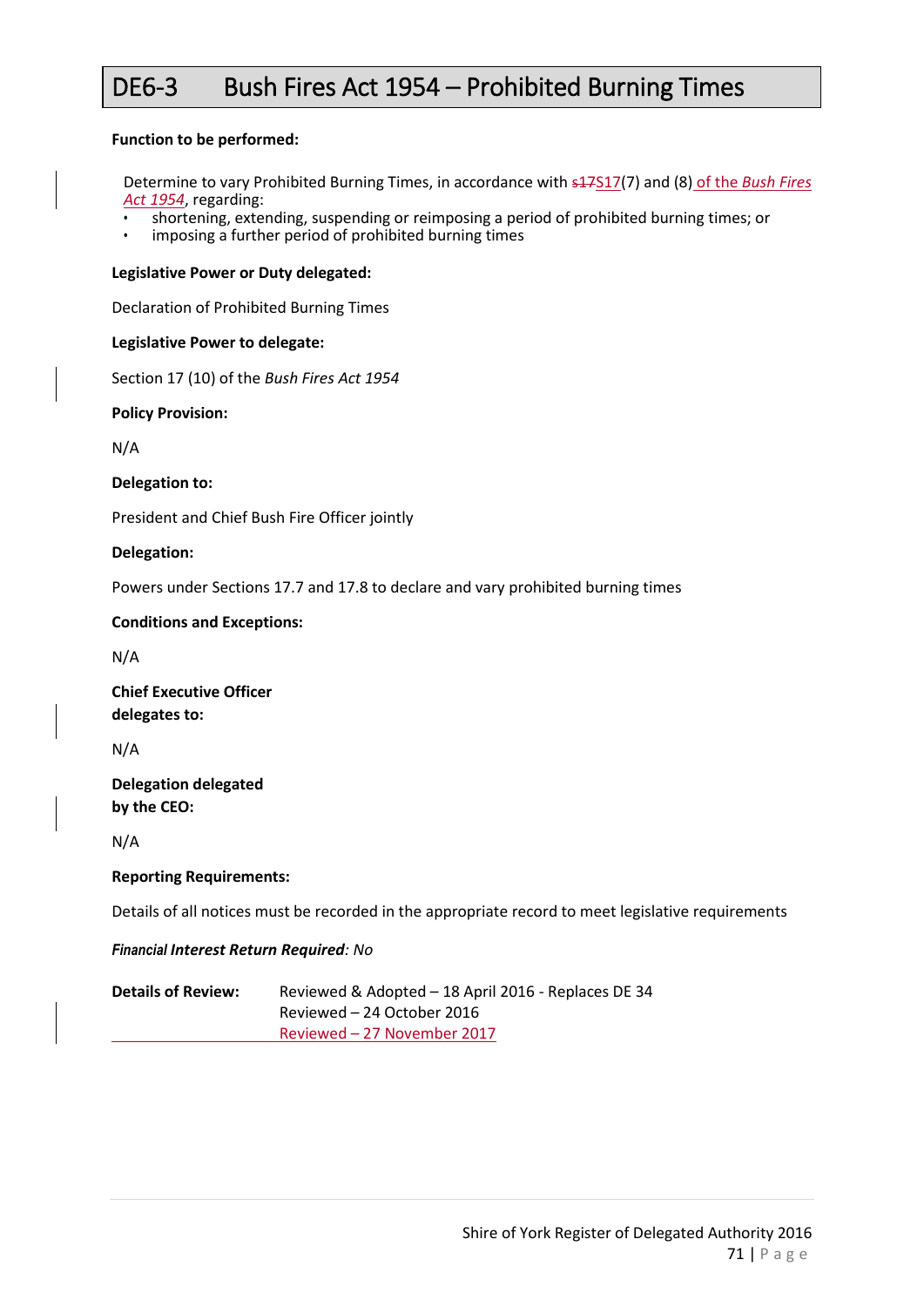### DE6-4 Bush Fires Act 1954 - Infringements

#### **Function to be performed:**

Issue infringement notices under the Bush Fires Act 1954

#### **Legislative Power or Duty delegated:**

*Bush Fires Act 1954* s59A(2) Alternative Procedure – Infringement Notices

#### **Legislative Power to delegate:**

Section 59(3) – Delegation by local governments *Bush Fires Act 1954*

#### **Policy Provision:**

N/A

#### **Delegation to:**

Chief Executive Officer Chief Bush Fire Control Officer Fire Control Officers

#### **Delegation:**

Section 59(3) – Delegation by local governments Bush Fires Act 1954

#### **Conditions and Exceptions:**

S59A(3) and *Bush Fires (Infringements) Regulations 1958*, Reg.4(a) provide that only the President or the Chief Executive Officer may withdraw an infringement notice.

#### **Chief Executive Officer delegates to:**

#### N/ANil

**Delegation delegated by the CEO:**

N/A

#### **Reporting Requirements:**

Details of all notices must be recorded in the appropriate record to meet legislative requirements

#### *Financial Interest Return Required: No*

| <b>Details of Review:</b> | Reviewed & Adopted - 18 April 2016 - Replaces DE34 |
|---------------------------|----------------------------------------------------|
|                           | Reviewed – 24 October 2016                         |
|                           | Reviewed – 27 November 2017                        |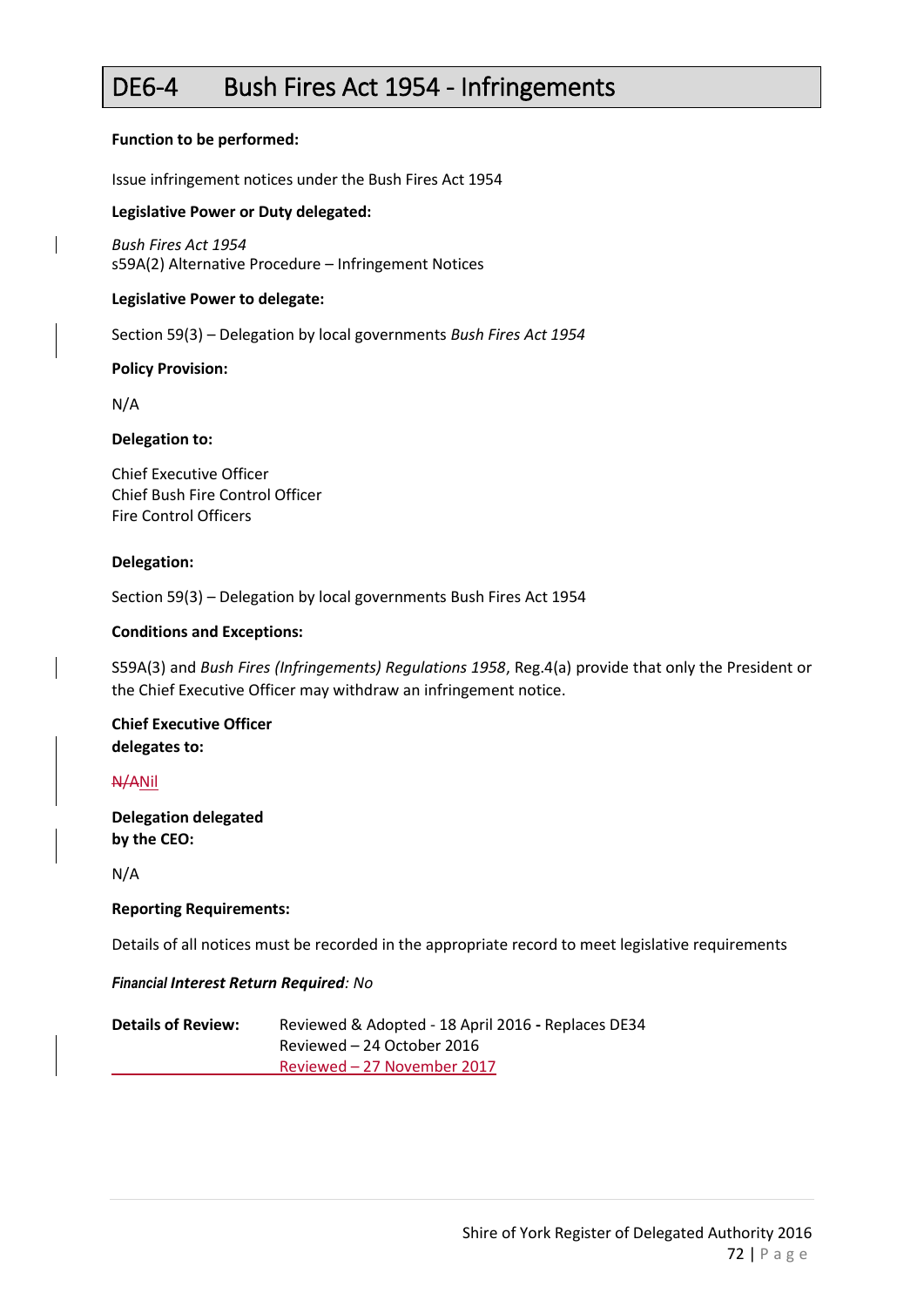### DE6-5 Bush Fires Act 1954 - Prosecutions

#### **Function to be performed:**

Consider allegations of offences alleged to have been committed against this Actthe *Bush Fires Act 1954* in the district of the local government and, if the delegate thinks fit, to institute and carry on proceedings in the name of the local government against any person alleged to have committed any of those offences in the district.

#### **Legislative Power or Duty delegated:**

*Bush Fires Act 1954* s59Section 59(3) Prosecution of Offences s59ASection 59A(2) Alternative Procedure – Infringement Notices

#### **Legislative Power to delegate:**

Section 59(3) – Delegation by local governments *Bush Fires Act 1954*

#### **Policy Provision:**

#### N/ANil

#### **Delegation to:**

Chief Executive Officer

#### **Delegation:**

Section 59(3) – Delegation by local governments *Bush Fires Act 1954*

#### **Conditions and Exceptions:**

S59A(3) and *Bush Fires (Infringements) Regulations 1958*, Reg.4(a) provide that only the President or the Chief Executive Officer may withdraw an infringement notice.

#### **Chief Executive Officer delegates to:**

#### N/ANil

**Delegation delegated by the CEO:**

N/A

#### **Reporting Requirements:**

Details of all notices must be recorded in the appropriate record to meet legislative requirements and reported in the monthly Information Bulletin.

#### *Financial Interest Return Required: No*

| <b>Details of Review:</b> | Adopted - 18 April 2016    |
|---------------------------|----------------------------|
|                           | Reviewed – 24 October 2016 |
|                           | Amended - 27 November 2017 |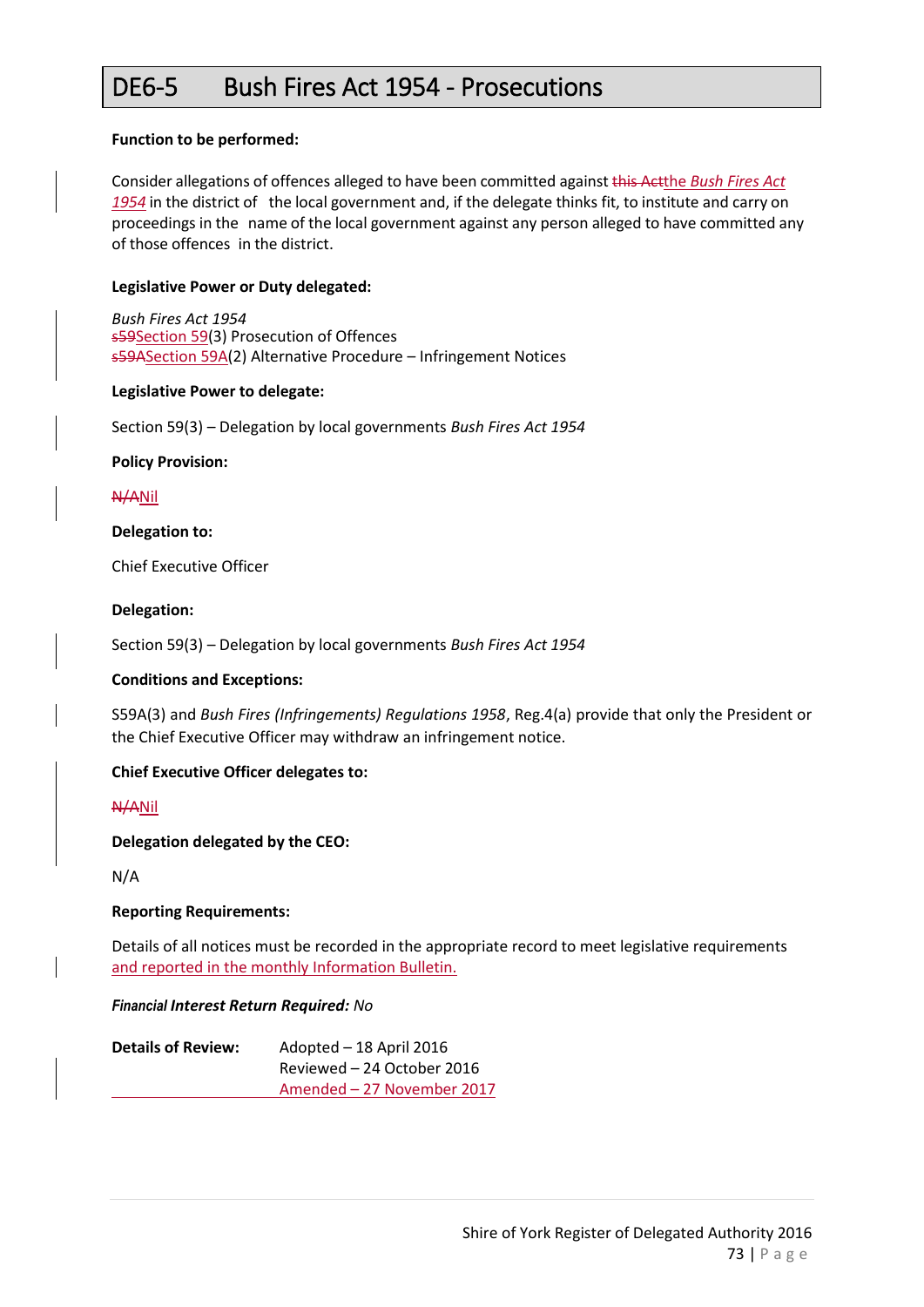# DE6-6 Food Act 2008 – Appointment of Authorised Officers

#### **Function to be performed:**

Appointment of authorised officers under the provisions of the *Food Act 2008* and *Food Regulations 2009*

#### **Legislative Power or Duty delegated:**

*Food Act 2008* Section 122 Appointment of Authorised Officers

#### **Legislative Power to delegate:**

Section 118(2) of the *Food Act 2008*

**Policy Provision:** 

N/Ail

**Delegation to:**

Chief Executive Officer

#### **Delegation:**

Appointment of Authorised Officers

#### **Conditions and Exceptions:**

Prospective appointees must be suitably qualified for appointment

#### **Chief Executive Officer delegates to:** N/A

Nil

**Delegation delegated by the CEO:**

N/A

#### **Reporting Requirements:**

Details of all appointments must be recorded in the appropriate record to meet legislative requirements and reported to Council at least annually.

#### *Financial Interest Return Required:* No

**Details of Review:** Reviewed & Adopted – 18 April 2016 Replaces DE 17 Reviewed – 24 October 2016 Amended – 27 November 2017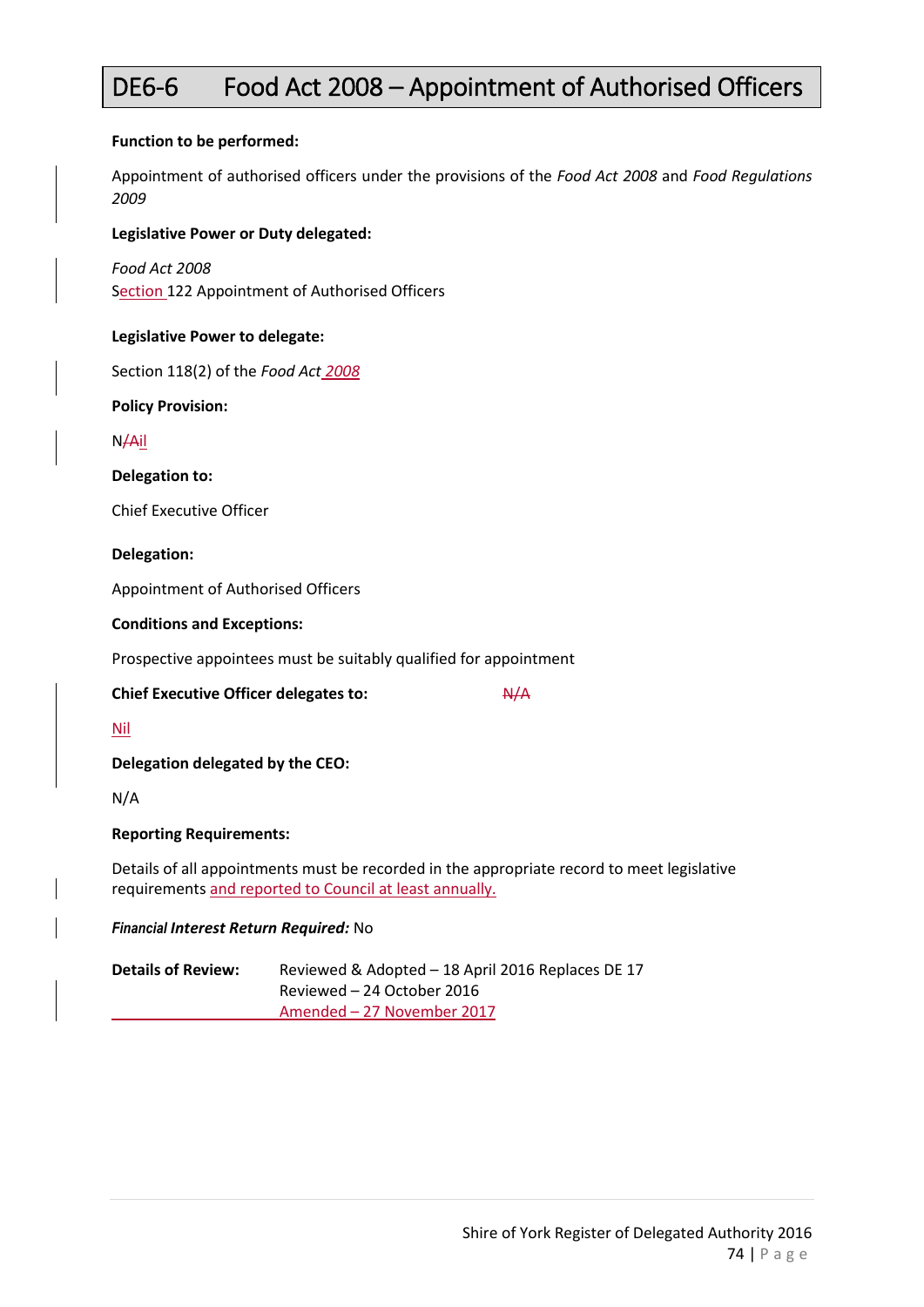# DE6-7 Food Act 2008 – Powers of an Enforcement Agency

#### **Function to be performed:**

Authority to exercise the functions conferred or imposed on the Shire as an enforcement agency under the provisions of the *Food Act 2008* and *Food Regulations 2009*

#### **Legislative Power or Duty delegated:**

All powers of the local government as an enforcement agency

#### **Legislative Power to delegate:**

Section 118 of the *Food Act 2008*

#### **Policy Provision:**

#### N/ANil

#### **Delegation to:**

Chief Executive Officer Executive Manager: Infrastructure and Development Services Environmental Health Officers

#### **Delegation:**

- 1. The Executive Manager: Infrastructure and Development Services and all Environmental Health Officers employed by the Shire of York as staff members or contractors are appointed as "Authorised Officers" pursuant to Section 122(1)(b) of the *Food Act 2008*
- 2. Under the provisions of Section 126(2) of the *Food Act 2008* the "Authorised Officers" are to be "designated officers" for the purposes of issuing infringement notices.
- 3. The Executive Manager: Infrastructure and Development Services (Authorised Officer) is delegated to:
	- Issue "prohibition notices" under S65 of the *Food Act 2008*
	- Clear and remove "prohibition notices" under S66 of the *Food Act 2008*
	- Provide written notification not to issue a certificate of clearance in accordance with S67 of the *Food Act 2008*
	- Grant, apply conditions, refuse, vary or cancel registration of a food business in in accordance with S110 and S112 of the *Food Act 2008*
- 4. The Executive Manager: Infrastructure and Development Services is a "designated officer" under the provisions of S126(6) and 126(7) of the *Food Act 2008* to extend and revoke 'infringement notices'.
- 5. The Chief Executive Officer is the "designated officer under S126(3) of the *Food Act 2008* to receive payment for infringement notices.
- 6. The Chief Executive Officer is authorised to:
	- appoint authorised officers in accordance with section 122(1) of the *Food Act 2008*
	- issue certificates of authority to authorised officers in accordance with Section 123(1) and 123(2) of the *Food Act 2008*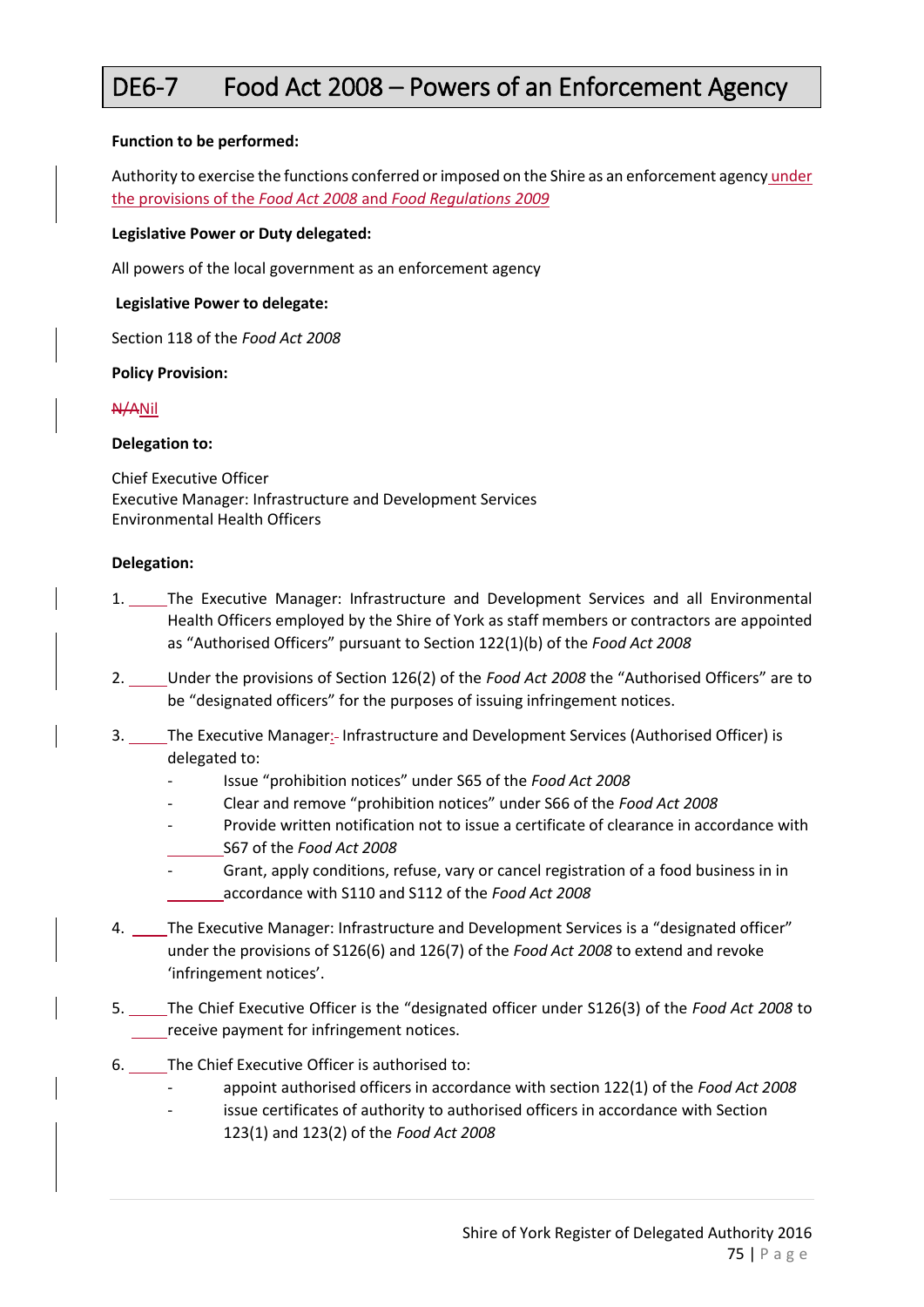#### **Conditions and Exceptions:**

See detail of the delegation above

**Chief Executive Officer delegates to:** N/A

**Delegation delegated by the CEO:**

N/A

#### **Reporting Requirements:**

Details of all actions must be recorded in the appropriate record to meet legislative requirements and reported in the monthly Information Bulletin.

#### *Financial Interest Return Required: No*

| <b>Details of Review:</b> | Adopted - 18 April 2016    |
|---------------------------|----------------------------|
|                           | Reviewed – 24 October 2016 |
|                           | Amended - 27 November 2017 |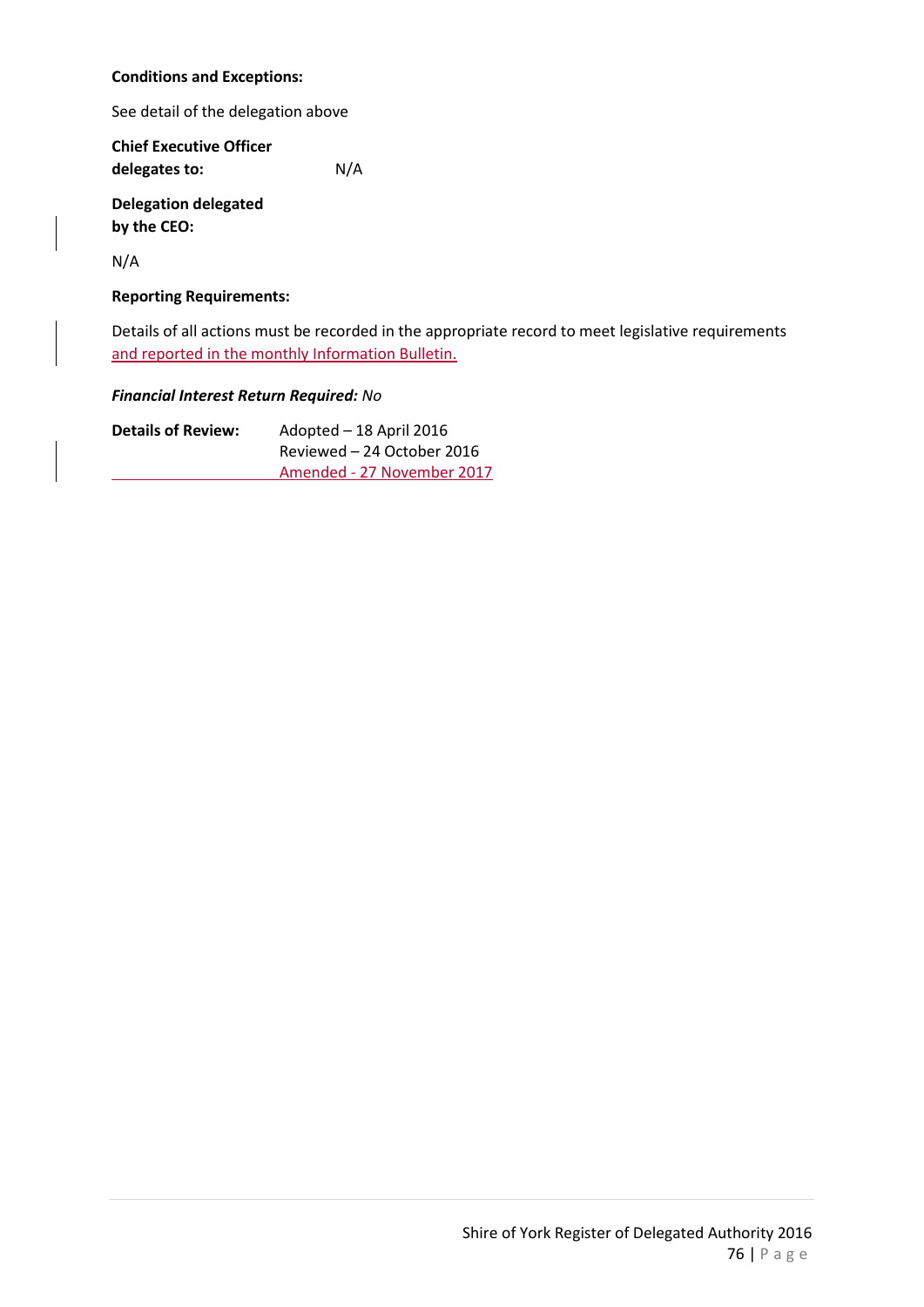# DE6-8 Food Act 2008 – Issue of Prohibition Orders

#### **Function to be performed:**

To serve a prohibition order on the proprietor of a food business in accordance with Section 65 of the *Food Act 2008* and to instigate proceedings against an alleged offender for breach of the *Food Act 2008*

#### **Legislative Power or Duty delegated:**

Section 65 of the *Food Act 2008*  Section 125 of the Food Act 2008

#### **Policy:**

Nil

#### **Delegation to:**

Chief Executive Officer

#### **Delegation:**

The CEO is delegated the authority to initiate proceedings under Sections 65 and 125 of *the Food Act 2008.*

#### **Conditions and Exceptions:**

A decision to initiate proceedings must be advised to the Council before the decision is acted upon.

#### **Chief Executive Officer Delegates to:**

Nil

#### **Power or Duty delegated by Chief Executive Officer:**

Nil

#### **Reporting Requirements:**

A decision to initiate proceedings must be advised to the Council before the decision is acted upon.

#### *Financial Interest Return Required: No*

**Details of Review:** New - 24 October 2016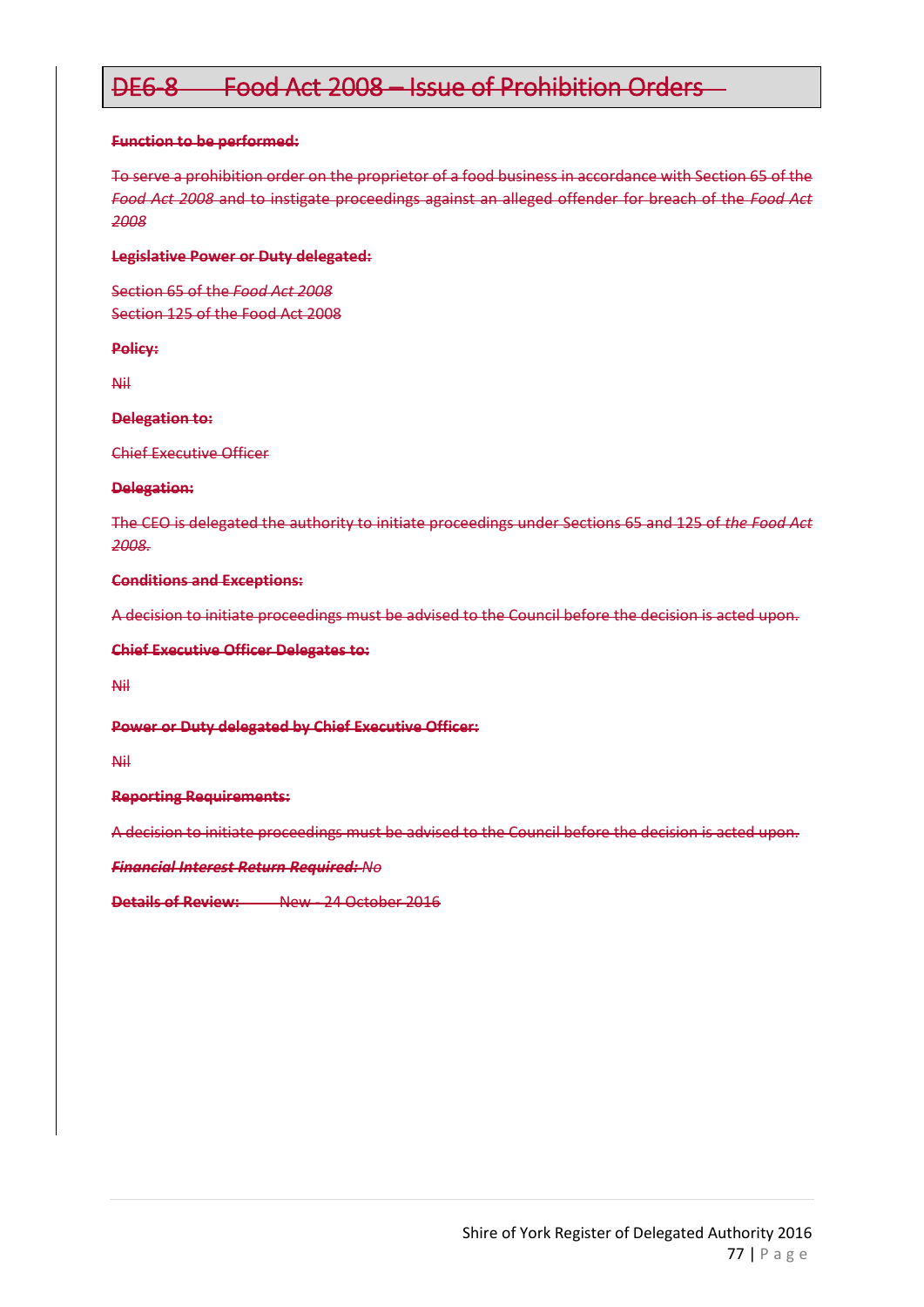# DE6- 9 Food Act 2008 - Certificates of Clearance

#### **Function to be performed:**

Issue a certificate of clearance in accordance with Section 66 of the *Food Act 2008* OR Give written notification to the proprietor of a food business on whom a prohibition order has been served of the decision not to give a certificate of clearance after an inspection under Section 66 or 67 of the *Food Act 2008*.

#### **Legislative Power or Duty delegated:**

Sections 66 and 67 of the *Food Act 2008*

**Policy:**

Nil

**Delegation to:**

Chief Executive Officer

#### **Delegation:**

The CEO is delegated the power to exercise the Council's responsibilities under Sections 66 and 67 of the *Food Act 2008*.

**Conditions and Exceptions:**

Nil

**Chief Executive Officer Delegates to:**

Nil

#### **Power or Duty delegated by Chief Executive Officer:**

Nil

#### **Reporting Requirements:**

A decision to initiate proceedings must be advised to the Council before the decision is acted upon. A decision to withdraw proceedings is to be reported to the Council as soon as practicable after the decision is made.

#### *Financial Interest Return Required: Yes*

**Details of Review:** New - 24 October 2016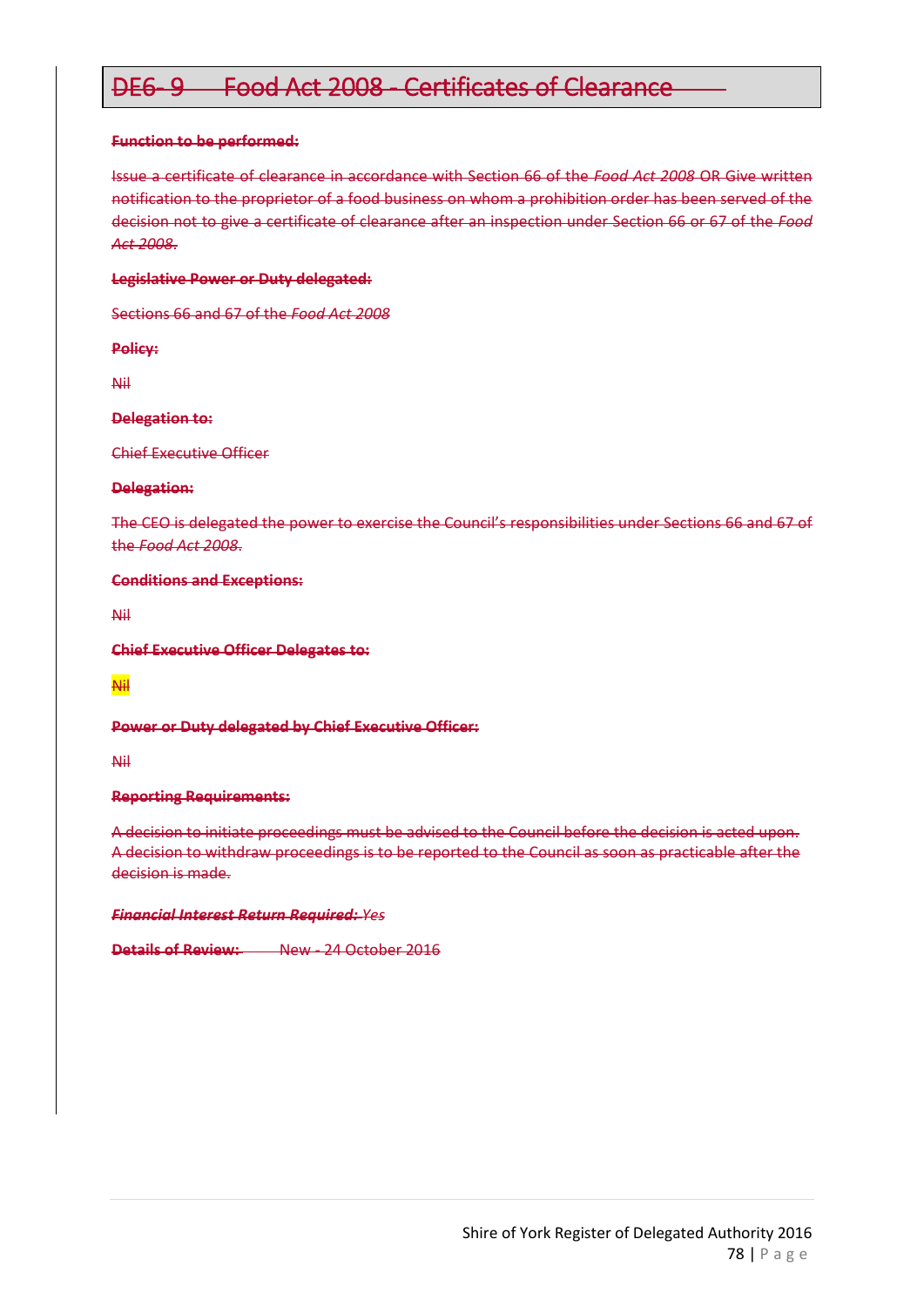### DE6-10 Food Act Registrations

#### **Function to be performed:**

To grant, apply conditions, refuse, vary or cancel registration of a food business.

#### **Legislative Power or Duty delegated:**

Section 110 and Section 112 of the *Food Act 2008*

#### **Policy:**

Nil

#### **Delegation to:**

Chief Executive Officer

#### **Delegation:**

The Chief Executive Officer is delegated to undertake all matters related to the registration of premises under the *Food Act 2008*

#### **Conditions and Exceptions:**

Nil

**Chief Executive Officer Delegates to:**

Nil

**Power or Duty delegated by Chief Executive Officer:**

Nil

**Reporting Requirements:**

Aggregate statistical information reported to the Council

*Financial Interest Return Required: Yes*

**Details of Review:** New - 24 October 2016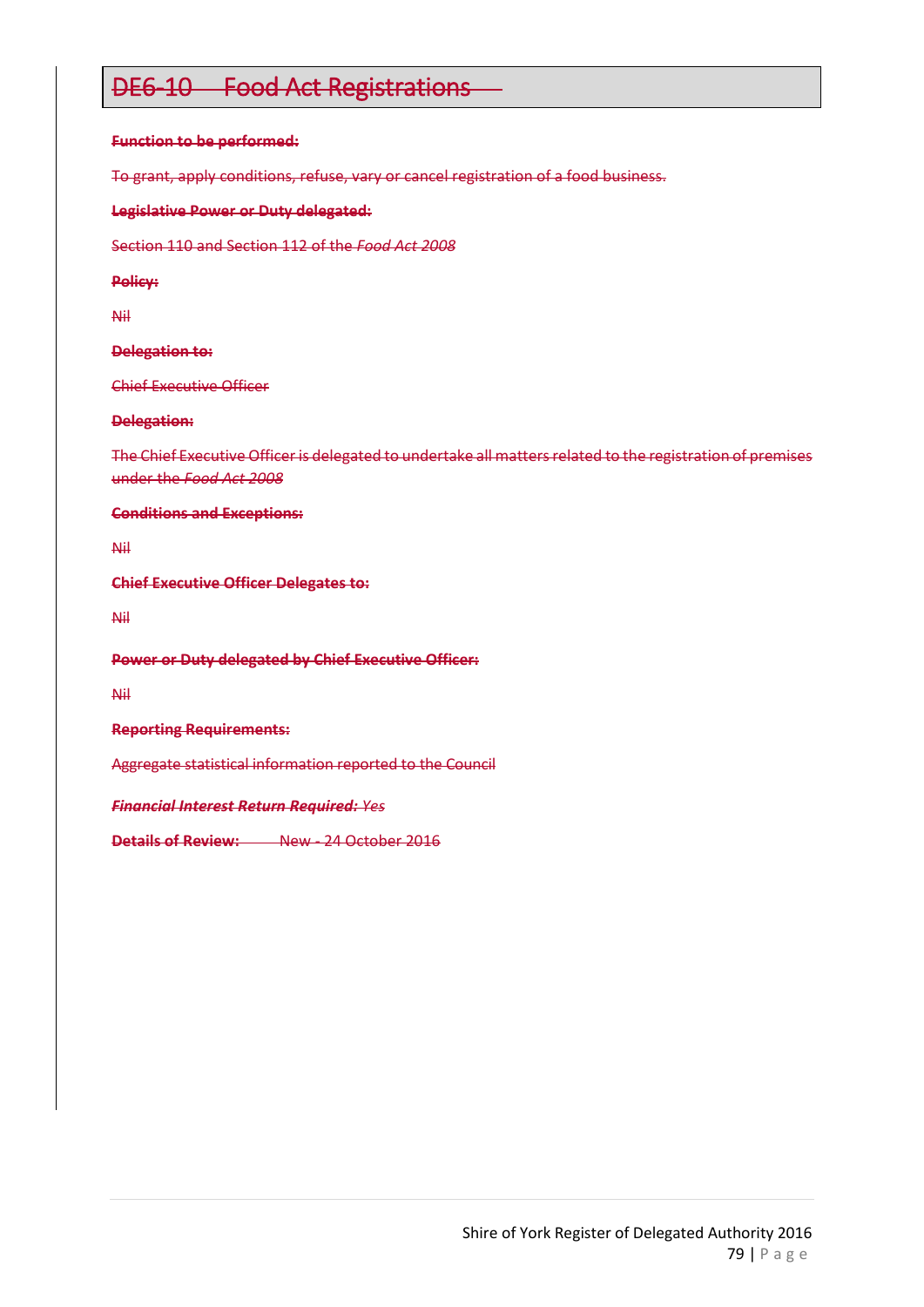# DE6-11 Liquor Control Act 1988 – Authority to Issue **Certificates**

#### **Function to be performed:**

An application made to the licensing authority for the grant or removal of a licence, or for a change in the use or condition of any premises shall be accompanied by a certificate from the local government for the district in which the premises to which the application relates are situated, or are to be situated, unless the licensing authority otherwise determines.

#### **Legislative Power or Duty delegated:**

Section 39 & 40 of the *Liquor Control Act 1988*

#### **Legislative Power to delegate:**

Section 39 & 40 of the *Liquor Control Act 1988*

**Policy Provision:** 

N/A

#### **Delegation to:**

Chief Executive Officer Executive Manager: Infrastructure and Development Services

#### **Delegation:**

To issue a certificate on behalf of the Shire, subject to Section 39 and 40 of the *Liquor Control Act 1988*

#### **Conditions and Exceptions:**

Nil

**Chief Executive Officer delegates to:**

N/ANil

**Delegation delegated by the CEO:**

N/A

#### **Reporting Requirements:**

Details of all certificates must be recorded in the appropriate record to meet legislative requirements and reported in the monthly Information Bulletin.

#### *Financial Interest Return Required: No*

| <b>Details of Review:</b> | Reviewed & Adopted - 18 April 2016 - replaces DE31 |
|---------------------------|----------------------------------------------------|
|                           | Reviewed – 24 October 2016                         |
|                           | Amended – 27 November 2017                         |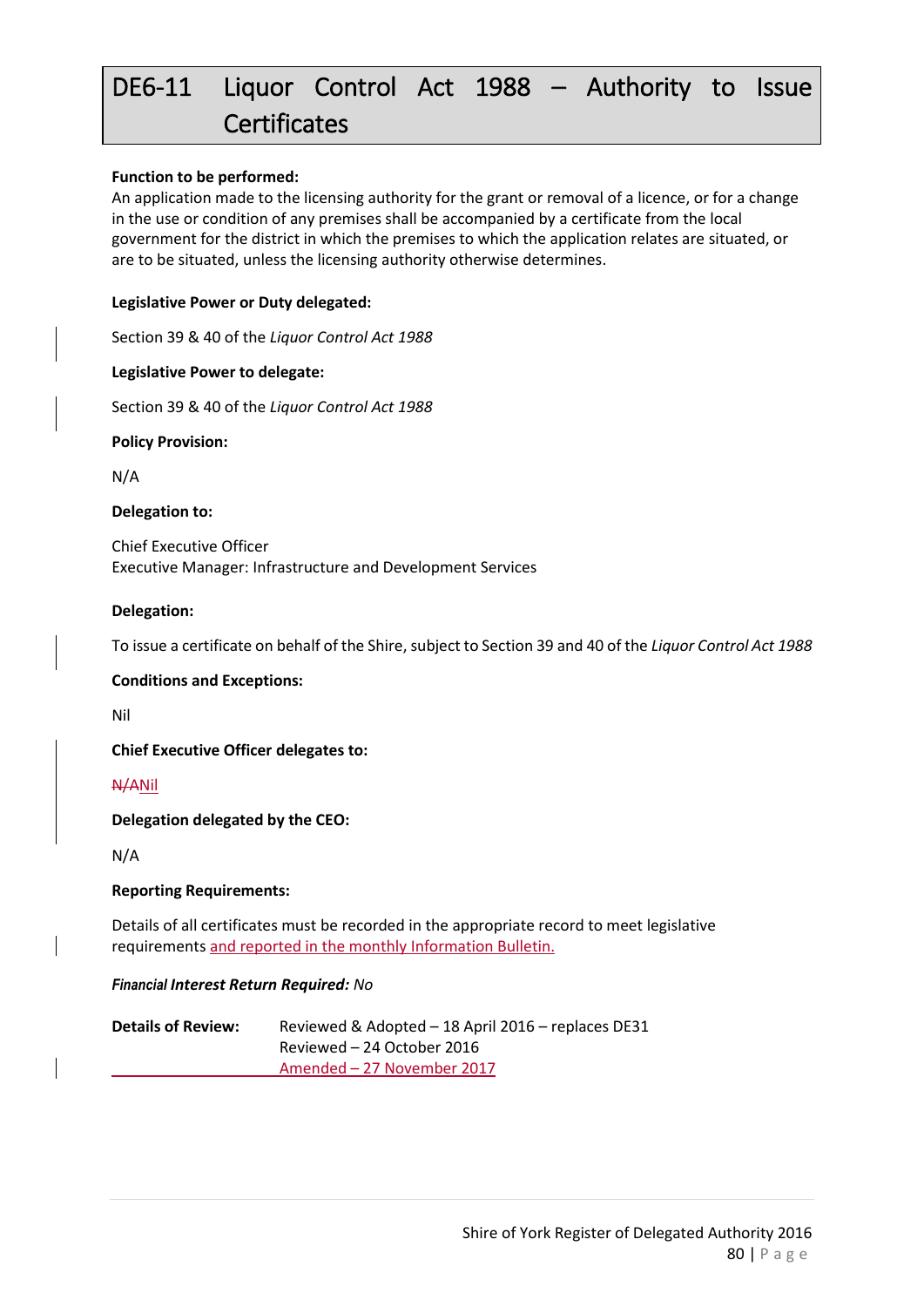### DE6-12 Cat Act 2011 – Appointment of Authorised Persons

#### **Function to be performed:**

A local government may, in writing, appoint persons or classes of persons to be authorised for the purposes of performing particular functions under the *Cat Act 2011*.

#### **Legislative Power or Duty delegated:**

Section 48 of the *Cat Act 2011*

**Legislative Power to delegate:** 

Section 44 of the *Cat Act 2011*

#### **Policy Provision:**

N/A

**Delegation to:**

Chief Executive Officer

#### **Delegation:**

The Chief Executive Officer is delegated the power to appoint authorised persons for the purposes of performing particular functions under the *Cat Act 2011*.

#### **Conditions and Exceptions:**

Nil

**Chief Executive Officer delegates to:**

#### N/ANil

**Delegation delegated by the CEO:**

N/A

#### **Reporting Requirements:**

Details of all appointments must be recorded in the appropriate record to meet legislative requirements and reported in the monthly Information Bulletin.

#### *Financial Interest Return Required: No*

**Details of Review:** Adopted – 18 April 2016 Reviewed – 24 October 2016 Amended – 27 November 2017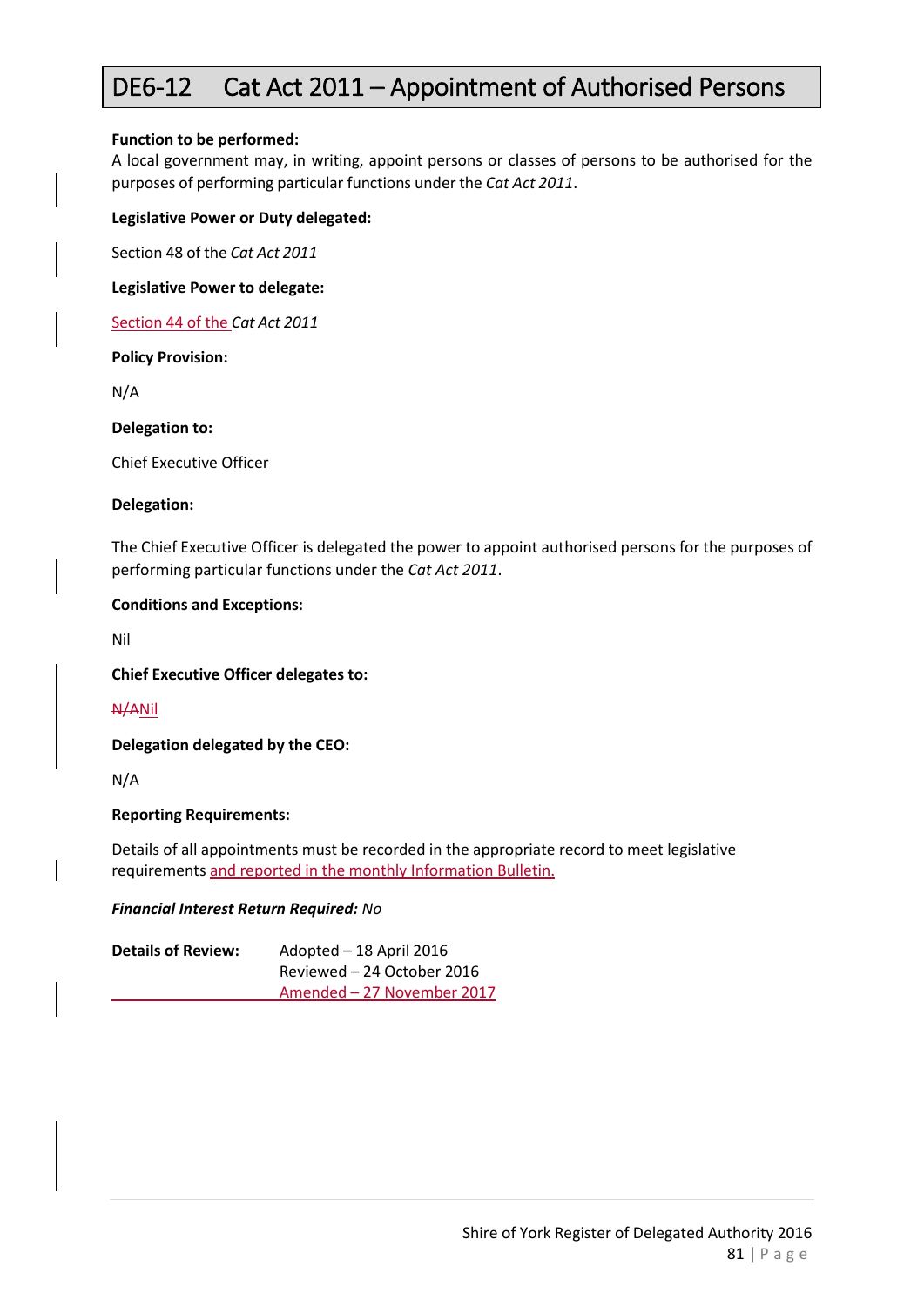# DE6-13 Dog Act 1976 – Approval to Keep More Than Two Dogs

#### **Function to be performed:**

The grant of an exemption to particular premises for the keeping of more dogs than is allowed under the Shire's local laws pursuant to section 26(3) of the *Dog Act 1976*.

#### **Legislative Power or Duty delegated:**

*Dog Act 1976* Section 26 (3) Limitation as to numbers

#### **Policy Provision:**

Nil

#### **Delegation to:**

Chief Executive Officer

#### **Delegation:**

The CEO is delegated the authority to grant exemptions as to the number of dogs kept on premises.

#### **Conditions and Exceptions:**

Rangers inspecting must inspect the premises to ensure means exist to effectively confine the dogs within the premises.

Provisions of the *Shire of York Dogs Local Law*

#### **Chief Executive Officer Delegates to:**

Shire of York Ranger

#### **Power or Duty delegated by Chief Executive Officer:**

The CEO delegates the exercise of this delegated power to the above Officers. The exercise of the delegated power does not include the power of further delegation.

#### **Reporting Requirements:**

Statistical information to be reported to the Council in the monthly Information Bulletin.

#### *Financial Interest Return Required: No*

**Details of Review:** New - 24 October 2016 Amended – 27 November 2017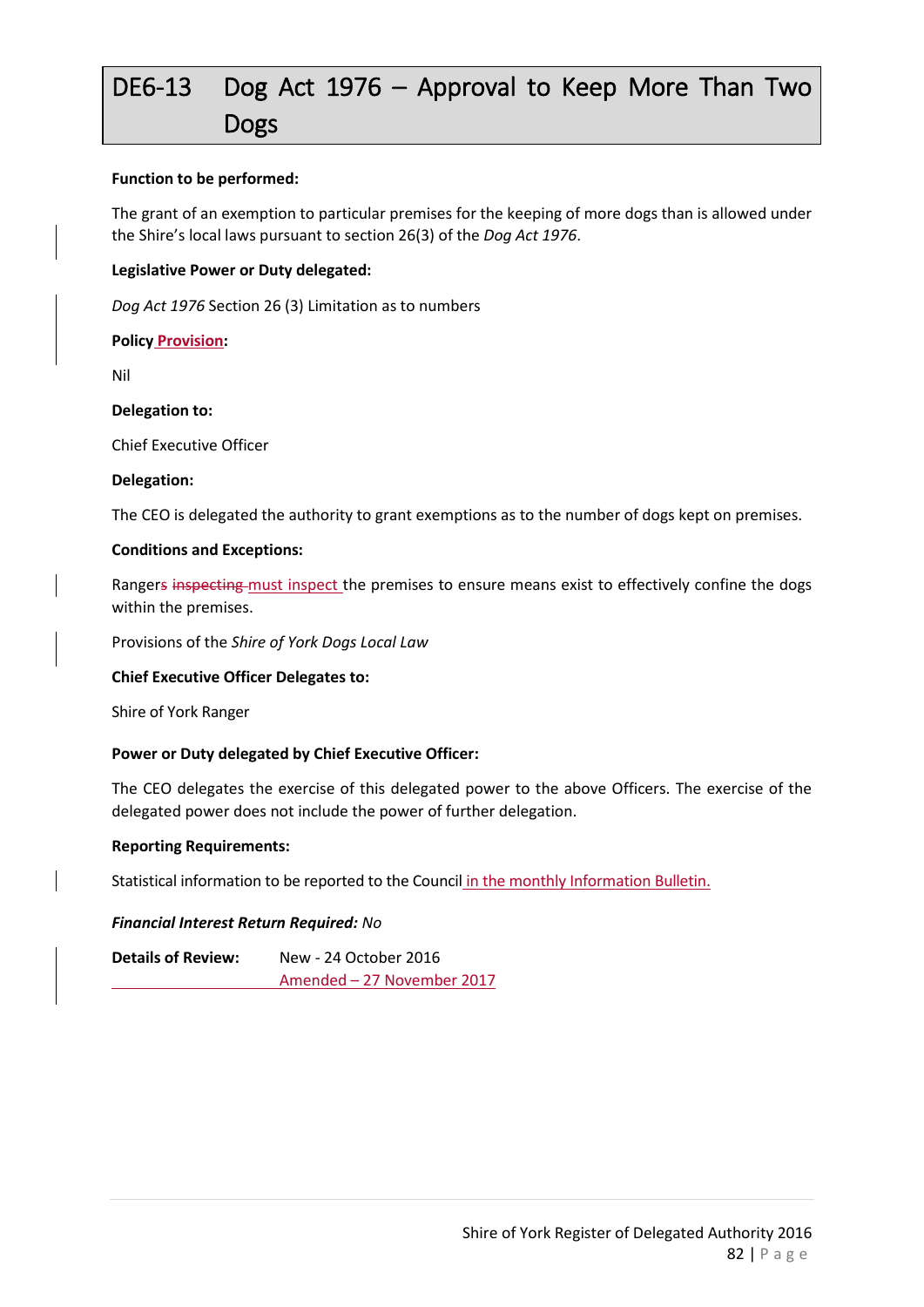# DE6-14 Health Act 1911 - Appointment and Authorisation of **Deputy**

#### **Function to be performed:**

The Shire's deputy for the purpose of discharging its powers and functions as a local government under the *Health Act 1911*.

The signing of such documents and initiation of appropriate legal action on behalf of the Shire in relation to the *Health Act 1911*, subsidiary legislation and the Shire's *Health Local Law*.

To administer the provisions of the *Health Act 1911* and regulations made thereunder and the Shire's *Health Local Law 2000*, including signing approvals and licenses relating to the *Health (Treatment of Sewage and Disposal of Effluent and Liquid Waste) Regulations 1974*.

#### **Legislative Power or Duty delegated:**

Section 26 of the *Health Act 1911*

**Policy Provision:**

Nil

#### **Delegation to:**

Chief Executive Officer

#### **Delegation:**

The CEO is delegated the authority to undertake the responsibility of the Shire of York under the *Health Act 1911*.

#### **Conditions and Exceptions:**

Nil

**Chief Executive Officer Delegates to:**

Nil

**Power or Duty delegated by Chief Executive Officer:**

#### NilN/A

#### **Reporting Requirements:**

The CEO to report any significant action he takes under this delegation to the Council. To be reported in the monthly Information Bulletin.

#### *Financial Interest Return Required: Yes*

**Details of Review:** New - 24 October 2016 Amended – 27 November 2017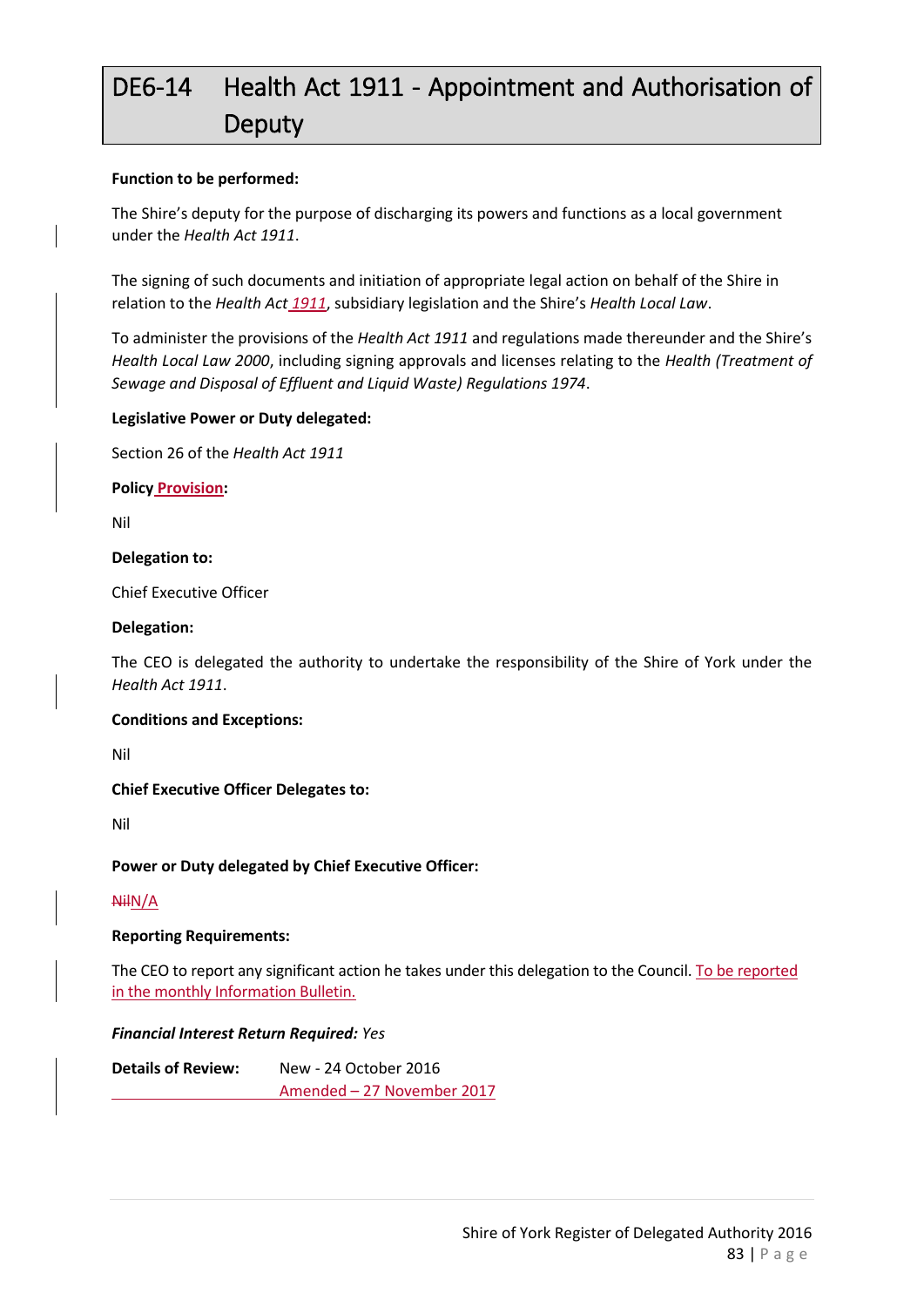# DE6-15 Authorisation of Senior Environmental Health Officers

#### **Function to be performed:**

Administer the provisions of the *Health Act 1911* and regulations made there under and the Shire's *Health Local Law*, including signing approvals and licenses relating to the *Health (Treatment of Sewage and Disposal of Effluent and Liquid Waste) Regulations 1974* and the signing of notices and approvals under Part VI (Public Buildings) of the *Health Act 1911*.

#### **Legislative Power or Duty delegated:**

Section 26 of the *Health Act 1911*

**Policy Provision:**

Nil

**Delegation to:**

Chief Executive Officer

#### **Delegation:**

The CEO is delegated the authority to undertake the responsibility of the Shire of York under the *Health Act 1911*.

#### **Conditions and Exceptions:**

Nil

#### **Chief Executive Officer Delegates to:**

Senior Environmental Health Officer

#### **Power or Duty delegated by Chief Executive Officer:**

The CEO delegates the exercise of this delegated power to the above Officers. The exercise of the delegated power does not include the power of further delegation.

#### **Reporting Requirements:**

NilTo be reported in the monthly Information Bulletin.

#### *Financial Interest Return Required: Yes*

**Details of Review:** New - 24 October 2016 Amended – 27 November 2017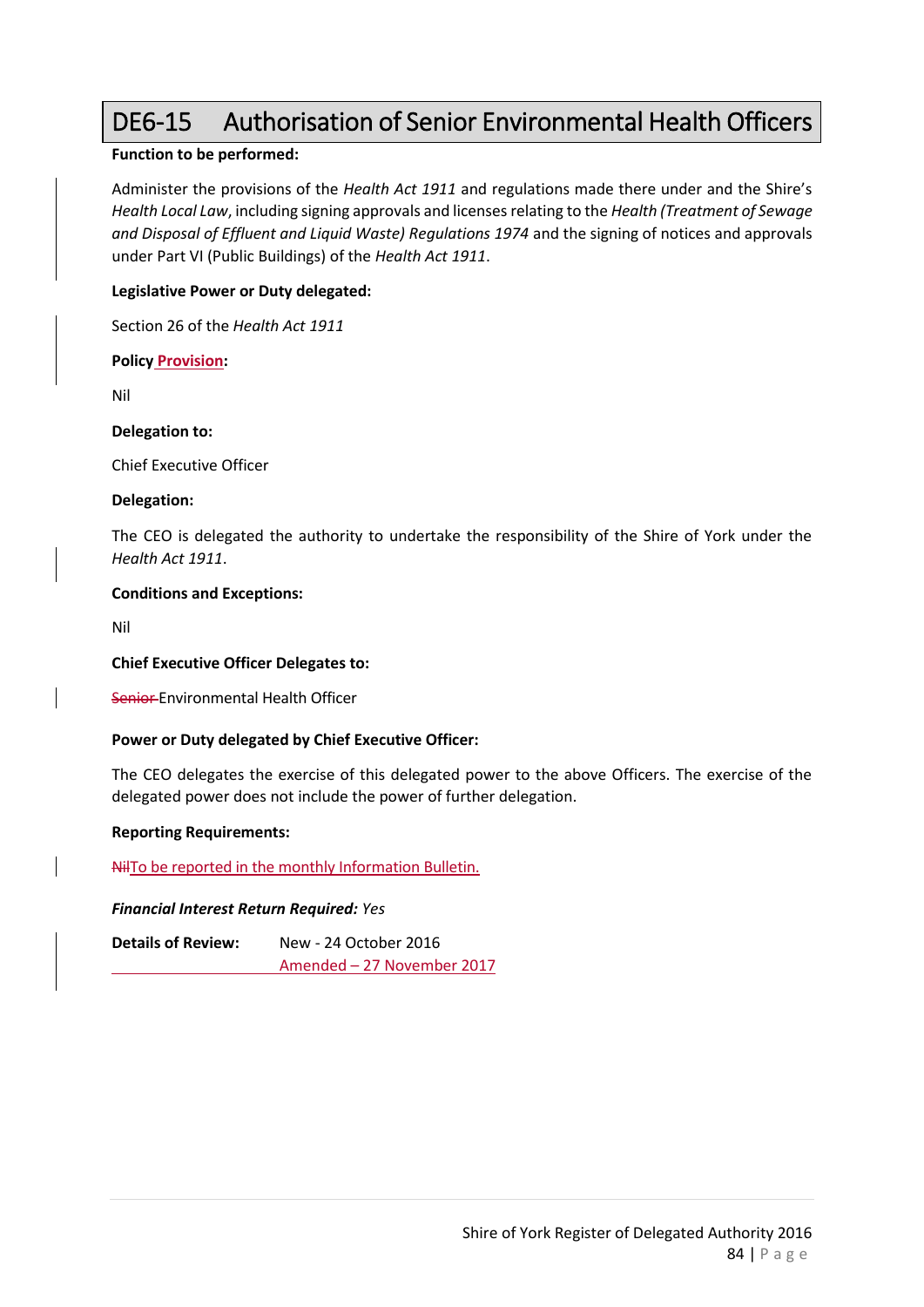# DE6-16 Approval of Camping Other than at a Caravan Park or Camping Ground

#### **Function to be performed:**

Approval of camping other than at a caravan park or camping ground.

#### **Legislative Power or Duty delegated:**

Regulation 11 of the *Caravan Parks and Camping Grounds Regulations 1997* allows the Council to grant approval for a person to camp on land he or she has a legal right to occupy, for up to 3 months per 12 month period, or up to 12 consecutive months while a building licence is issued to that person in respect of the land.

Regulation 6 of the *Caravan Parks and Camping Grounds Regulations 1997* allows the Council to delegate this function to any person authorised by the Local Government.

#### **Policy Provision:**

#### NilTemporary Accommodation

#### **Delegation to:**

Chief Executive Officer

#### **Delegation:**

The CEO is delegated the authority to approve camping other than at a caravan park or camping ground in accordance with the Regulations.

#### **Conditions and Exceptions:**

Nil

**Chief Executive Officer Delegates to:**

Nil

#### **Power or Duty delegated by Chief Executive Officer:**

N/A

#### **Reporting Requirements:**

Approvals granted under this delegation are to be reported to the Council in statistical format at the monthly CEO briefingin the monthly Information Bulletin.

#### *Financial Interest Return Required: Yes*

**Details of Review:** Reviewed - 24 October 2016 (replaces DE21) Amended – 27 November 2017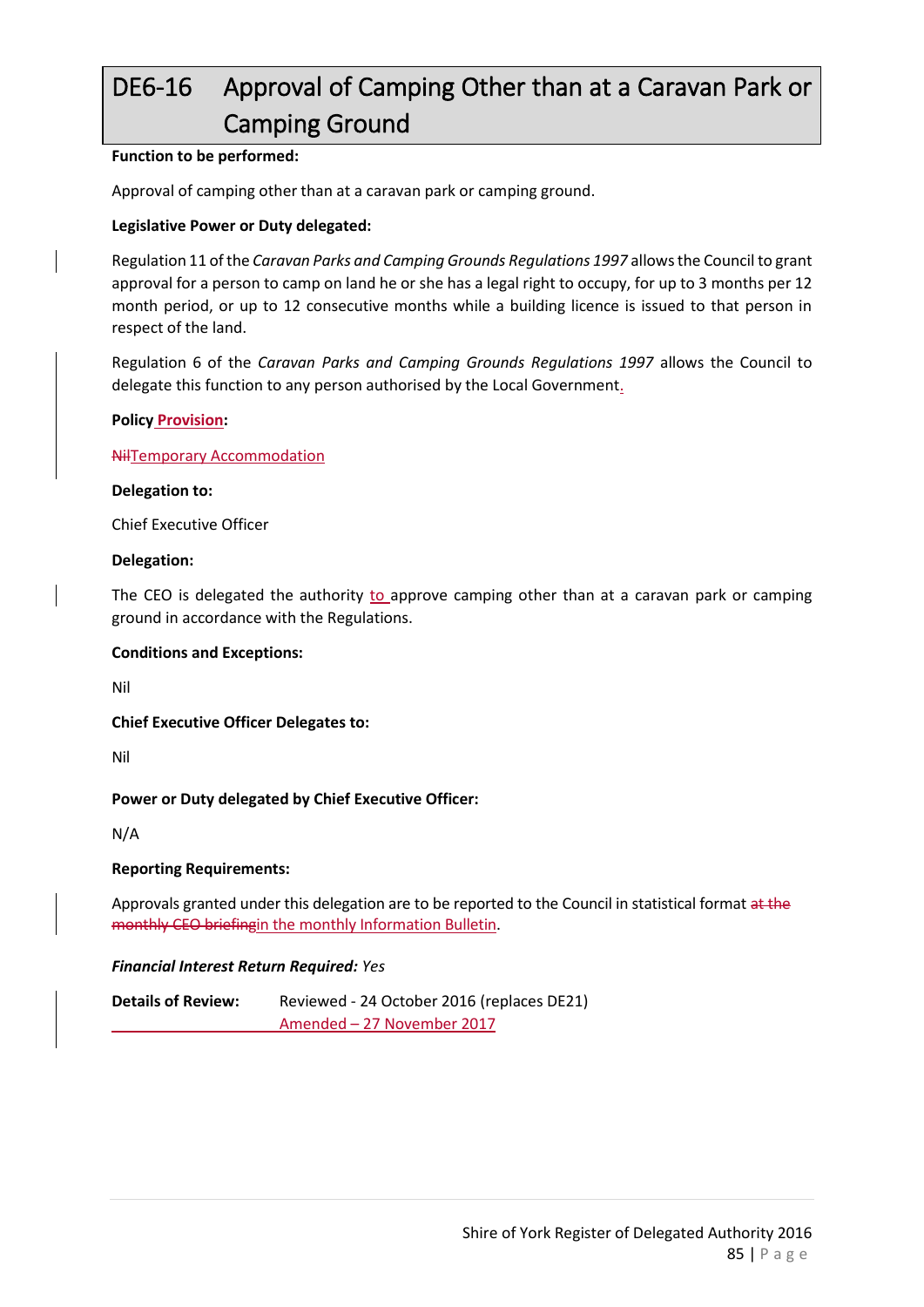# DE6-17 Strata Titles Act 1985 - Approval of Strata Applications/Certificates

#### **Function to be performed:**

Approval of strata title applications subject to the building/s being in compliance with all relevant building and planning controls.

#### **Legislative Power or Duty delegated:**

Sections 23.4 and 23.5 Certificate of Local Government of *the Strata Titles Act 1985*.

#### **Policy:**

To be exercised in accordance with relevant provisions of the Town Planning Scheme

#### **Delegation to:**

Chief Executive Officer

#### **Delegation:**

The CEO is delegated the authority to approve strata title applications subject to the building/s being in compliance with all relevant building and planning controls.

#### **Conditions and Exceptions:**

Does not include modifications to existing buildings

#### **Chief Executive Officer Delegates to:**

Nil

#### **Power or Duty delegated by Chief Executive Officer:**

N/A

#### **Reporting Requirements:**

Approvals granted under this delegation are to be reported to the Council in statistical format at the monthly CEO briefingin the monthly Information Bulletin.

#### *Financial Interest Return Required: Yes*

**Details of Review:** Reviewed - 24 October 2016 (replaces DE8) Amended – 27 November 2017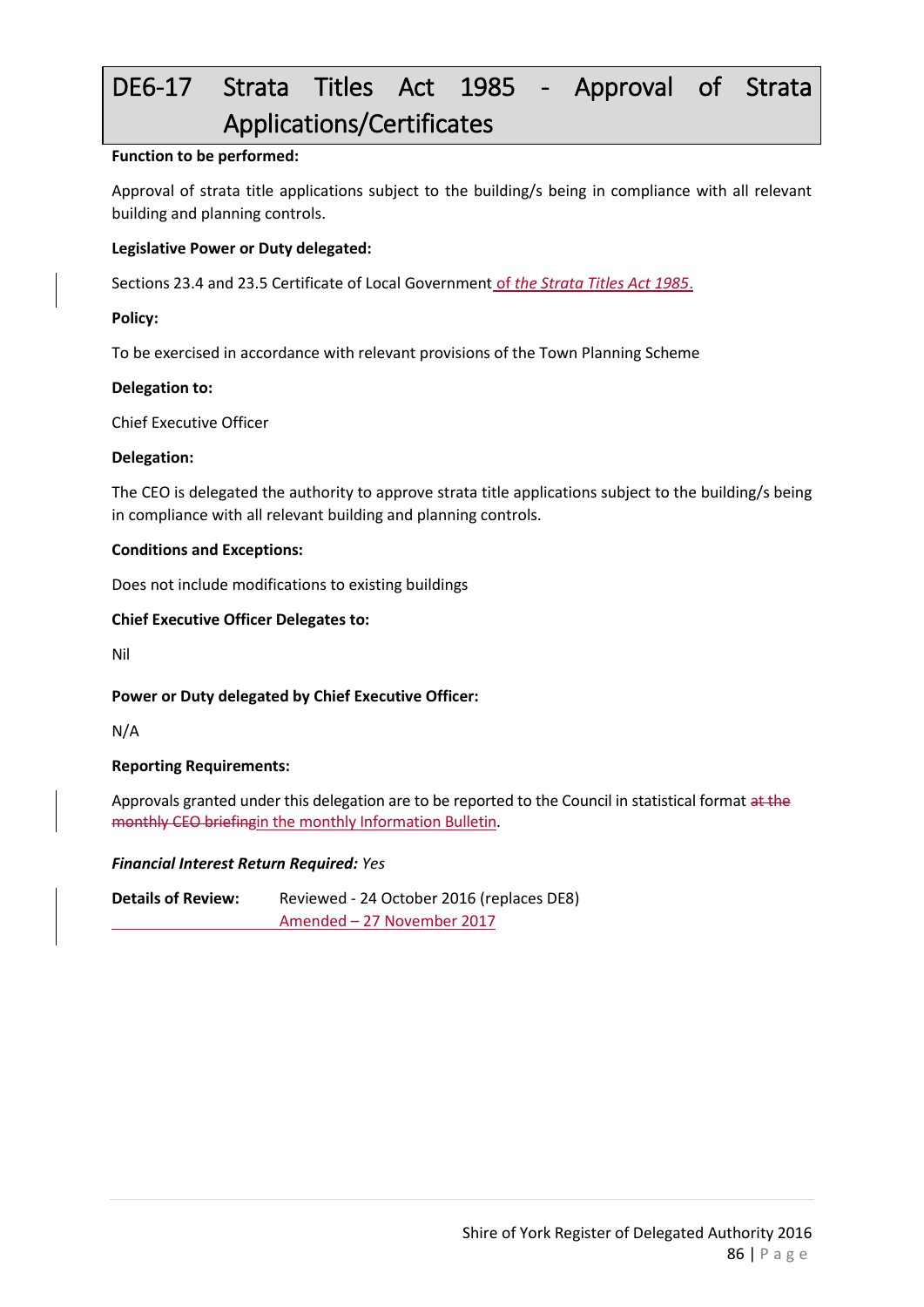### DE6-18 Health Local Law – Keeping of Animals

#### **Function to be performed:**

To approve or refuse applications to keep certain animals within the Townsite of York.

#### **Legislative Power or Duty delegated:**

Division 2 and 3 of the Shire of York *Health Local Laws*

#### **Policy:**

To be exercised in accordance with any relevant policies or provisions of the Shire of York Town Planning Scheme.

#### **Delegation to:**

Chief Executive Officer

#### **Delegation:**

The CEO is delegated the authority to approve or refuse applications to keep certain animals within the Townsite of York made in accordance with Division 2 and 3 of the Shire of York *Health Local Laws.*

#### **Conditions and Exceptions:**

Nil

#### **Chief Executive Officer Delegates to:**

The CEO may sub-delegate this approval to the Executive Manager: Infrastructure and Development Services.

#### **Power or Duty delegated by Chief Executive Officer:**

The CEO delegates the exercise of this delegated power to the above Officer. The exercise of the delegated power does not include the power of further delegation.

#### N/A

#### **Reporting Requirements:**

Approvals granted under this delegation are to be reported to the Council in statistical format  $a \text{+}$  in the monthly CEO briefingInformation Bulletin.

#### *Financial Interest Return Required: Yes*

**Details of Review:** Reviewed - 24 October 2016 (replaces DE14) Amended – 27 November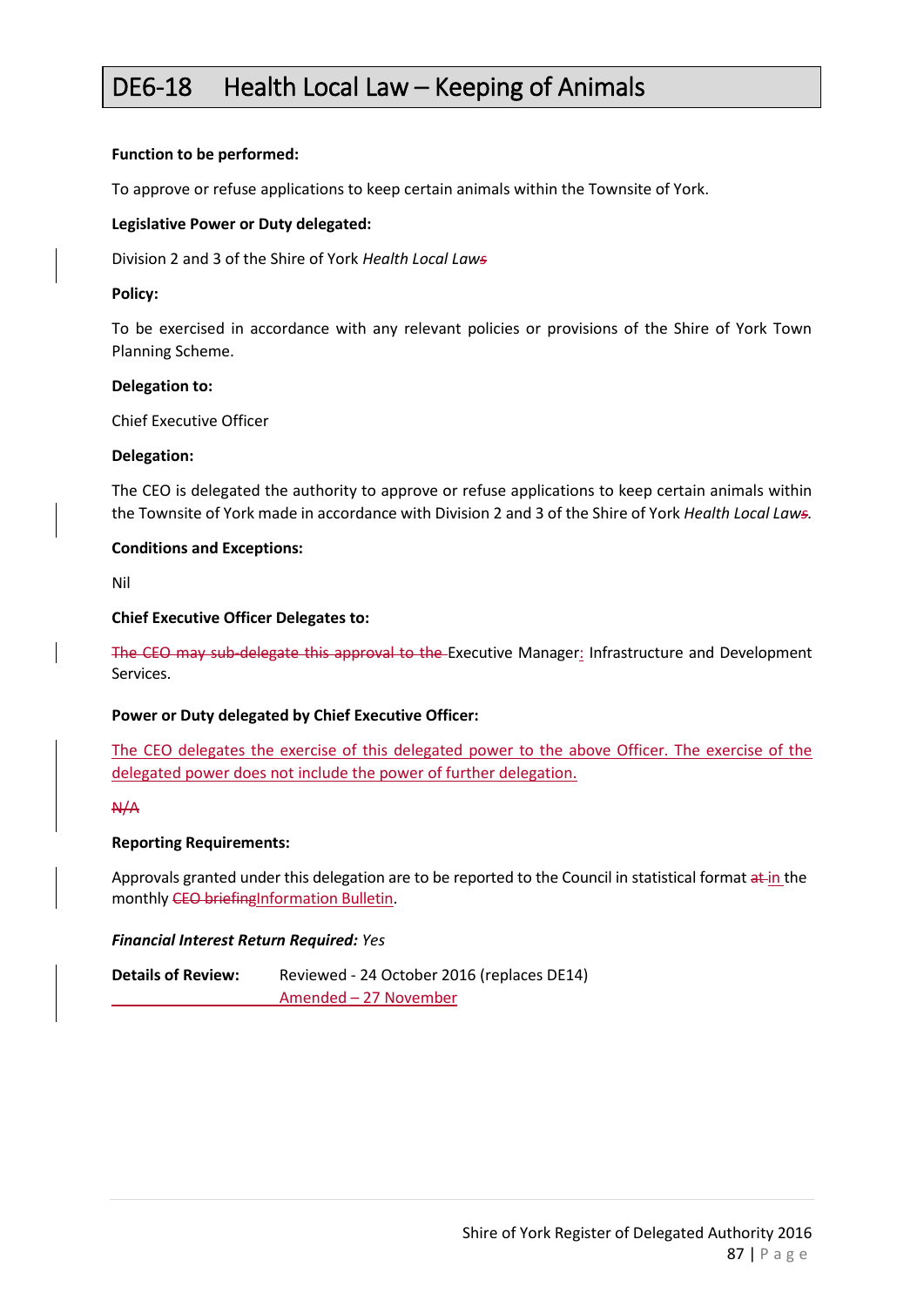# Part 7 – Statutory Planning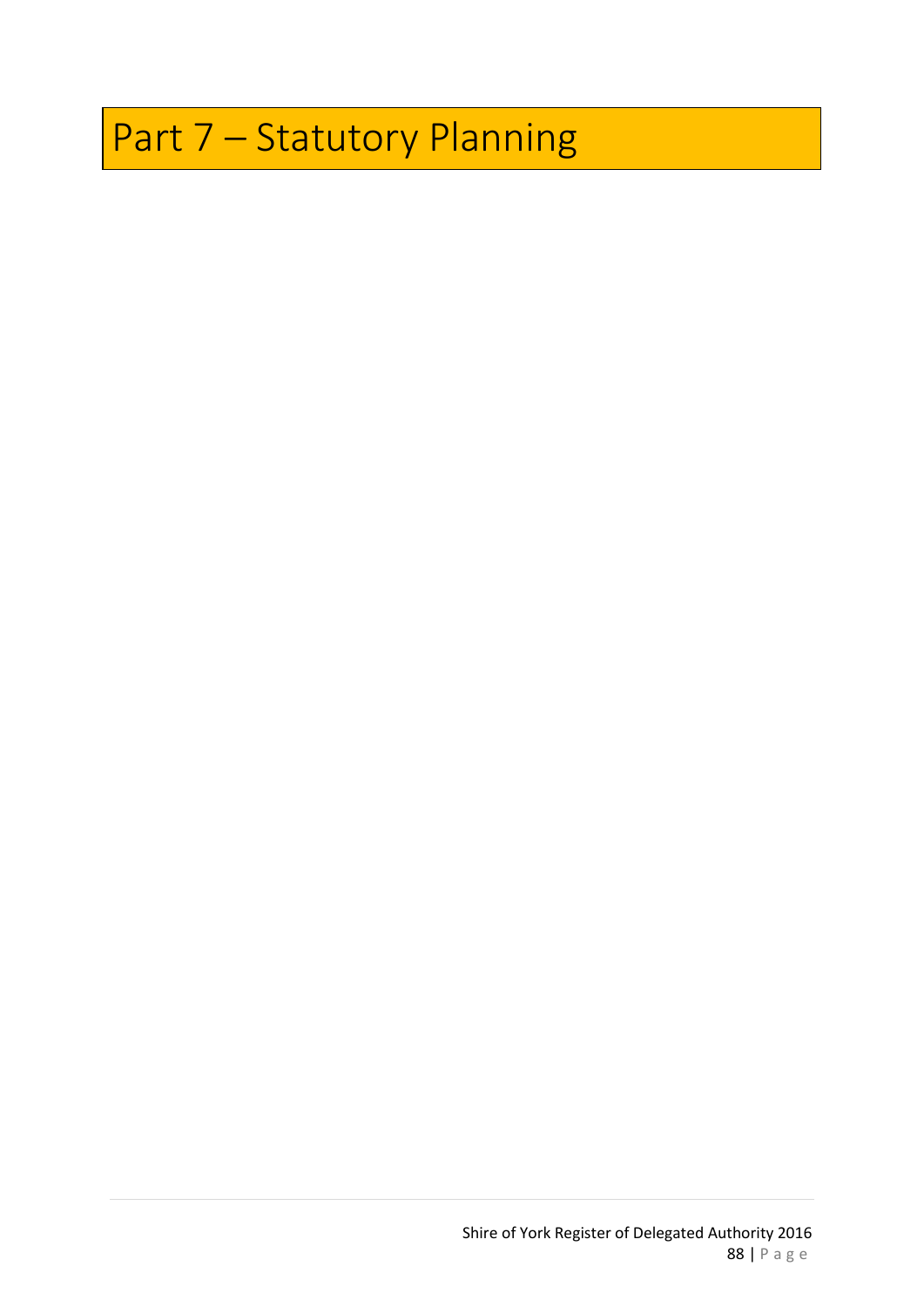# DE7-1 Town Planning

#### **Function to be performed:**

The functions of the Council with respect to: Development Applications; Subdivision Applications; Enforcement, Appeals and Legal Proceedings; Structure Plans; Local Development Plans; and Miscellaneous Matters.

#### **Legislative Power or Duty delegated:**

To specify delegation of authority to the Chief Executive Officer in accordance with Schedule 2, Clauses 82, 83 and 84 of the *Planning and Development (Local Planning Schemes) Regulations 2015* in respect of the Town Planning functions of the Council

#### **Policy Provision:**

Nil

#### **Delegation to:**

Chief Executive Officer

#### **Delegated Powers (including Limits):**

The Chief Executive Officer is delegated authority to perform the functions of Council in respect of the following matters:

#### 1.1.1 Development Application Delegations

- (a) Determination of applications for development approval, including applications involving:
	- (i) The variation of Local Planning Scheme provisions or provisions of the Residential Design Codes; or
	- (ii) The exercise of discretion under the Local Planning Scheme, a Local Planning Policy or the Residential Design Codes;
- (b) Refusal of all development applications where the proposed use is not permitted by the Local Planning Scheme or where the development does not comply with a mandatory requirement of the Local Planning Scheme, or with the non-discretionary provisions of the Residential Design Codes;
- (c) Determine requests to amend or cancel a development approval or to extend development approval for up to two (2) years;
- (d) Deletion or modification of conditions of approval, whether imposed under delegated authority or not subject to compliance of Council's Planning objectives;
- (e) Determination of applications for the relocation of building envelopes.

#### Limits to Development Application Delegations

With the exception of delegated power 2.1.1(b), all applications will be submitted to a meeting of Council for determination in the following circumstances:

(a) Where the delegated decision would be contrary to the intent of a previous decision made at a Council meeting, or any law or regulation;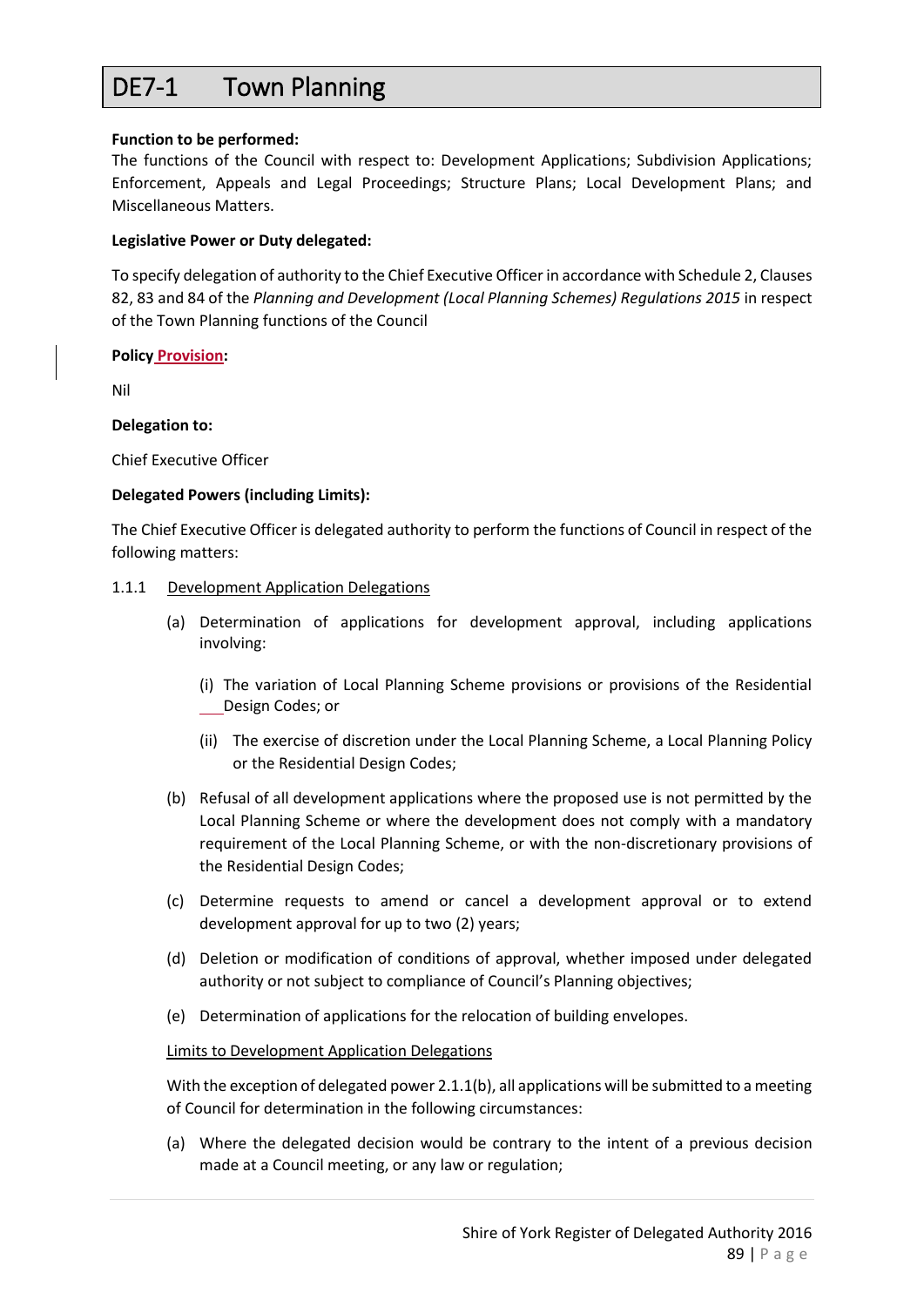- (b) Where written objection is received to the proposal from any statutory agency;
- (c) Where the proposal is inconsistent with the general objectives and/or intent of a Local Planning Policy, approved Structure Plan or the discretionary provisions of the Local Planning Scheme;
- (d) Where notification has been given to adjoining and nearby owners or the general public for comment in accordance with the Local Planning Scheme or any Local Planning Policy and written objections have been received within the time specified, unless in the opinion of the Chief Executive Officer:
	- (i) the proposal is for exercise of discretion under the R-Codes and is consistent with the objectives and/or intent of the Local Planning Scheme, Residential Design Codes and any relevant Local Planning Policy; and
	- (ii) the objections can be overcome by imposing a condition(s) on the development approval, or modifying the design of the development; or
	- (iii) the objection does not relate to valid planning and development issues associated with the proposal.
- (e) Where, in the opinion of the Chief Executive Officer:
	- (i) any of the requirements of this delegation are not satisfied; or
	- (ii) there is insufficient certainty as to whether the application complies with the intent of the Local Planning Scheme, Residential Design Codes or any relevant Local Planning Policy; or
	- (iii) it would be in the public interest or consistent with the principles of administrative accountability for Council to determine the application; or
	- (iv) the decision involves a matter of principle which, in the opinion of the Chief Executive Officer, should be made by the Council; or
	- (v) a condition recommended by a statutory agency is unnecessary or impractical, or unreasonable to be enforced by the Shire of York.

#### 1.1.2 Subdivision Application Delegations

Making recommendations to the Western Australian Planning Commission on:

- (a) applications for subdivision or amalgamation of land;
- (b) minor variations to approved subdivisions;
- (c) clearance of conditions of subdivision approval.

#### Limits to Subdivision Application Delegations

Applications are required to be submitted to Council for consideration where the proposed subdivision will result in the creation of 20 lots or more and/or the application is inconsistent with an approved Structure Plan.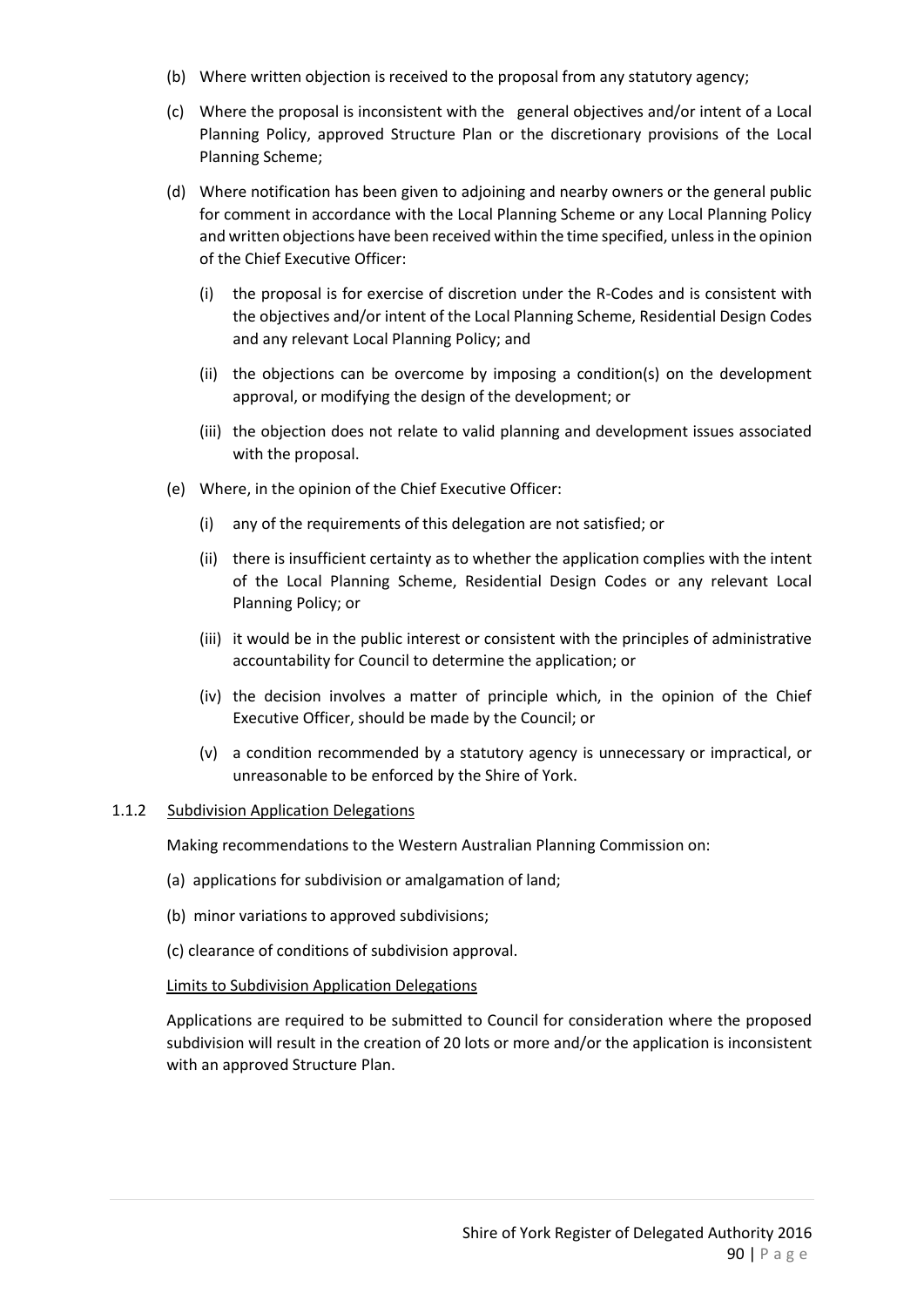#### 1.1.3 Enforcement, Appeals and Legal Proceedings Delegations

- (a) Provision of written and verbal responses to planning appeals, mediated settlements resulting from appeals and Western Australian Planning Commission requests for reconsideration;
- (b)

Taking action against owners or occupiers of properties to cease illegal uses or comply with conditions of Development Approval, including the issuance of a written direction pursuant to Section 214 of the *Planning and Development Act 2005*;

(c) Obtaining legal advice where necessary to assist in the performance of these delegations.

#### Limits to Enforcement, Appeals and Legal Proceeding Delegations

The following matters are required to be referred to Council for determination:

- (a) Whether to commence prosecution action through the Council's solicitors;
- (b) Whether to apply for an injunction to the Supreme Court under Section 216 of the *Planning and Development Act 2005;*
- (c) The obtainment of urgent legal advice where that advice would exceed \$5,000 and there are no specific funds allocated within the budget or funds allocated by a resolution of Council;
- (d) The determination of a position with respect to any mediation process resulting from an appeal against a decision on a proposal that was previously referred to Council.

#### 1.1.4 Structure Plan Delegations

- (a) Formation of the opinion that a Structure Plan or amendment to a Structure Plan contains sufficient information for the purposes of advertising;
- (b) Making recommendations to the Western Australian Planning Commission on amendments to Structure Plans after being advertised for public comment.

#### Limits to Structure Plan Delegations

The exercise of this delegation is conditional on the following:

- (a) Prior to the commencement of the advertising of any new Structure Plan, or amendment thereto, elected members must be notified of the proposal in writing advising the dates when the public comment period will start and finish, the means by which the proposal will be advertised and each elected member provided with copies of relevant plans and information relating to the proposal;
- (b) All new Structure Plans are to be referred to Council after being advertised for public comment;
- (c) Any recommendation of a Structure Plan Amendment pursuant to Clause 20(2) of the deemed provisions may be determined by the Chief Executive Officer, after being advertised for public comment provided that:
	- i) Any objection received does not, in the opinion of the Chief Executive Officer, raise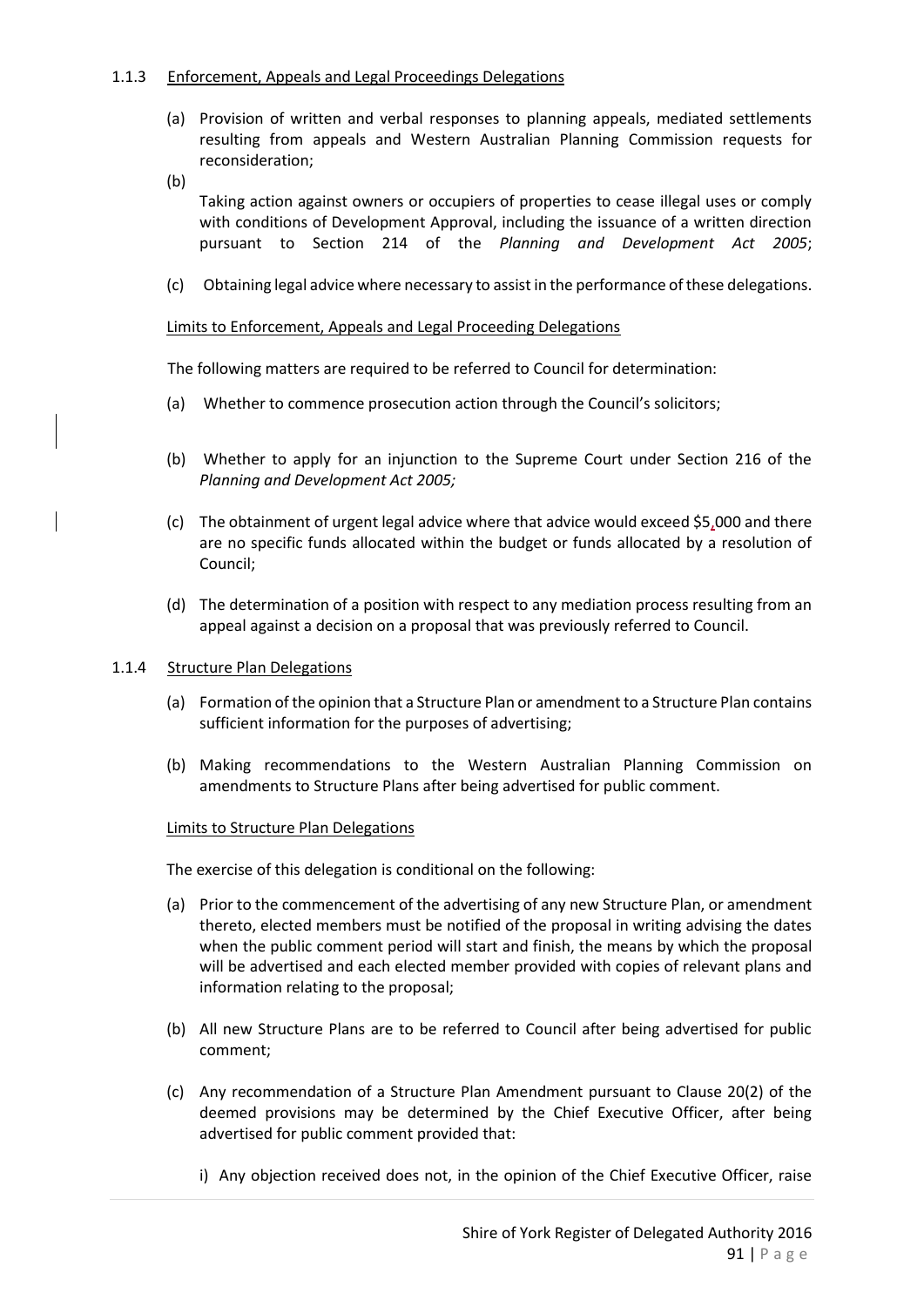relevant planning considerations;

- ii) Elected members are notified in writing of the Chief Executive Officer's intention to do so and provided a copy of submissions and Administration's recommendations in respect of those submissions;
- iii) Elected members are provided with five working days in which to request that the proposal be referred to Council for determination; and
- iv) The recommendation does not include any modifications to the advertised Structure Plan Amendment.

#### 1.1.5 Local Development Plan Delegations

- (a) Determine that a Local Development Plan is required and to seek the approval of the Western Australian Planning Commission for the preparation of a Local Development Plan.
- (b) Formulate the opinion that a Local Development Plan or amendment to a Local Development Plan is suitable for the purposes of advertising.
- (c) Determine that a Local Development Plan or amendment to a Local Development Plan is not required to be advertised for public comment where they are of:
	- i) Of a minor nature;
	- ii) Consistent with the intent of the zone and the objectives of the Local Planning Scheme; and
	- iii) Unlikely to have a material detrimental effect on the amenity of the locality or any owner or occupier or land in the locality.
- (d) Determine a Local Development Plan or an amendment to a Local Development Plan after advertising.
- (e) Endorse and arrange for the publication of Local Development Plans, pursuant to the deemed provisions.

#### Limits to Local Development Plan Delegations

The exercise of this delegation is conditional on the following:

- (a) Prior to the commencement of the advertising of any new Local Development Plan, or amendment thereto, elected members must be notified of the proposal in writing advising the dates when the public comment period will start and finish, the means by which the proposal will be advertised and each elected member provided with copies of relevant plans and information relating to the proposal;
- (b) A Local Development Plan or amendment thereto may be determined by the Chief Executive Officer, after being advertised for public comment provided that: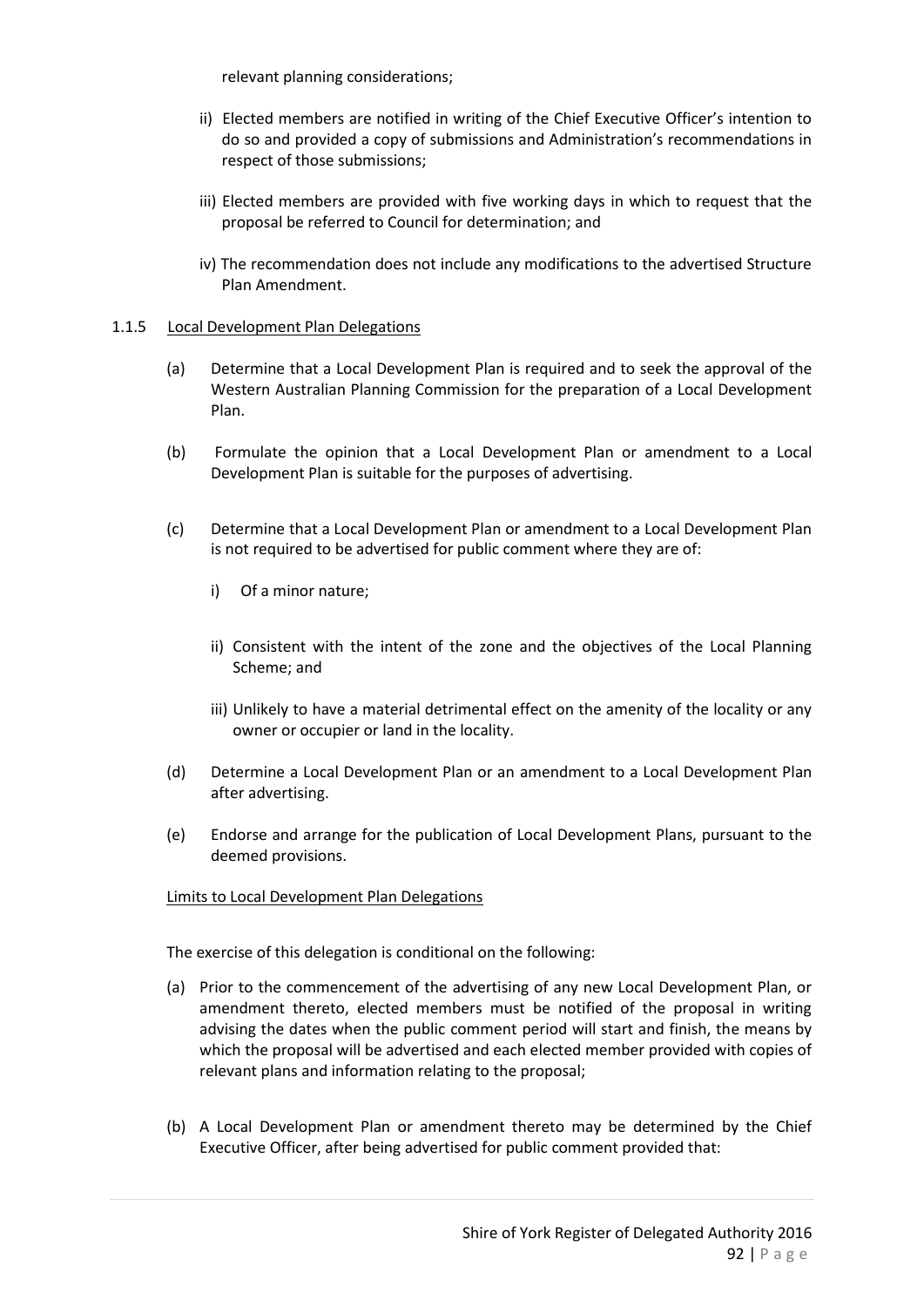- i) Any objection received does not, in the opinion of the Chief Executive Officer, raise relevant planning considerations;
- ii) Elected members are notified in writing of the Chief Executive Officer's intention to do so and provided a copy of submissions and Administration's recommendations in respect of those submissions;
- iii) Elected members are provided with five working days in which to request that the proposal be referred to Council for determination.
- iv) The determination will not result in a refusal of or require modifications to a Local Development Plan or amendment to a Local Development Plan after advertising.

#### 1.1.6 Miscellaneous

- (a) Formation of any opinion and consideration of any matter in the exercise of these delegated powers that would be required of Council under the Local Planning Scheme, including, but not limited to, sufficient information required for the processing of proposals (including development applications, structure plans, local development plans), referral and advertising of such proposals, and interpretation of Local Planning Scheme provisions, relevant Planning Policies and provisions of the Residential Design Codes.
- (b) The execution of any documents or instruments required to fulfill a condition(s) of subdivision or development approval.

#### Limits to Miscellaneous Delegations

This exercise of delegated authority is conditional upon:

- a) Prior to the commencement of advertising of any proposal, elected members must be notified of the proposal in writing advising the dates when the public comment period will start and finish, the means by which the proposal will be advertised and each Elected Member provided with copies of relevant plans and information relating to the proposal.
- b) Any application is to be referred to Council for determination if one or more elected members requests such referral by written request to the Chief Executive Officer within ten working days of the commencement of advertising.
- c) A report being forwarded to Council every month detailing the number of proposals determined under delegated authority within that period, the type of proposal and the decision made on each proposal.

#### **Chief Executive Officer Delegates to:**

The Chief Executive Officer may sub-delegate this approval to the appropriate officer e.g. Planning **Officer.** Executive Manager: Infrastructure and Development Services

#### **Power or Duty delegated by Chief Executive Officer:**

The CEO delegates the exercise of this delegated power to the above Officer. The exercise of the delegated power does not include the power of further delegation.